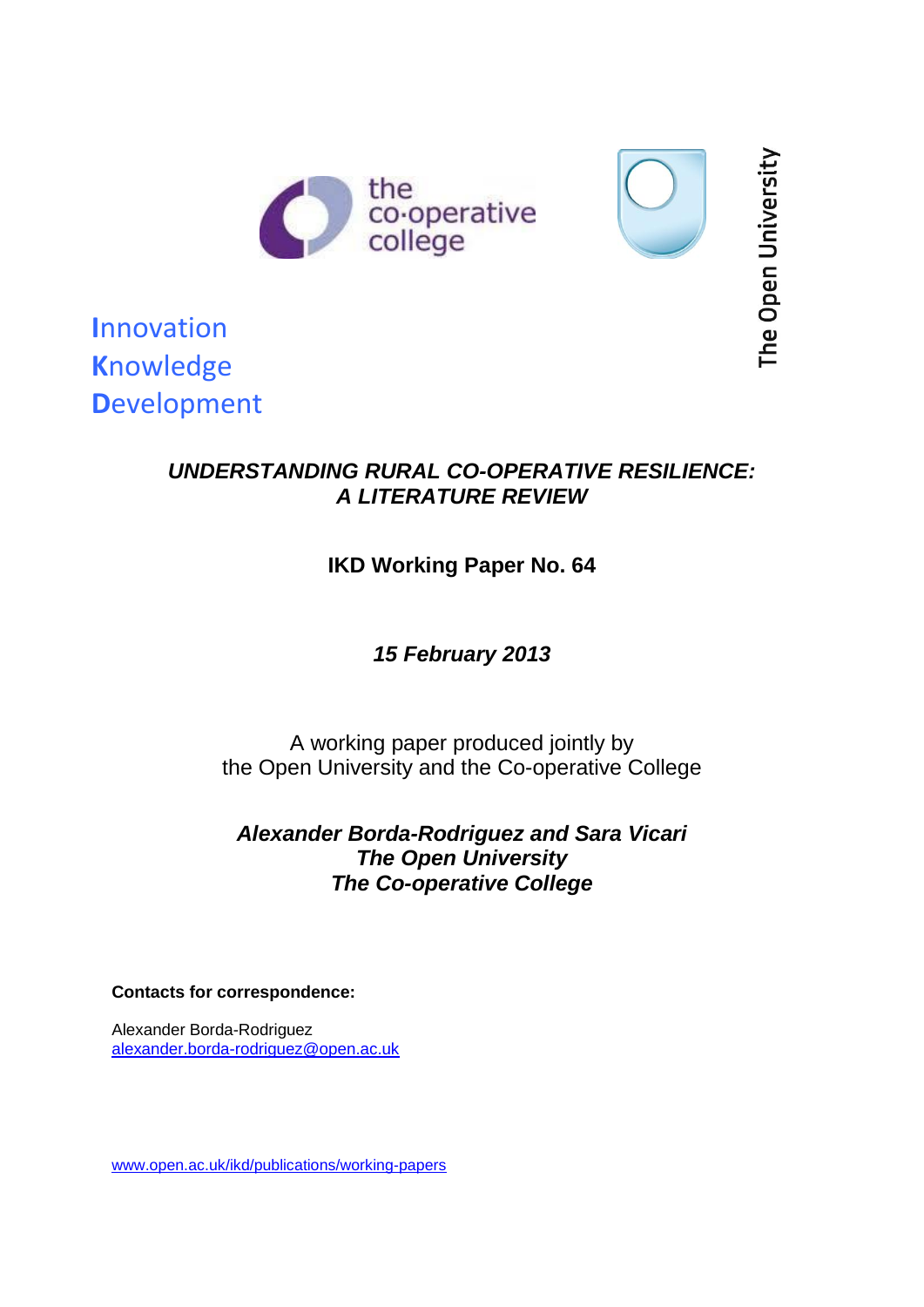## **"Understanding Rural Co-operative Resilience: A Literature Review"**

A working paper produced jointly by the Open University and the Co-operative College

**Alexander Borda-Rodriguez and Sara Vicari The Open University The Co-operative College** 

#### **Abstract**

*This working paper is an output of the research project 'Understanding Rural Co-operative Resilience: a pilot study', funded by the Leverhulme Trust from October 2012 to September 2013. The project is a partnership between the Open University and the Co-operative College UK, and the working paper is co-authored by a research associate at each institution. The research project explores whether and in what ways co-operatives are resilient social and economic organisations. By investigating the distinctive nature of the co-operative model, the project aims to provide insights on limiting and enabling factors that might be required for the development of resilience at the level of co-operatives. This working paper includes a general review of the literature as well as literature on the specific case of Uganda, which has experienced a co-operative revival and has been engaging with new models of cooperative organisation.*

*Hazel Johnson (Open University) Linda Shaw (Co-operative College)*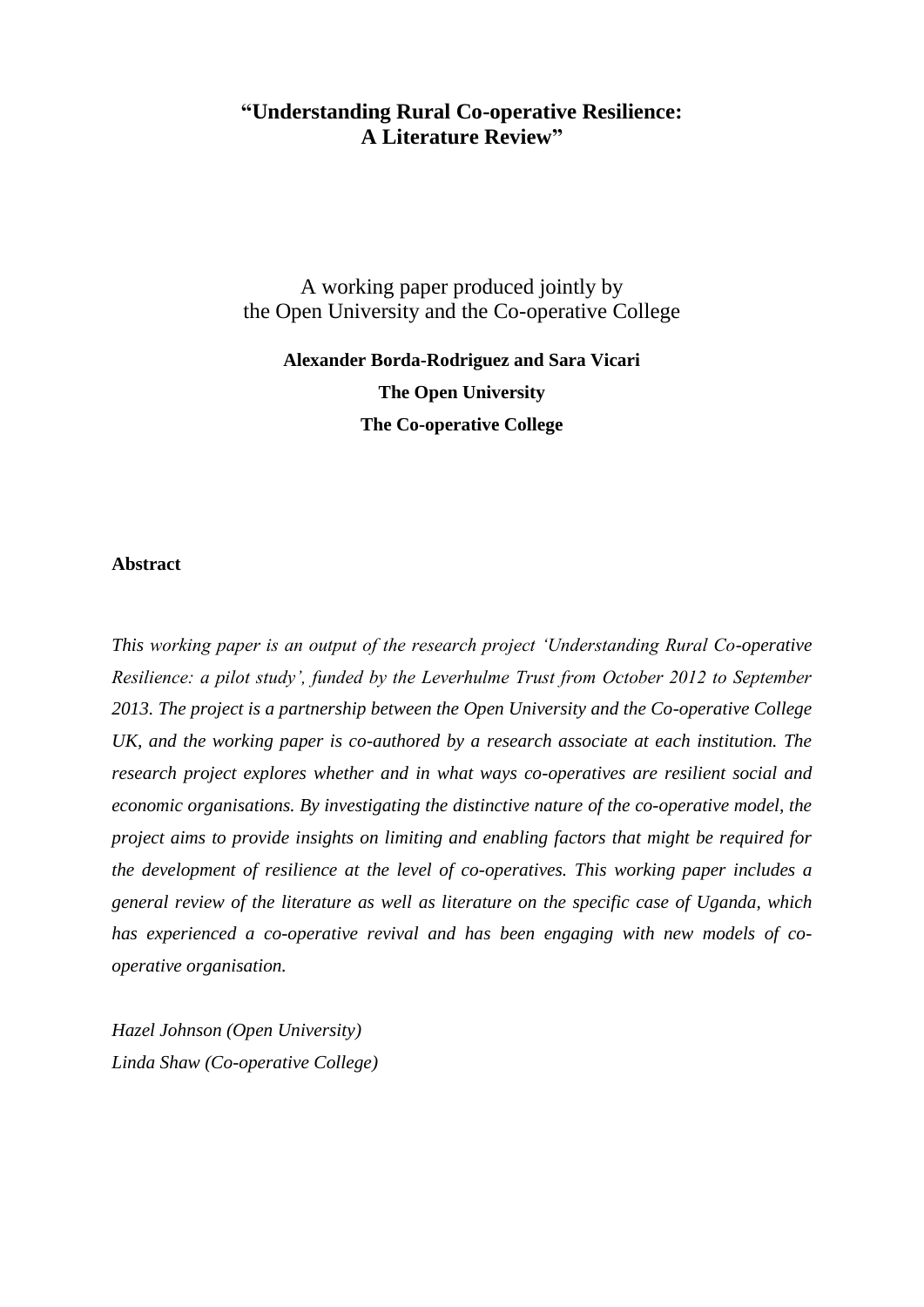## **Table of contents**

- **1. Introduction**
- **2. General background**
- **3. Co-operative movement in Uganda** 
	- **3.1 Country profile**
	- **3.2 History of co-operatives**
	- **3.3 UCA innovative approach**
- **4. Resilience**
	- **4.1 Defining resilience**
		- *4.1.1 Risk, uncertainty and capability*
		- *4.1.2 Organisational resilience*
	- **4.2 What could make a co-operative resilient?**
		- *4.2.1 Membership*
		- *4.2.2 Networks*
		- *4.2.3 Collective skills*
		- *4.2.4 Innovation*
		- *4.2.4.1 Microcredit*
		- *4.2.4.2 Value Chains*
		- *4.2.5 The role of government*

## **5. Discussion**

**6. Conclusions**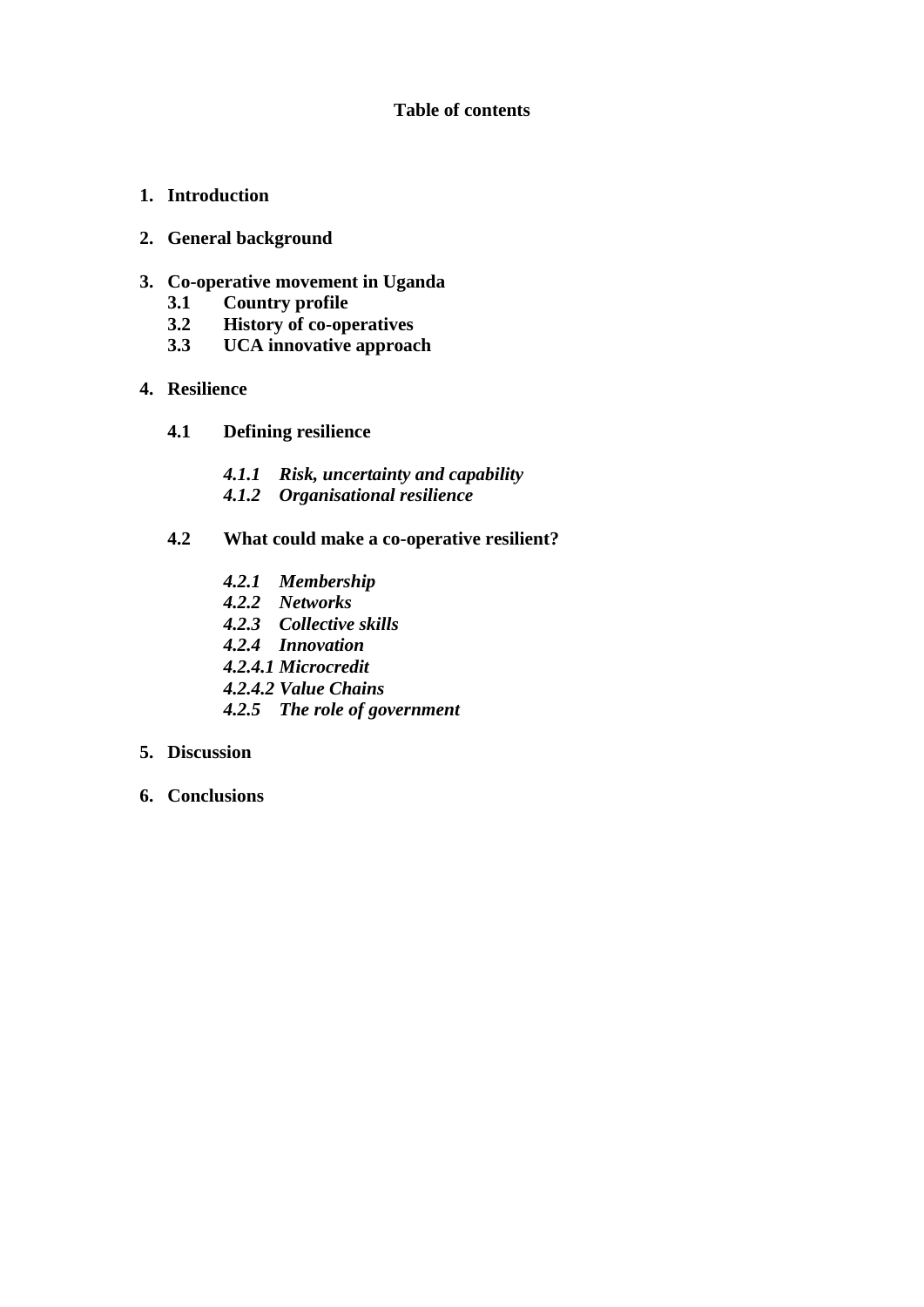## **1. Introduction**

Over the last decade, economic crises have put in evidence how the global economy and its socio-economic organisations (i.e. private enterprises, governments, etc.) have been unable to deliver adequate standards of living. The recent past is fundamentally characterised by unemployment and social insecurity in both developed and developing countries. Against this background co-operatives have emerged as socio-economic organisations capable to provide employment and sustainable income for individuals and communities in developed and developing countries. The current literature seems to suggest that co-operatives can become resilient forms of organisation capable of facilitating employment and training during periods of economic crisis. The same body of literature has extensively explored different aspects of the co-operative movement, however, a close look at the literature reveals that there is little research on how co-operatives can became resilient, or more precisely what key factors contribute to or facilitate the development of resilience in co-operatives.

The aim of the paper is to examine the extent to which co-operatives can be considered resilient forms of organisations. We start by first critically surveying the current body of literature on co-operative performance and outlining what factors might be conducive to socio-economic resilience. The geographical focus is Africa, more specifically Uganda where a major [renaissance](http://www.bing.com/search?q=renaissance&FORM=AWRE) of co-operatives has been taking place over the last 10 years. Recent literature (Kaganzi et al., 2008; Ferguson and Kepe, 2011) suggests that Uganda is showing an extraordinary renewal in co-operative development. Understanding the extent to which Ugandan co-operatives can be resilient, and what the relevant conducive factors are, could provide useful insights not only for Ugandan policy-makers and stakeholders but for cooperatives across the developing world.

The paper is structured in the following way: Section 2 provides the general background of co-operatives. It shows how co-operatives appear to be able to deal with crises and market volatility. Section 3 provides a historical account of Uganda and its exceptional co-operative movement often described as the most vibrant in Africa; the section also outlines the innovations introduced by the Uganda Co-operative Alliance and their effects in cooperatives across the country. Section 4 conceptualises resilience and its relevance to the cooperative movement. It explores organisational resilience and identifies key conducive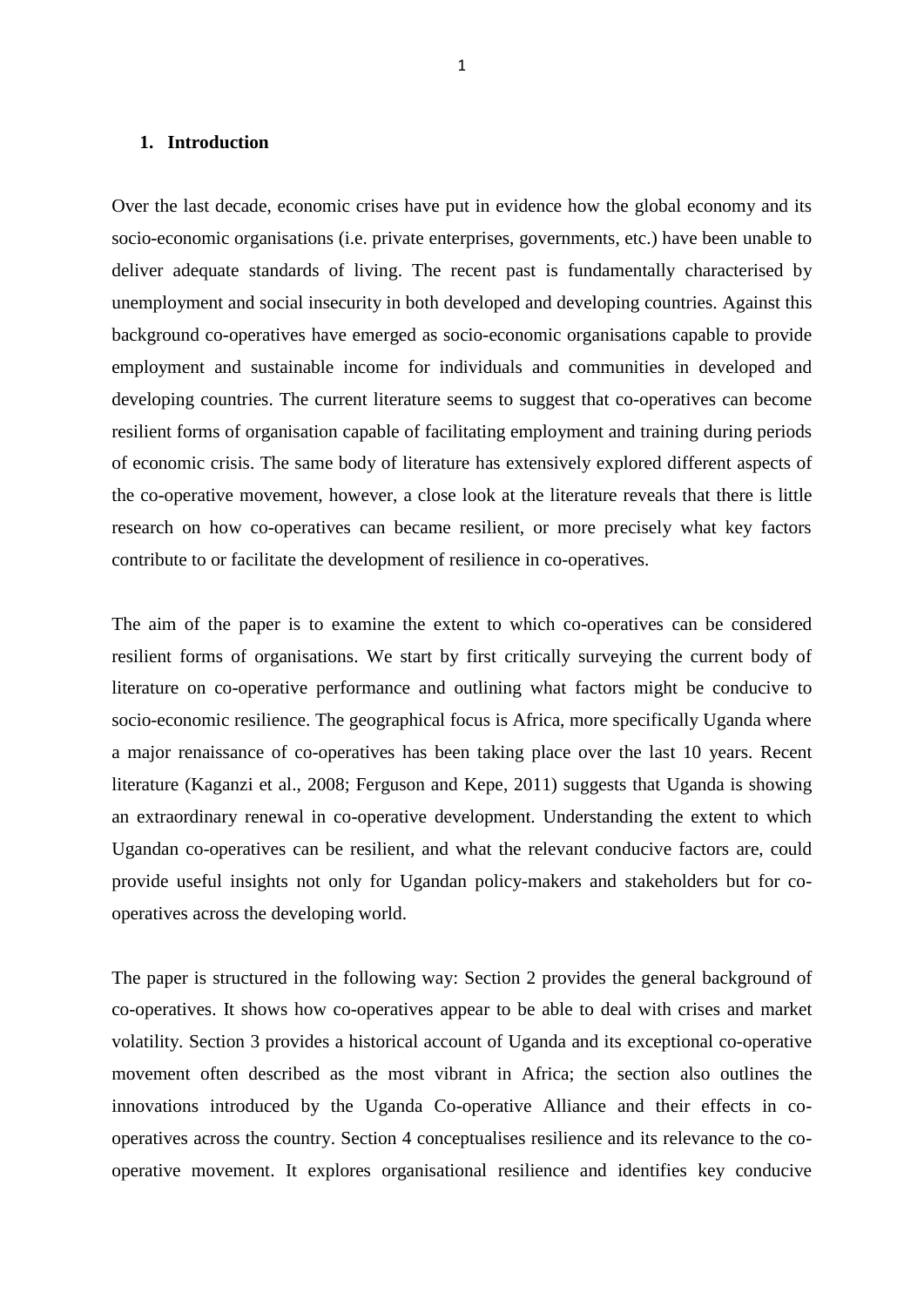factors to socio-economic resilience. This is followed by an analysis of the role of: membership; networks; collective skills; innovation (microcredit and value chains) and the role of government. Section 5 provides a critical overview of the most recent literature about the Ugandan co-operative movement. Section 6 draws conclusions and identifies literature gaps that need to be further studied in order to understand resilience within the co-operative movement in general, but particularly in Uganda.

### **2. General background**

The definition of a co-operative is 'an autonomous association of persons united voluntarily to meet their common economic, social, and cultural needs and aspirations through a jointlyowned and democratically-controlled enterprise<sup>,1</sup>. Co-operatives differ from other forms of private enterprise for their connection to the community, underlying values, ethics and democratic principles (ILO, 2010). Co-operatives are ubiquitous, with many large cooperatives in both developing and advanced industrial countries, and 800 million members worldwide.

The Nobel Laureate Joseph Stiglitz (2009) praised co-operatives as a fundamental pillar of a more balanced plural economic system. Co-operatives' democratic nature contributes to a greater worker participation and a better flow of information between their members, thus enabling co-operatives to establish less exploitative relations with stakeholders which in turn reduces information asymmetries and fosters a more innovative workplace and society.

Growing research into producer organisations and collective action (Thorp et al, 2005; Bernard et al., 2008, 2010a+b; Vargas Hill et al., 2008; World Bank, 2008; Agarwal, 2010; Salifu, 2010; among others) is accompanied by signs of renewed interest in the potential of co-operatives to drive innovation (UN, 2009; DFID, 2010); enhance market linkages for small producers (Foresight, 2011:84) and more generally to fight poverty and foster human development (Sen, 2000; Birchall, 2003, 2004; Stiglitz, 2004; Bibby and Shaw, 2005; UN, 2011; Vicari and De Muro, 2012). However, the main objective of co-operatives is to make their business effective in order to meet members' needs; it is argued that when they function well, they can contribute to pulling communities out of poverty (Birchall, 2003; Münkner, 2012).

 $\overline{a}$ 

<sup>&</sup>lt;sup>1</sup> http://2012.coop/en/what-co-op/co-operative-identity-values-principles, accessed 06.11.12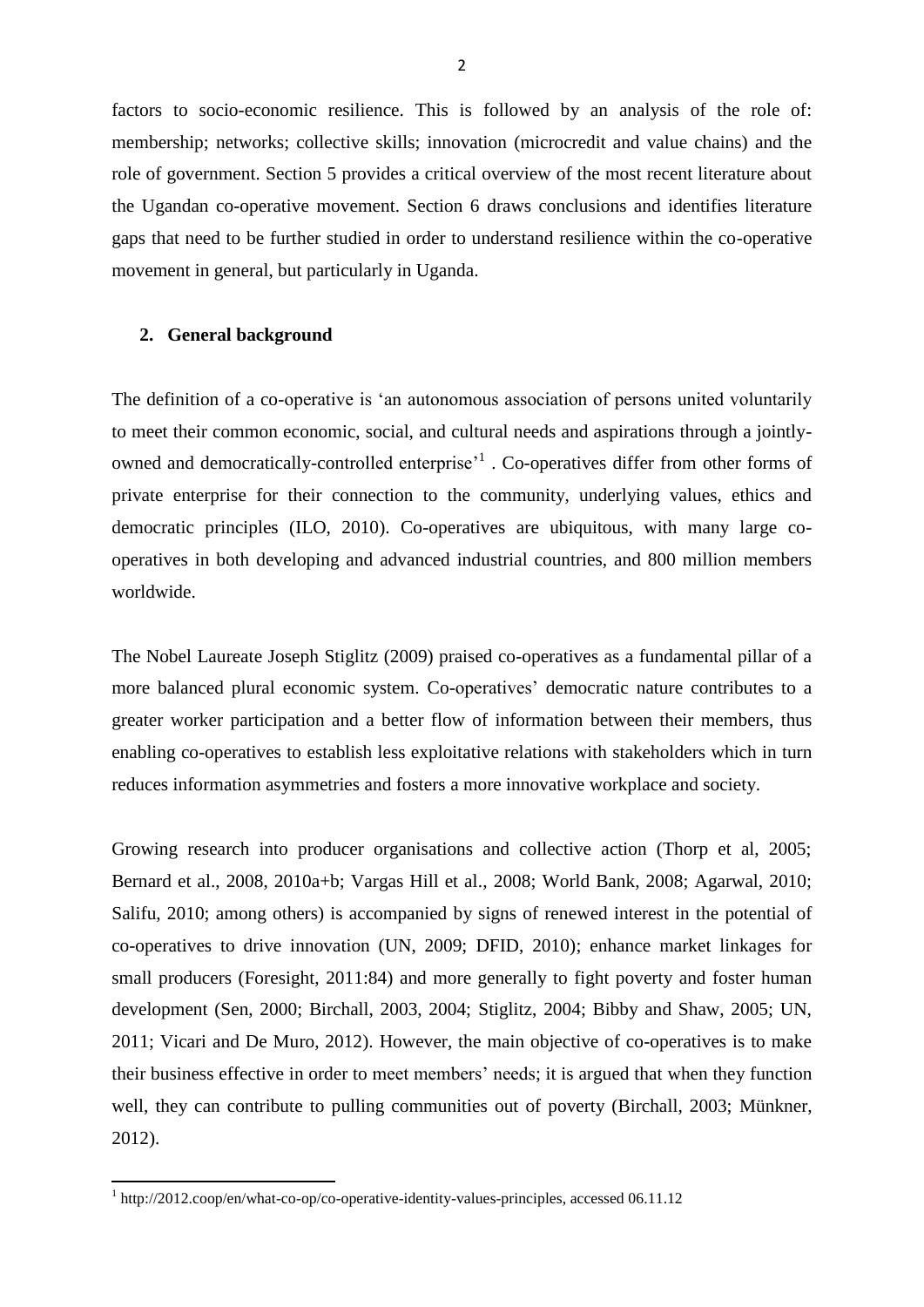Over recent years, co-operatives have attracted the interest of the international community and scholars because the current global crisis has evidenced their apparent resilience (Birchall and Hammond, 2009; Birchall, 2011). For instance, in developed countries co-operative banks have been shown to perform better than investor-owned banks, experiencing an increase in assets and deposits, volume of lending and membership (Crear, 2009; Birchall and Hammond, 2009; EACB, 2010). It is argued that their probable resilience is rooted in the fact that they are engaged in less risky investment strategies because they are motivated by long term goals rather than short term gains (Allen and Maghimbi, 2009). That co-operatives have been praised for their contribution to mitigating the effects of the economic downturn, and being able to survive and to continue to satisfy their members' needs, deserves to be further investigated. For instance Roelants et al. (2012) show in France, Spain and some sectors in Italy, that worker co-operatives have been able to hold down unemployment better than other companies, both containing lay-offs and creating new jobs.

In developing countries, the economic crisis has decreased export mainly to the EU region and overlapped with the impact of the previous food prices crisis. Case-study based research suggests that co-operatives have played a major role in defending members' bargaining power 'at a time of high commodity prices where middlemen can enter markets and try to take advantage of individual farmers by buying low and selling high, securing most of the benefits for themselves' (FairTrade Fundation, 2009). Similarly, international institutions have acknowledged that co-operatives 'empower their members economically and socially and create sustainable rural employment through business models that are resilient to economic and environmental shocks' (FAO, IFAD, WFP, 2011). A number of international organisations concerned with development and other scholars have highlighted the role of cooperatives in supporting small agricultural producers, women (Ferguson and Kepe, 2011; Majurin, 2012) and youth (Smith et al., 2005). Through co-operatives these vulnerable groups have been able to have improved access to markets, natural resources, information, communications, technologies, credit, training and warehouses. Other benefits have included participation in decision-making and more defined property rights. The combined effect of these positive outcomes has significantly contributed to both food security and poverty alleviation, while diversifying production for local, domestic and international markets (FAO, IFAD, WFP, 2011).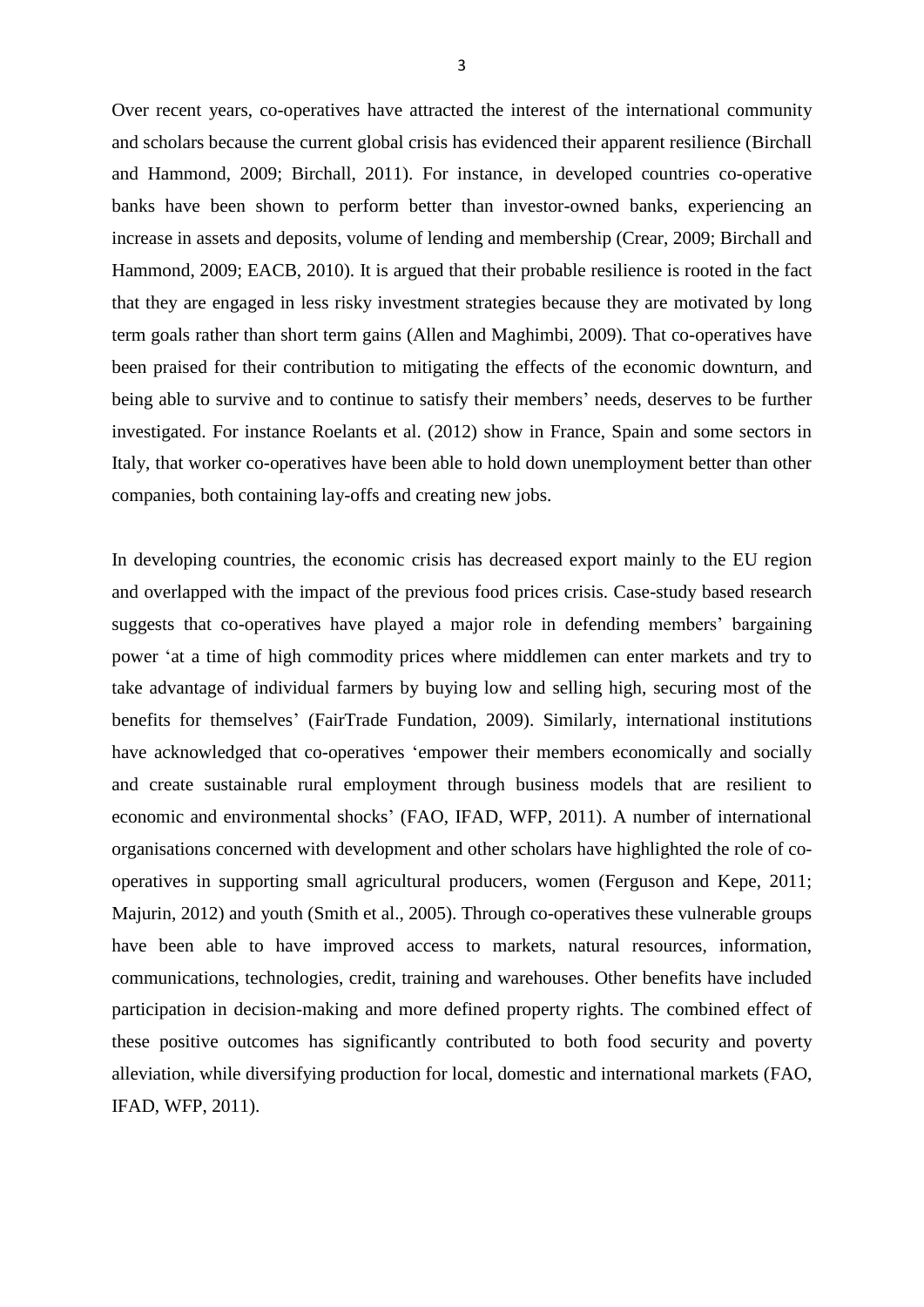Despite failed experiences in the past, several African countries (e.g. Uganda, Rwanda, Ethiopia, Kenya, and South Africa) are now making co-operatives central to their economic development strategies. Co-operatives in these countries are in fact experiencing a renaissance (Develtere et al., 2008). This comes after several controversial decades, when cooperatives were firstly used in a planned approach by the state - distancing them from their original purposes and values (FAO, 1996) - and then they collapsed after state withdrawal during liberalisation during the 1990s.

Written off as a 'failed' development model, the emergence of market-led and private sector co-operatives across Africa, operating as autonomous associations and aiming to promote internationally-shared co-operative values and principles, is triggering renewed interest in side of governments and international development organisations (Vargas Hill et al., 2008; Kwapong and Korugyendo, 2010a; UK Co-operative College, 2011). Despite the progress made by co-operatives, there is an open debate about co-operatives' capacity to deliver and the extent to which they can be really regarded resilient forms of organisation. On the other hand, Wanyama et al. (2008) argue that African co-operatives are surviving market volatility and continuing to grow, in part because they are changing how they are organised by diversifying their activities. Bernard et al. (2010a) also suggest that co-operatives can reduce transaction costs by providing price information, storage and by cutting out intermediaries.

Kwapong and Korugyendo (2010a) argue that Uganda has developed a new form of cooperative organisation which has been promoted by the Uganda Co-operative Alliance (UCA) (see section 3). This new form of organisation includes warehousing, marketing, savings, loan, insurance, strong leadership and a clear vision of the future. Notwithstanding the positive benefits of the this new form, co-operatives cannot fill the service gaps left by the state (Penrose-Buckley, 2007:xi), nor can they enable market access successfully if markets are not functioning well (ibid).

Co-operatives are therefore still facing challenges, including management efficiency, equity, heterogeneous memberships and the different interests of members. Other challenging areas are: marketing, high value products and negotiation processes with suppliers and buyers and dealing with difficult policy and economic environments (World Bank, 2008:155-156). Other authors such as Allen and Maghimbi (2009) have argued that co-operatives are in fact being affected by market volatility and as a response they are scaling down loans to members,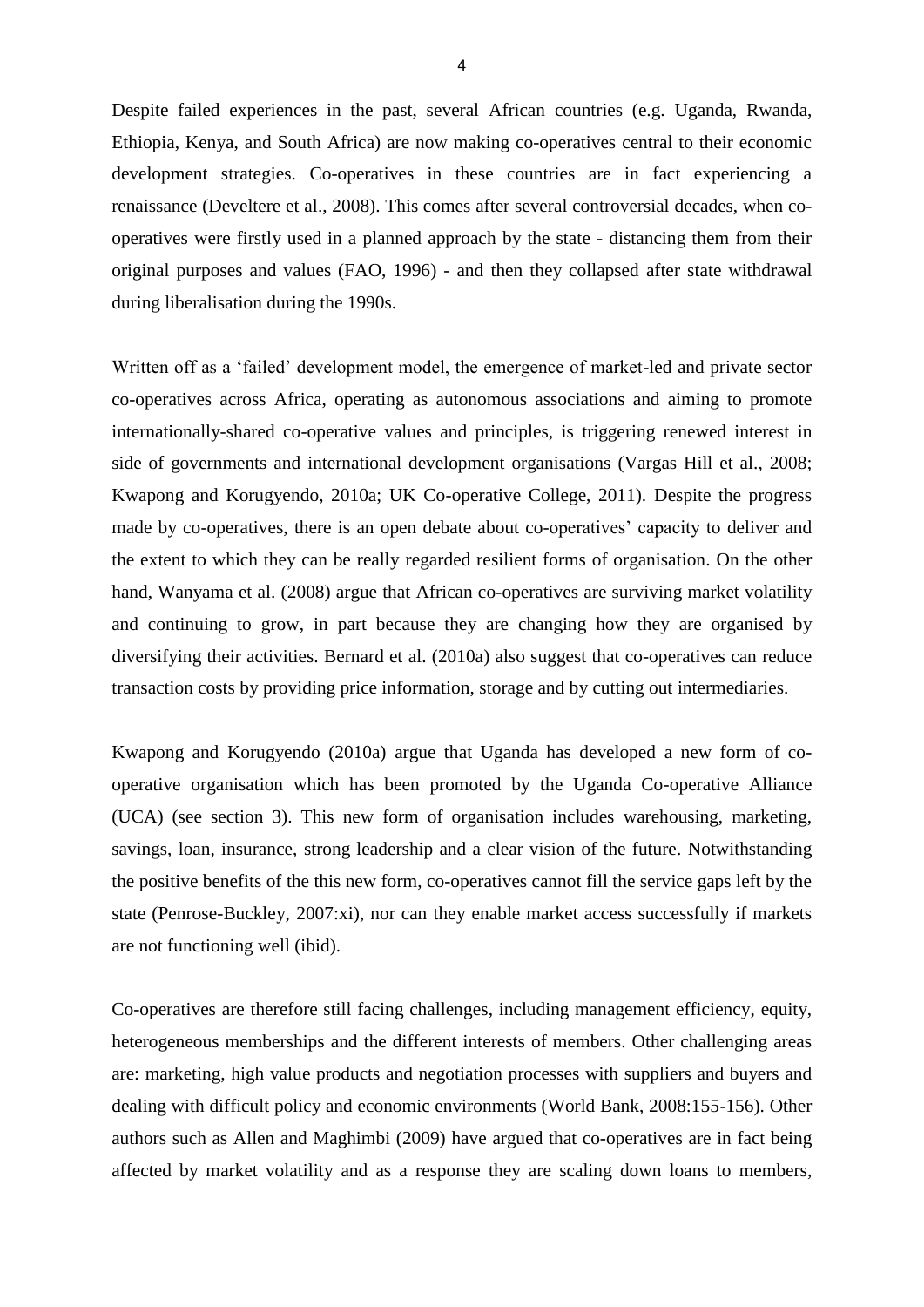particularly where they are associated with export products. After all, co-operatives are not totally immune to economic crises and human and institutional effort is needed to run and manage a co-operative effectively (Salifu et al., 2010).

The next section explores in more detail the past and present development of the Ugandan cooperative movement by describing its challenges, limitations and opportunities it provides to poor co-operatives members in the country.

## **3. Co-operative movement in Uganda**

#### *3.1 Country profile*

Uganda was one of the first Sub-Saharan African countries to embark on liberalization and pro-market policies in the late 1980s and currently is among the best performing countries in the region (World Bank, 2012). Its Human Development Index (HDI) value for 2011 is 0.446 (therefore still among the low HDI countries) but even so, between 1985 and 2011, the HDI value increased by 52.0% (UNDP, 2011a). The population living in poverty declined to 24.5% in 2009/10 (compared to a 56% poverty rate recorded in 1992/93), thus making Uganda one of the countries which has achieved the first 2015 Millennium Development Goal (World Bank, 2012). The overall human development outlook has improved due to the good performance of the GDP but also because of a growth in life expectancy, achieving significant progress toward reducing the share of the population suffering from hunger, infant mortality and child mortality (UNDP, 2007a). Nevertheless, stagnating literacy rates are reported to be a challenging area to address. Only 28% of 13 to 18 years old in 2009/10 had completed primary school (Uganda Ministry of Finance, Planning and Economic Development, 2012). In addition, the country experienced a reduction of GDP growth (3.2% in 2011/12, compared to 6.7% in the previous fiscal year) due to a combination of exogenous shocks and domestic-national factors, such as subdued export performance, high inflation and subsequent tightening of monetary policy to restore macroeconomic stability (World Bank, 2012).

Uganda's population in 2011 was about 34.5 million (ibid), having increased nearly threefold from the 1980s. The population is still substantially rural: 88% are rural dwellers, with both the eastern and western regions having the highest proportion of the population (93%)

5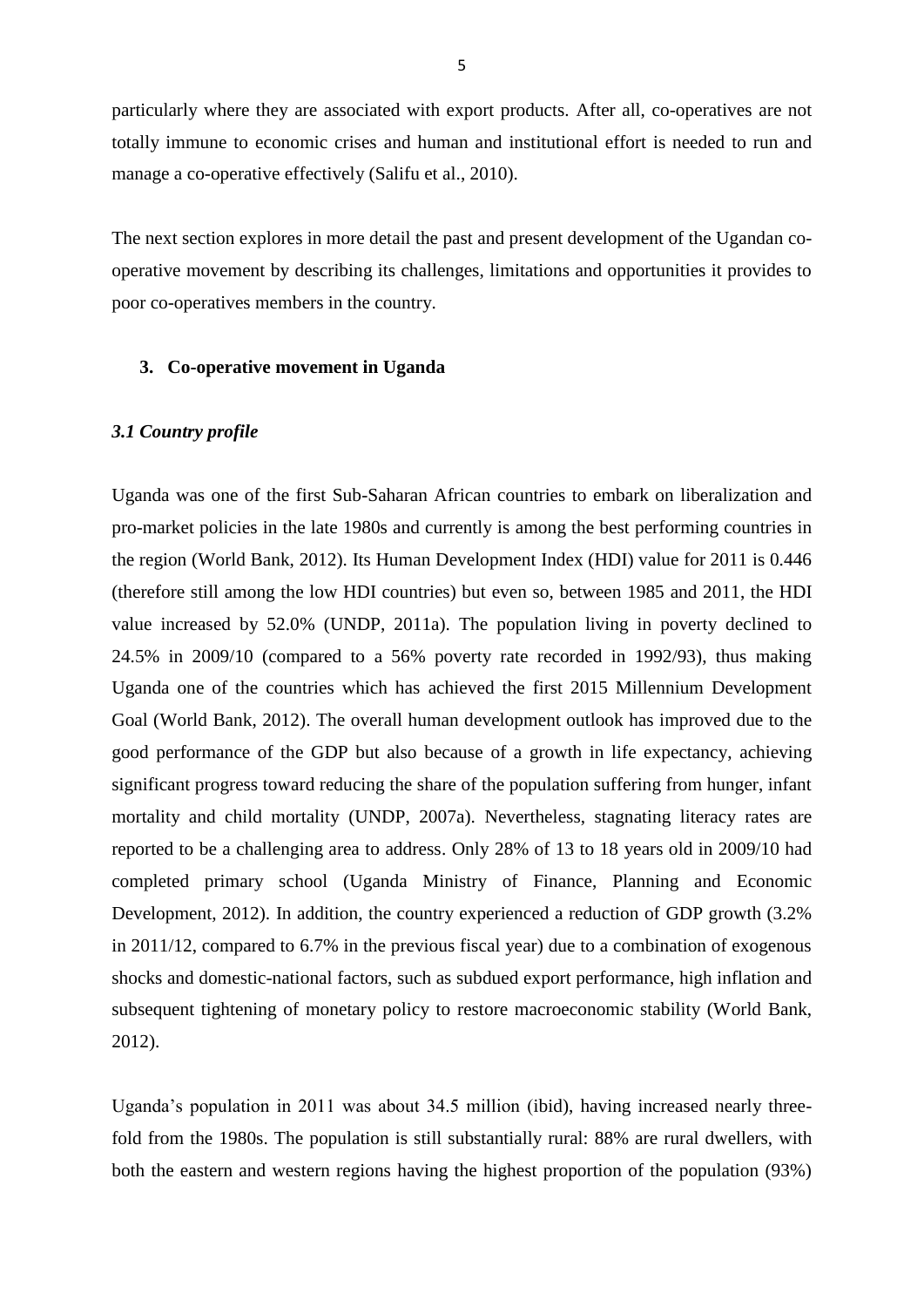living in rural areas (UNDP, 2007a). Agriculture employs 73.3% of the working population (66% of the male working population and 81% of the female), thus representing the main economic sector of the country which contributes to nearly 40% of the GDP, 70-80 % of export earnings, almost all domestic food requirements, and most of the raw materials required in local industries (ibid). Coffee is one of the main exports of the country (Uganda is responsible for 2.5% of global coffee production). This sector provides employment for up to 1.3 million households (World Bank, 2011).

Despite the progress made in Uganda, the overall welfare of the farmers and the rural population remains challenging. The Ministry of Finance, Planning and Economic Development of Uganda (2012) reports that there were over 23 million Ugandans above the poverty line in 2010, around 13 million of them are classified as 'insecure non poor'. These households are still insecure and vulnerable to falling into absolute poverty where, in opposition to the coping capacity showed by middle class people, they face higher risks, earning less stable and lower incomes; have fewer assets; have less access to savings and insurance mechanisms; have less educated children; and fewer opportunities to run a business and are more dependent on subsistence agriculture.

Agricultural production in Uganda is heavily resource-based, with labour and land being the most significant inputs, and a system that is dependent on rain-fed crop and livestock farming. Moreover land is facing challenges that are associated with soil degradation from the population pressure (UNDP, 2007a). These factors generate many sources of vulnerability - unpredictable weather, pest attacks, livestock epidemics and poor seed quality, with half of all households having suffered from extreme weather (mainly drought) in recent times and 17% experiencing other agriculture-related shocks (Ministry of Finance, Planning and Economic Development, 2012). Moreover, price volatility has impacted heavily on poor families in the short-term, generating a reduction in consumption of up to 36%. The impact will be greater in the long-term since many agricultural households remain reluctant to invest in new technologies. Furthermore, with economic vulnerability comes withdrawal of children from primary school, reducing the positive contribution that education could have to improve management of farming activities as well as other non economic well-being dimensions (ibid).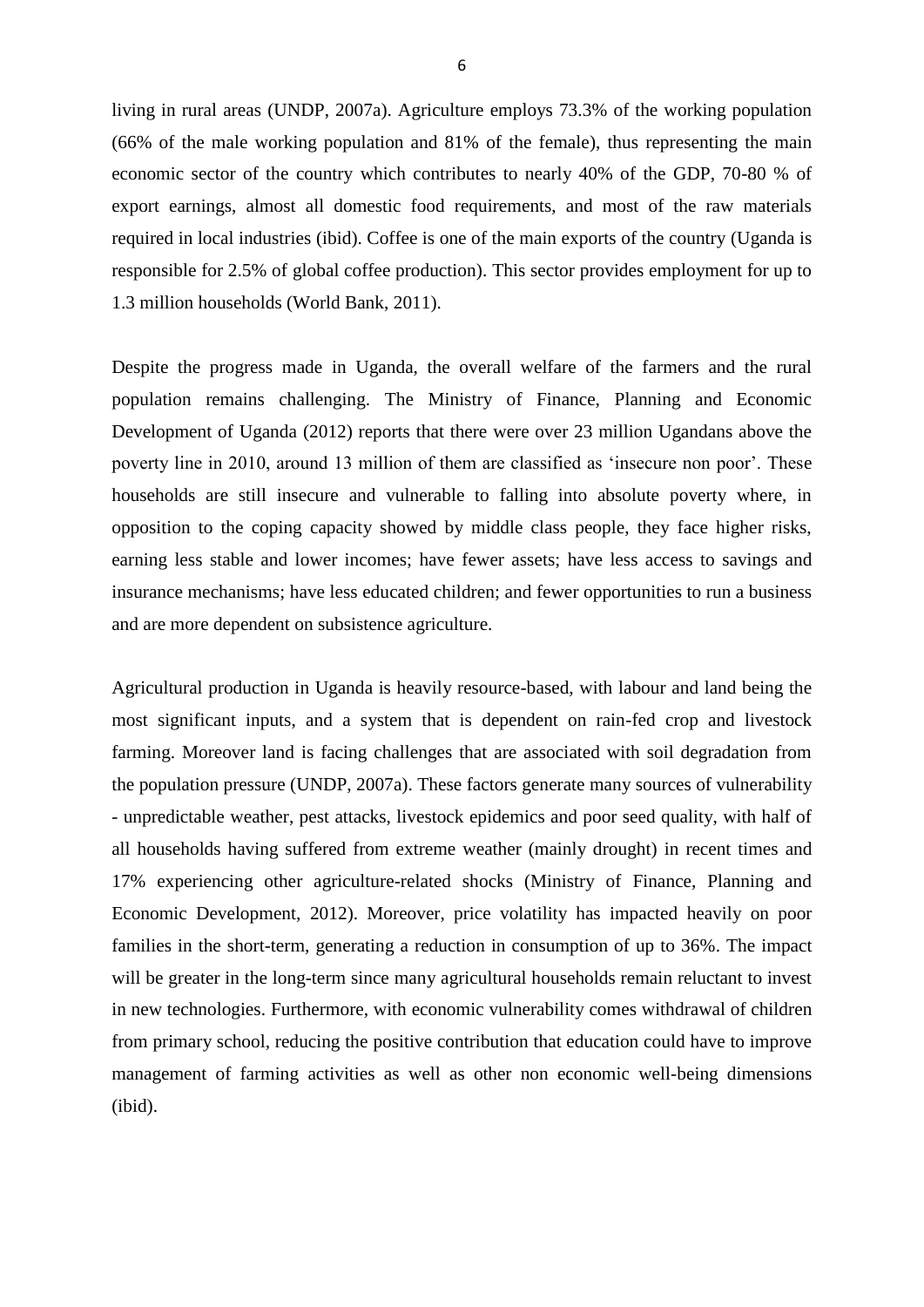Another other big challenge for the agricultural sector is the access to international and regional markets, due to standard and certification constraints, as well as insufficient transport and communication infrastructure (UNDP, 2007a). Similar concerns are identified at domestic level. As Bear and Goldman (2005:3) point out 'the rise of supermarkets in Uganda and Kenya, where it is a larger component of retail marketing, has called into question the robustness of more traditional marketing sector and implications for small farm sales into marketing chains for fruits and vegetables.'

## *3.2 History of co-operatives*

In Uganda, co-operatives were established in the early 1900s by smallholder farmers as a response to the disadvantageous terms of trade imposed on them by colonial administrators and middlemen (mainly Asian traders) who monopolised both domestic and export markets for coffee and cotton (Flygare 2006; Kwapong and Korugyendo 2010a). The first cooperative to be set-up was the Kinakulya Co-operative Society, an agricultural co-operative established in 1913 in the Central region. In the following years many other co-operatives were created – as for instance the Buganda Growers Association in 1923 and the Uganda Growers Co-operative Society in 1933. But it was especially in the 1940s that the Ugandan co-operative movement began to develop significantly, mainly in the cotton and coffee sectors to the extent that the colonial government enacted the Co-operative Ordinance in 1946 in order to formalise their activity (Kyazze, 2010). Between 1946 and Uganda's independence in 1962, co-operative membership increased eight-fold and the tonnage of produce handled increased six-fold (Kwapong, 2012).

In the early 1970s co-operatives attracted the interest of the government and eventually it exercised control over their activities. State marketing boards, the Coffee Marketing Board (CMB), Lint Marketing Board (LMB), and the Produce Marketing Board (PMB) were introduced in 1971 in order to centralize processing and marketing of export commodities. Through them the state holds the monopoly over the buying and marketing of these commodities, thus controlling the inflow of foreign revenue generated from the trading of these export cash crops (ibid).

Government interference, together with political instability, led to the emergence of corrupt practices among co-operative leaders, and the appointment of political leaders as managers of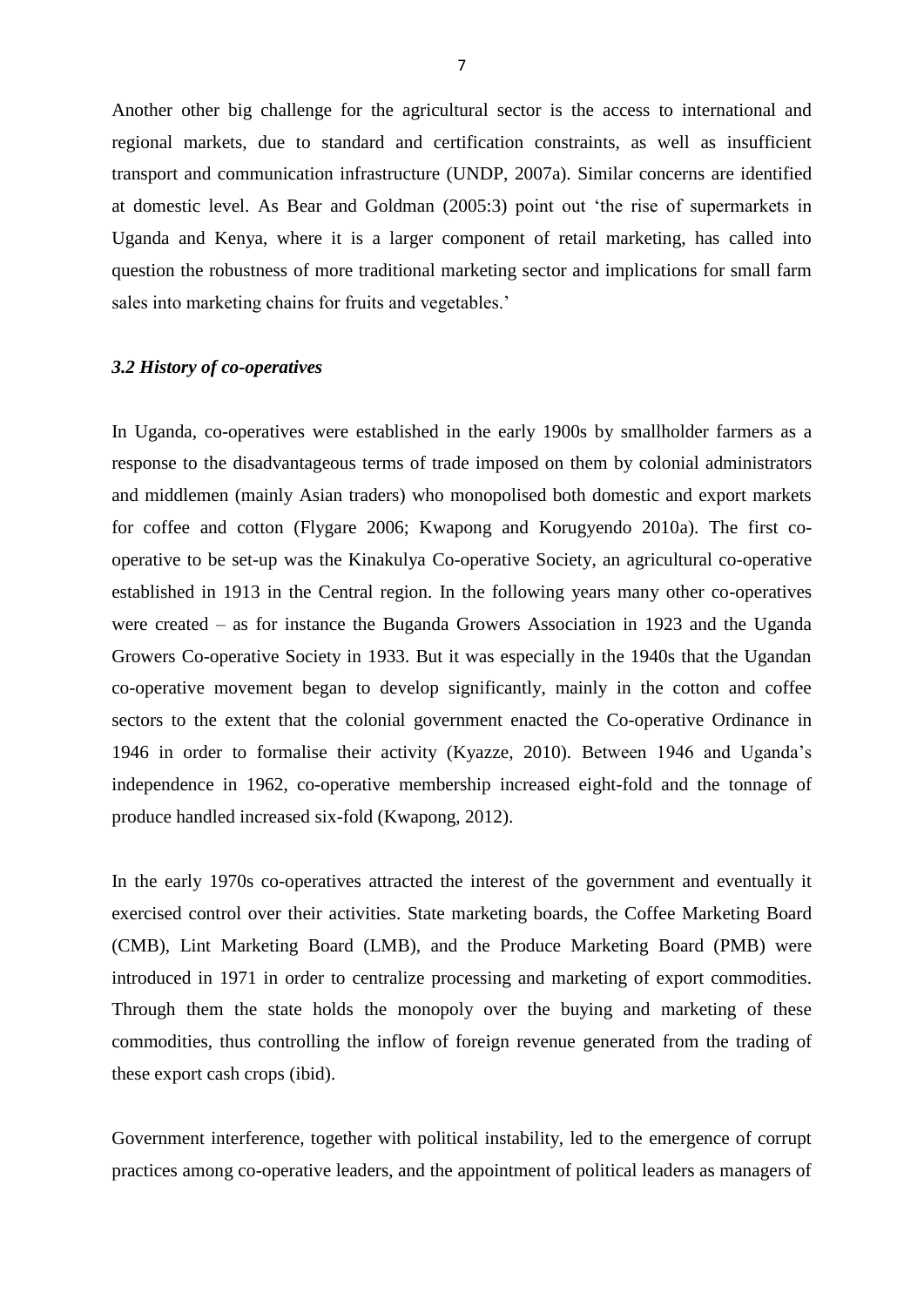the co-operatives who ultimately pursued their own political and economic ambitions, thus leading to a performance decline of the co-operative movement (Byamukama, 1996; Kyazze, 2010; Kwapong, 2012). According to Mrema (2008) this could happen also because, after independence, co-operative leaders involved themselves in politics thus leaving a leadership vacuum, which attracted people motivated by other aims than serving co-operatives.

In the early 1990s, Uganda went through a period of liberalization of markets. The Cooperative Societies Statute was passed in 1991 and the Co-operative Societies Regulations in 1992, which declared the abolishment of Co-operative Marketing Boards and transferring of management duties from the Commissioner of Co-operatives to the members through their elected bodies (ibid). Consequently, since members were not educated to this new role and co-operatives were already affected by mismanagement, corruption and debts, many cooperatives and unions collapsed (Mrema, 2008, Kyazze, 2010). Also the political instability weakened the movement, where during the 'Bush War' in 1986 the trading activities of cooperatives were disrupted and their assets requisitioned for use in the fighting, thus being lost or destroyed (Kwapong, 2012).

But as any crisis, this period was for Ugandan co-operatives both a challenge and an opportunity (Byamukama, 1996). Some co-operatives survived and since then the cooperative movement has experienced a renaissance, with a strong focus at the national level to diversify into non-traditional export commodities and in value-added sectors, also with the significant support of external agencies, such as the Swedish Co-operative Centre, the Canadian Co-operative Association and the Norwegian Society for Development (Mrema, 2008).

Today co-operatives are growing at the primary society level, with an increase of twentyfold in the last decade. As reported by Kyazze (2010), in 2008 the Registrar of Co-operative Development catalogued a total of 10,687 co-operatives, being 10,641 primary co-operatives with approximately 3.9 million members; 41 co-operative unions; four co-operative federations and one co-operative confederation – that is the Ugandan Co-operative Alliance. Fifty-five percent of the total is made of agricultural co-operatives; 23% of SACCOs - saving and credit co-operatives; 6% of multi-purpose co-operatives whilst other categories are 16%. These co-operatives together contribute to 60% of the GDP (ibid). However, women constitute less than 30% of the members in agricultural co-operatives. This is due to the fact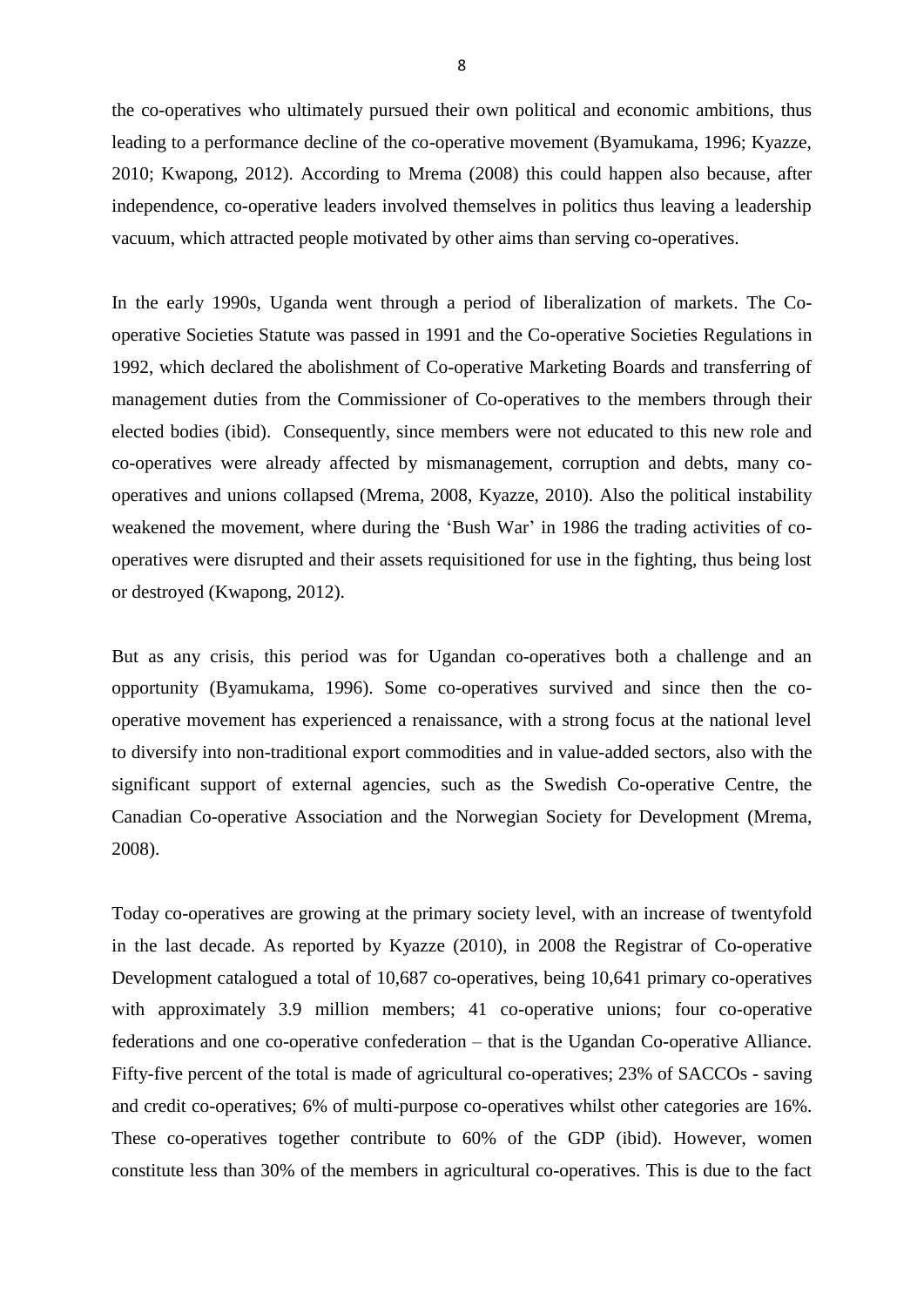that men are often the registered owners or tenants of the land as well as the head of the household, and as such become the co-operative member (UK Co-operative College, 2011).

The Uganda Co-operative Alliance (UCA) was formed by co-operative unions in 1961 as the apex body of all Uganda co-operatives. UCA has played a major role in leading this new growth of co-operatives, and has become an example of one of the more viable and consensual co-operative networks based on members' needs established in Africa after the advent of liberalisation (Develtere et al. 2008; Mrema, 2008). In the words of Kyazze (2010:vii): 'UCA has become the pillar of co-operatives in promoting productivity, marketing, training and innovativeness (…) [and] has become recognised as the incubator of co-operation in Uganda.' Similarly, Kwapong and Korugyendo (2010b:2) recognise that 'to survive and revive the fallen co-operative movement, the UCA focused on organising and strengthening grassroots farmer organisations to maximise membership and build the commitment of members.'

#### *3.3 UCA innovative approach*

UCA has developed and implemented an innovative approach to building networks among co-operatives. As part of this typology it has developed Area Co-operative Enterprises (ACE). ACEs work as smaller co-operative unions, with lean management structures, encompassing fewer primary co-operatives, and being strongly rooted at grassroots level (Kwapong and Korugyendo, 2010b). They do their business differently compared to traditional co-operative unions, bulking instead of buying from members, working for commission (which is agreed upon in advance) and not taking ownership of the commodity.

This new network approach has been developed with the purpose of ensuring that cooperative structures are efficient, not debt-ridden, deliver more services and bring maximum benefits to their members while at the same time ensuring that co-operative organisations can earn enough income to sustain their operations. However, this also means that most of the risk is borne by the farmer. That is why UCA encourages ACEs to bulk and market at least three products, which in turn encourages farmers to diversify, reducing risks from crop failure or market price volatility (Kwapong and Koruyendo, 2010b; UK Co-operative College, 2011).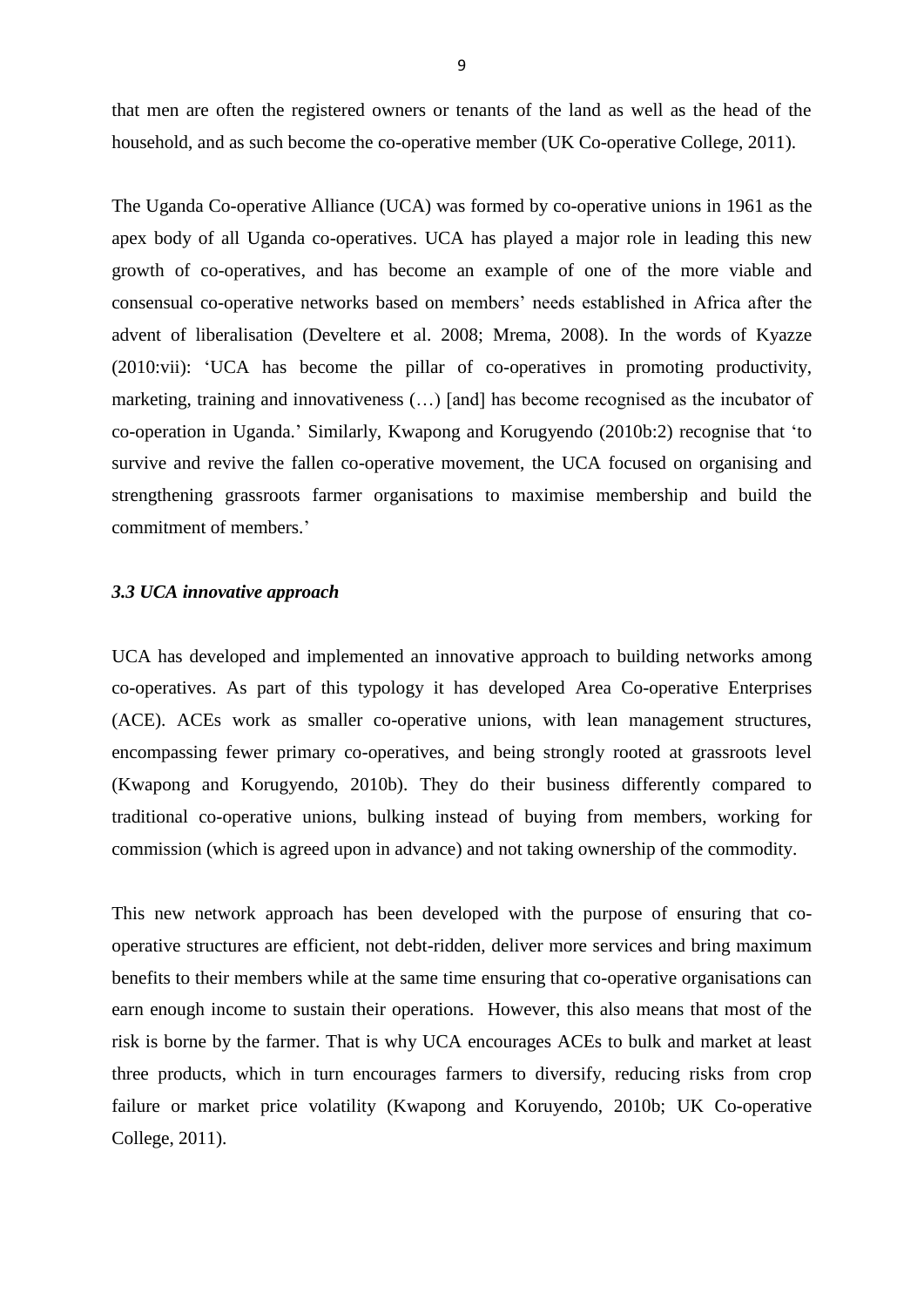Another interesting innovation is about the so-called 'tripartite system'. As explained by Kwapong and Koruyendo (2010b), primary co-operatives, ACEs and SACCOs are interconnected, with the latter providing financial assistance to farmers and to the ACEs. Specifically, as reported by UK Co-operative College (2011), SACCOs provide a loan to the farmer of approximately 50% of the estimated price of the crop bulked in the ACE's warehouse. Once the crop is sold, the farmer is required to pay off the SACCO first and thus can keep the remainder.

The UCA Report (2012) and Msemakweli (2012a+b) explain that the 'tripartite system' is just a part of a broader strategy. Efforts are devoted to find new opportunities in trade liberalization, particularly about the emerging domestic market for food commodities. Promotion of co-operation among co-operatives is another strategic issue, with co-operatives encouraged to come together, for instance, to share contracts which they would not be able to fulfill as individual co-operatives. UCA also promotes partnerships between co-operatives and other private sector players, creating business and credit opportunities respectively with buyers and banks.

UCA is also promoting a participatory movement, acknowledging the fact that a crucial feature for co-operatives to succeed involves members participating actively, including contributing adequate capital to carry out the business, making good policies, holding the leadership accountable and using the power of the vote to remove them if they do not perform, doing the business through their co-operative and receiving member education.

Through education UCA aims to spread and develop an environment able to bring about leaders with vision, commitment, and a good record in their respective communities and appropriate skills to run successful co-operative business. UCA also regards women and youth as key players in the development of the current co-operative movement in the country.

Finally, as part of its work, the UCA lobbies with the government in order to foster a conducive environment that enables the growth of co-operatives as autonomous, selffinancing and self-reliant enterprises. Such efforts are visible in the National Co-operative Policy (2011), whereby the government provides the policy guidelines for co-operative development in Uganda, aimed at enabling co-operatives to play a leading role in poverty alleviation, employment creation and social-economic transformation of the country. The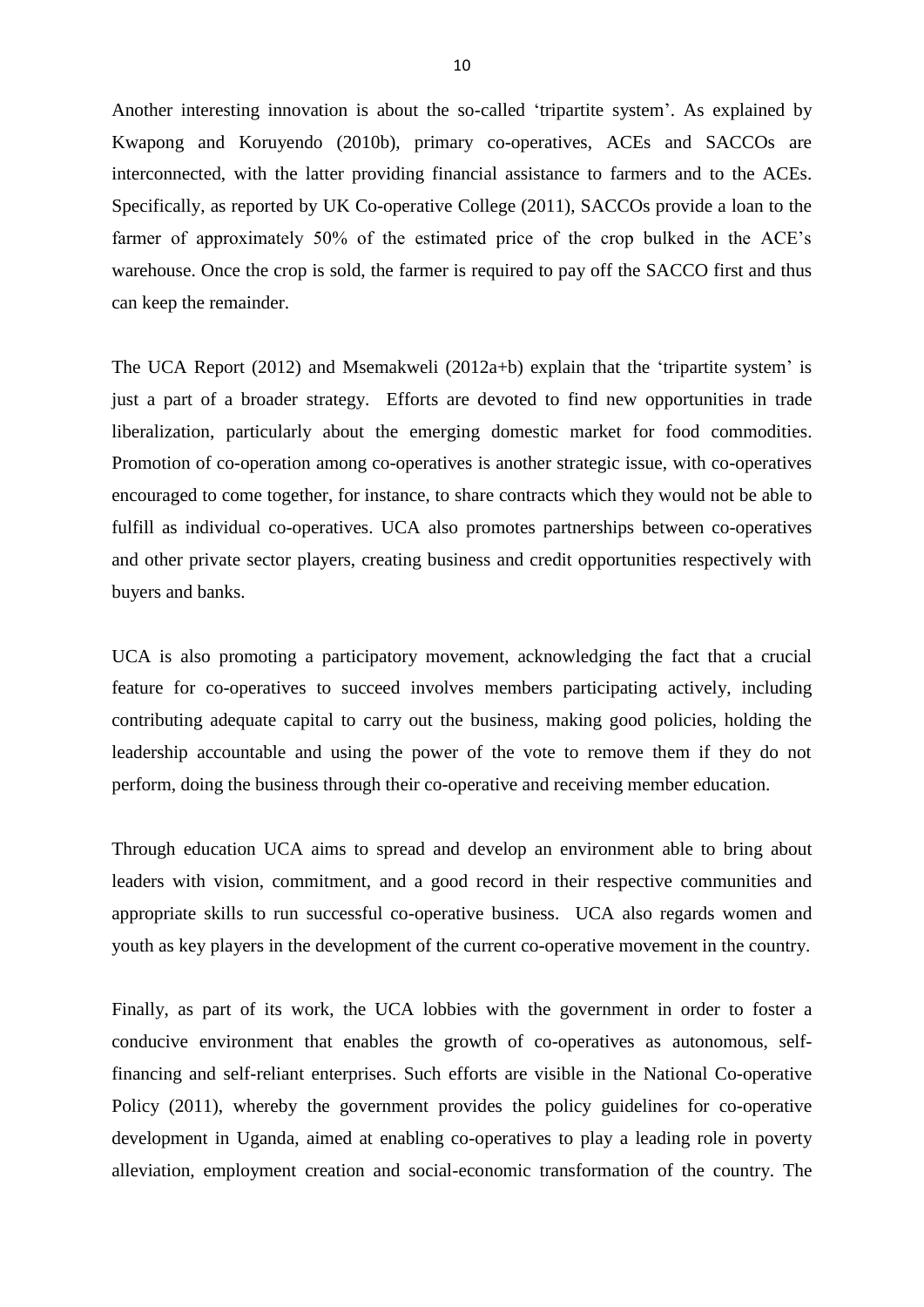UCA has also made clear to national and international organisations that it is committed to defending co-operatives from any interference, acknowledging that their independence from the state is a major factor for their sustainability.

#### **4. Resilience**

The old generation of co-operatives has collapsed with the advent of liberalisation. Experience in Uganda and across the African continent, the collapse had unearthed what did not work for the co-operative movement. For example, Uganda illustrates how government interference, mismanagement, corruption, member free riding behaviours were some of the reasons that led to the failure of co-operatives. The Ugandan co-operative movement has changed, and during the last decades it has learnt how to deal with high market volatility as well as global economic and financial crises. In order to understand this transition we explore the notion/concept of 'resilience', with the aim of explaining the extent to which such an evolution could qualify Ugandan co-operatives as resilient forms of organisation.

#### *4.1 Defining resilience*

In general terms 'resilience' emphasises the capacity to absorb stress. It also highlights institutional flexibility and is popularly understood as the degree of elasticity within and across a community or institution. It is also perceived as the capacity to rebound after experiencing shock. Authors such as Innes and Booder (2010:205) claim that a 'resilient system' is broadly defined as one that can withstand shocks and surprises, absorb extreme stresses, and maintain its core functions. Burton et al. (1993) have defined and classified resilience in three ways: 1) resistance and maintenance 2) change at the margins and 3) openness and adaptability, whereas Masten (2001:228) has defined resilience as 'good outcomes in spite of serious threats to adaptation or development'.

A resilient community can be defined as a community that is able to respond to unexpected and unwelcomed events in ways that enable groups and individuals to work together to minimize the adverse consequences a crises (i.e. environmental, financial, political). That is, a resilient community is adaptable, not rigid (Ozawa in Goldstein, 2012:20).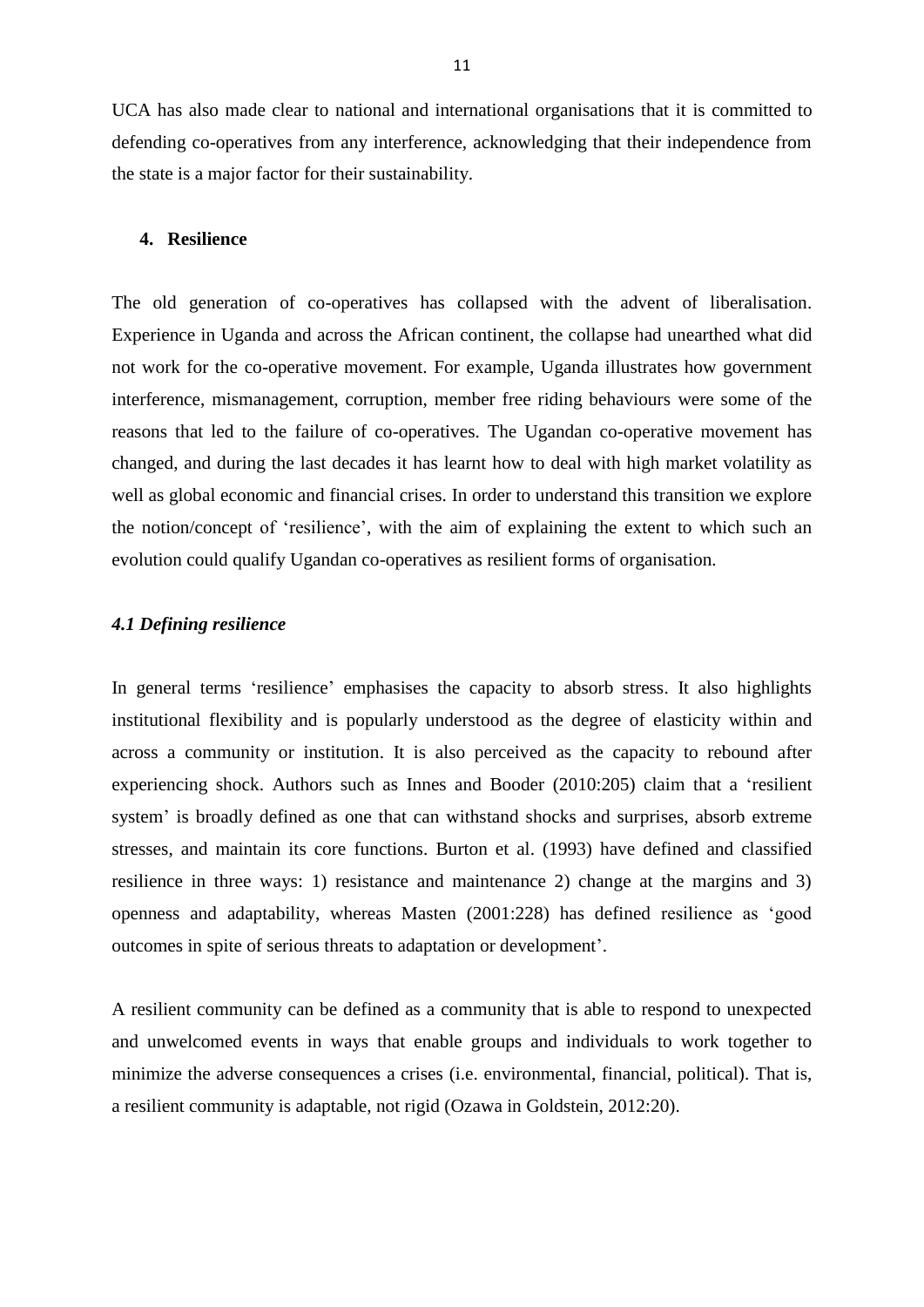Adaptability is therefore a key component of resilience. Adaptive capacity is a central concern in the analysis of social and political organisations in developing countries. Adaptation has been framed in terms of identifying what is to be preserved and what is expandable, rather than what can be reformed or gained (Pelling, 2011). More specifically adaptation has been defined as the process through which an actor is able to reflect upon and enact change in practices and underlying institutions. Policy makers and academics have generally suggested that adaptation is a social and political process, one that can change the development of societies and communities. For instance, Pelling (2011) explores the social and political elements of adaptation. In his analysis, he poses three questions to help us to understand and identify adaptation/adaptability: 1) to what extent is adaptive capacity dependent upon existing institutional and actors' capacity? 2) how is adaptive capacity translated into adaptive action? 3) how far are institutions and individual actors able to control processes of adaptation? These questions evoke some of the central values of cooperatives (i.e. control process through democratic participation of members).

Over the years, authors such as Fankhauser (1998) have argued that adaptation is the equivalent of sustainable development. However recent theoretical developments have argued that resilience is not synonymous with adaptation and consequently there is a weak link with sustainability. Authors such as Walker et al. (2006a) have for instance demonstrated that adaptation can undermine resilience when adaptation in one location or sector undermines resilience elsewhere.

Adaptation in institutions tends to be a guided process whereby an agenda (e.g. political, economic, leadership, etc.) is translated into action through anticipatory means. On this point, Smit et al. (2000) argue that adaptation may occur unintentionally as an incidental outcome of other actions without having an agenda in place. At the individual level, resilience has been defined as a set of behaviours over time that depends on the opportunities that are available and accessible (Ungar, 2012:3).

Lack of resilience can be triggered by several factors. These could include: 1) lack or resources (limits people's capability for self-protection); 2) lack of information; and 3) institutional failures. These factors resonate with some of the experiences witnessed within the former African co-operative movement, where institutional failure and lack of information exposed co-operatives to risk and uncertainty.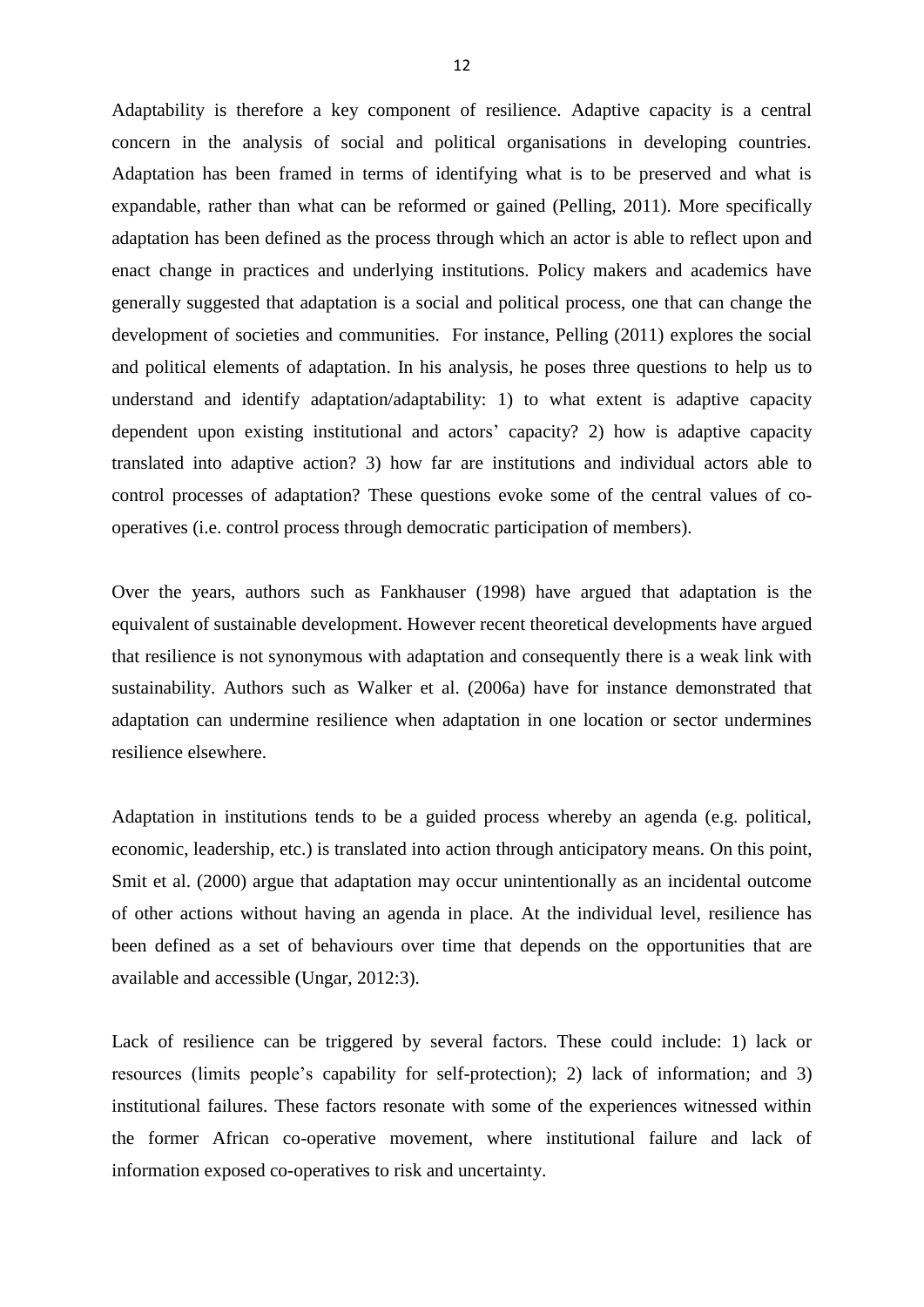Resilience is intrinsically connected to risk and uncertainty in so far as the former and latter can be best endured when individuals, organisations or systems are able to become resilient. Becoming resilient is a process  $-$  as we show in the next section  $-$  that requires key capabilities (i.e. education, health, participation, etc.).

### *4.1.1 Risk, uncertainty and capability*

Willett (1901) defined risk as the objectified uncertainty regarding the occurrence of an undesired event. Risk and uncertainty are related and yet are not the same. Knight (1921) and Keynes (1973) both distinguish 'risk' from 'uncertainty'. They argue that while risk can be evaluated via probabilities based on priors, an uncertain event (scenario) such as new forms of innovation cannot. Knight points out: 'the practical difference between the two categories, risk and uncertainty is that in the former the distribution of the outcome in a group of instances is known (either from calculation a priori or from statistics of past experience). While in the case of uncertainty that is not true, the reason being in general that it is impossible to form a group of instances, because the situation dealt with is in a high degree unique' (Knight, 1921:232-233).

Many communities in developing countries have to cope with multiple levels of stress and risks which can be only partially predictable. Such risks can deeply affect their level of vulnerability. There are different meanings and concepts of vulnerability, based on different disciplines and the related risk of concern (UNDP, 2011b). Depending on the theoretical framework on which the concepts of vulnerability and resilience are based, they can be considered complementary or conflicting (Miller et al., 2010). The existing literature on vulnerability attempts to integrate the two concepts, exploring their interconnections both in an ecosystem and social perspective, focusing on resource dependency and institutions, and people as the main agents of change (Adger, 2000; Nelson et al., 2007; Brown and Westaway, 2011). Here resilience and vulnerability are considered to be closely linked, where vulnerability captures the presence of risks experienced by people living in particular places, whilst resilience captures their ability, together with the surrounding ecosystem, to adapt to changing risks and opportunities (Adger and Brown, 2009). Therefore, building resilience is deeply connected with the ability to manage risk and uncertainty and reduce vulnerability. These concepts can be applied at macro level, referring to the capacity of the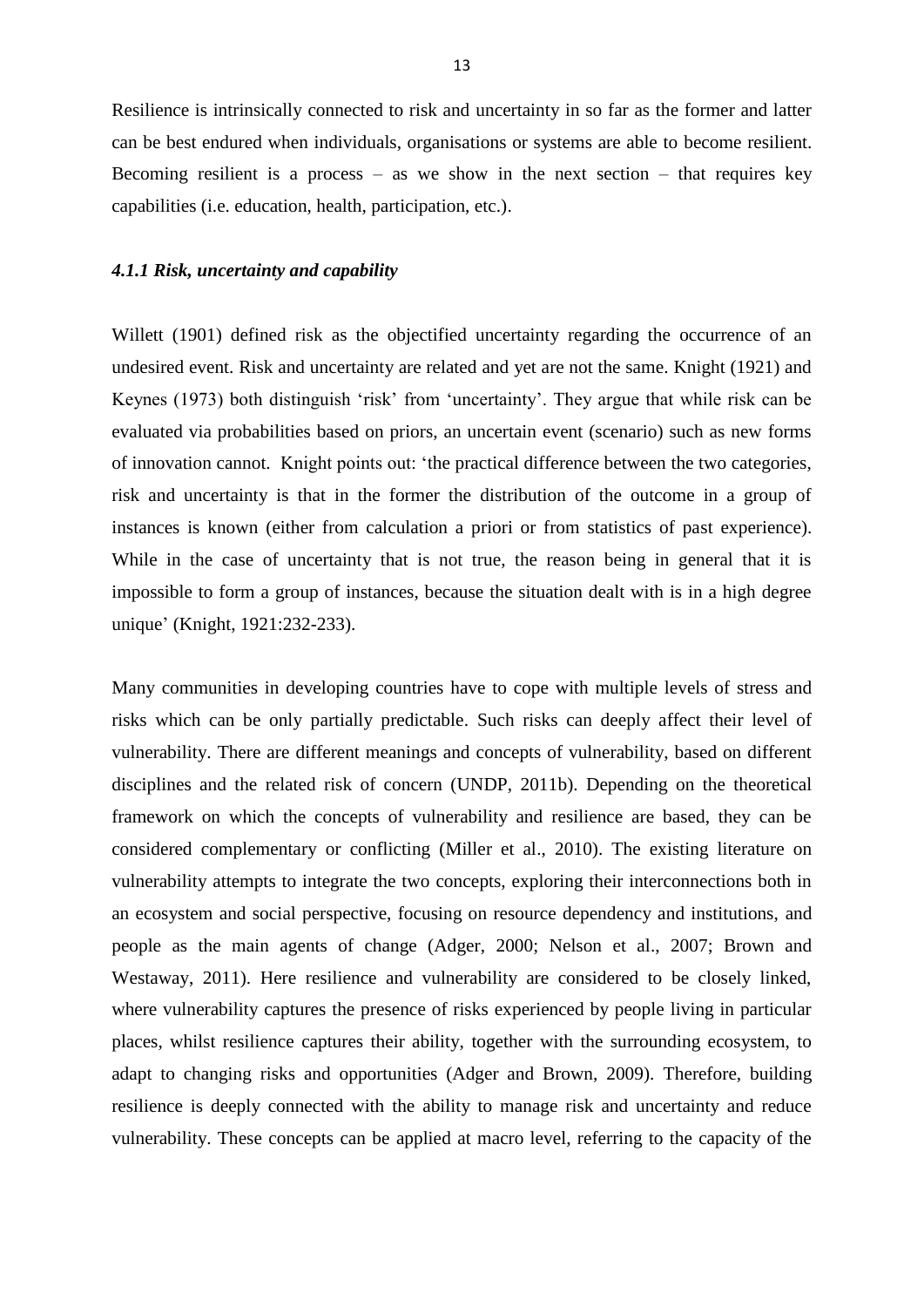state to deal with shocks, particularly macro-economic shocks, and at micro level, here referring to individuals, households, communities and organisations.

Development literature is generally more focused on vulnerability at individual, household and community level. The most adopted definition of vulnerability is by Chambers (2006:33) according to whom 'vulnerability refers to exposure to contingencies and stress and difficulties in coping with them', thus including concepts such as defencelessness and insecurity. He identifies two sides of vulnerability: an external side of risks, shocks and stress to which an individual or household is subject; and an internal side which is defencelessness, meaning a lack of means to cope without damaging loss (ibid). Therefore, in any country, the state of human development, including the inequalities in income, opportunity and political power that marginalize the poor, shapes the process by which risk is converted into vulnerability (UNDP, 2007b). A first step to conceptualise resilience and vulnerability at micro level requires identifying risks and capacities held by individuals, singularly and collectively, to cope with those risks.

Some of vulnerability factors in rural areas of developing countries vary from high levels of economic dependence on agriculture, lower average incomes, fragile ecological conditions, and location in tropical areas that face more extreme weather patterns (ibid). Particularly, price volatility of commodities, identified as a macro-economic driver of vulnerability, has a strong impact at the micro level, since international commodity price volatility is closely related to income volatility of commodity-producing households, and therefore to their ability to access, for instance, food, school fees and health care. Moreover, the vulnerability of primary commodity producers is compounded by their added vulnerability to climate-related changes and environmental disasters (UNDP, 2011b).

The transition from just coping with risk to developing adaptive capacity can determine to what extent people and communities are resilient. This transition can illustrate the potential to adapt, as and when needed, and not necessarily the act of adapting or its outcome (Levine et al., 2011).

The potential to adapt is better understood in the light of the capability approach developed by Amartya Sen (1999) who defines development as expansion of people's freedom and capabilities as their freedom to 'lead the kind of lives they value and have reason to value'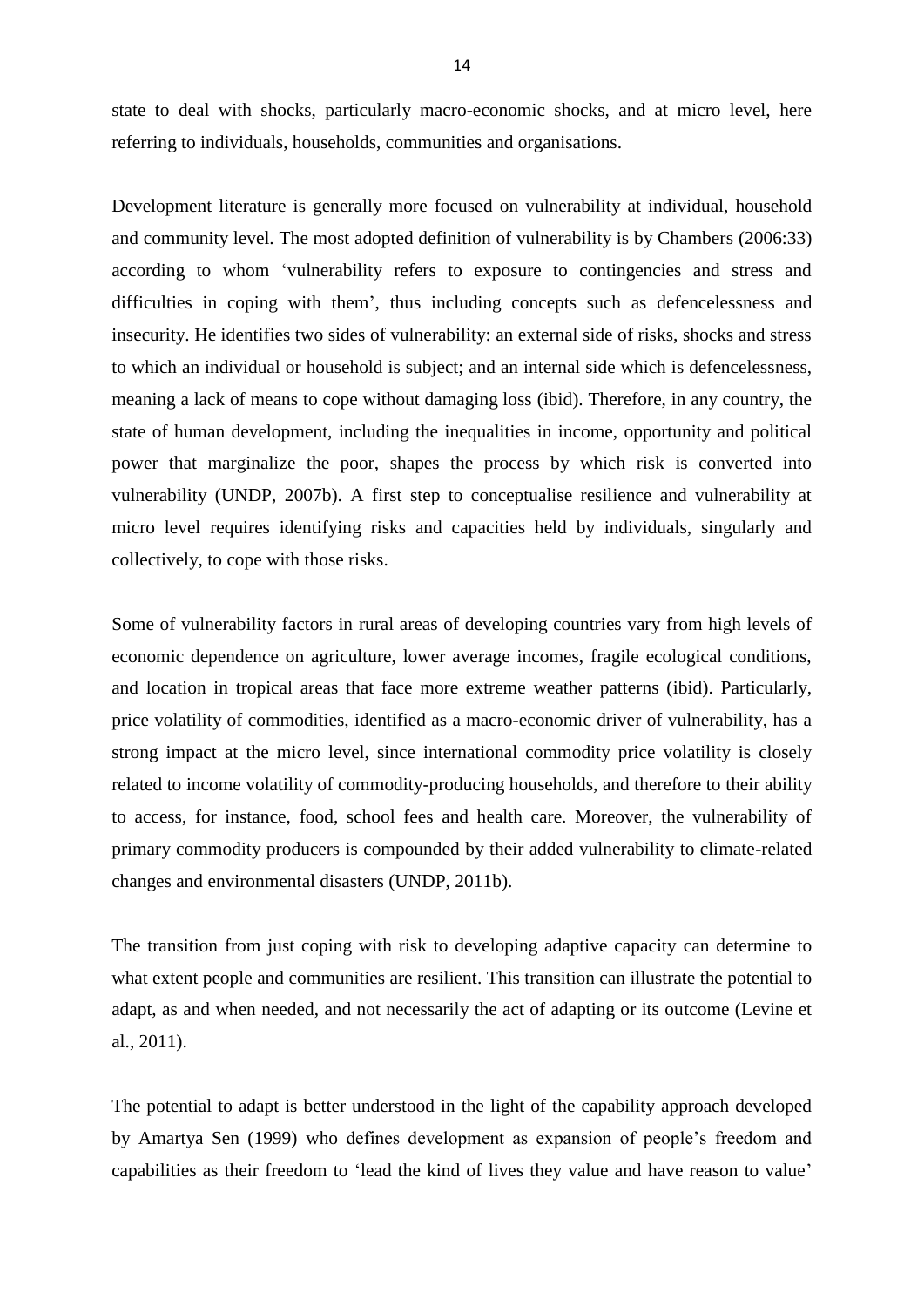(ibid:18). Here this potential to deal with uncertainty can be conceptualised as the capability to face risks and insecurity. This capability depends in turn on the conversion of people's endowments (monetary, capital, physical, human and social ones) through their entitlements to call on these resources (Adger and Kelly, 1999) and social opportunities (i.e. participation in the market, public policy and civil society) (Lallau, 2008) as well as on the whole spectrum of human capabilities enjoyed by people, such as education and health care (Burchi and De Muro, 2012).

Endowments, entitlements, opportunities and other human capabilities determine people's capability to implement ex-ante actions to face risks and ex-post reactions to cope with shocks, this working as a dynamic process. This depends also on people's agency, defined as 'what a person is free to do and achieve in pursuit of whatever goals or values he or she regards as important' (Sen,1985:203). The concept of agency is particularly relevant because it puts people at the heart of risk management, since individuals, singularly or in groups, mobilize their capabilities in order to face perceived risks.

Effective collective action is particularly relevant for people seeking opportunities to develop their adaptive capacities. Collective action can foster people's agency enabling them to find ways to undertake risk management strategies that directly reduce exposure to shocks or can improve the bargaining power and the flow of information necessary to prevent risks (Di Gregorio et al., 2008). Through collective action people can especially expand collective capabilities existing when 'the collectivity at large – and not simply a single individual – can benefit from these newly generated capabilities' (Ibrahim, 2006:398).

The analysis of collective action cannot be completed if we do not take into account the gender dimension. Understanding the role of gender is crucial in the way inequalities take place in developing countries. In fact women are most affected due to reduced entitlements, capabilities and the possibility to participate in collective action. This situation leads to the reduction of possibilities to respond to shocks and stresses (e.g. Adger, 2006; Holmes and Jones, 2011). Collective action can take many forms, i.e. simply by people coming together or by having individuals organised under an agreed agenda. Co-operatives are in fact a collective action formalised into an organisation. The following sections therefore will attempt to conceptualise resilience at organisational and co-operative level.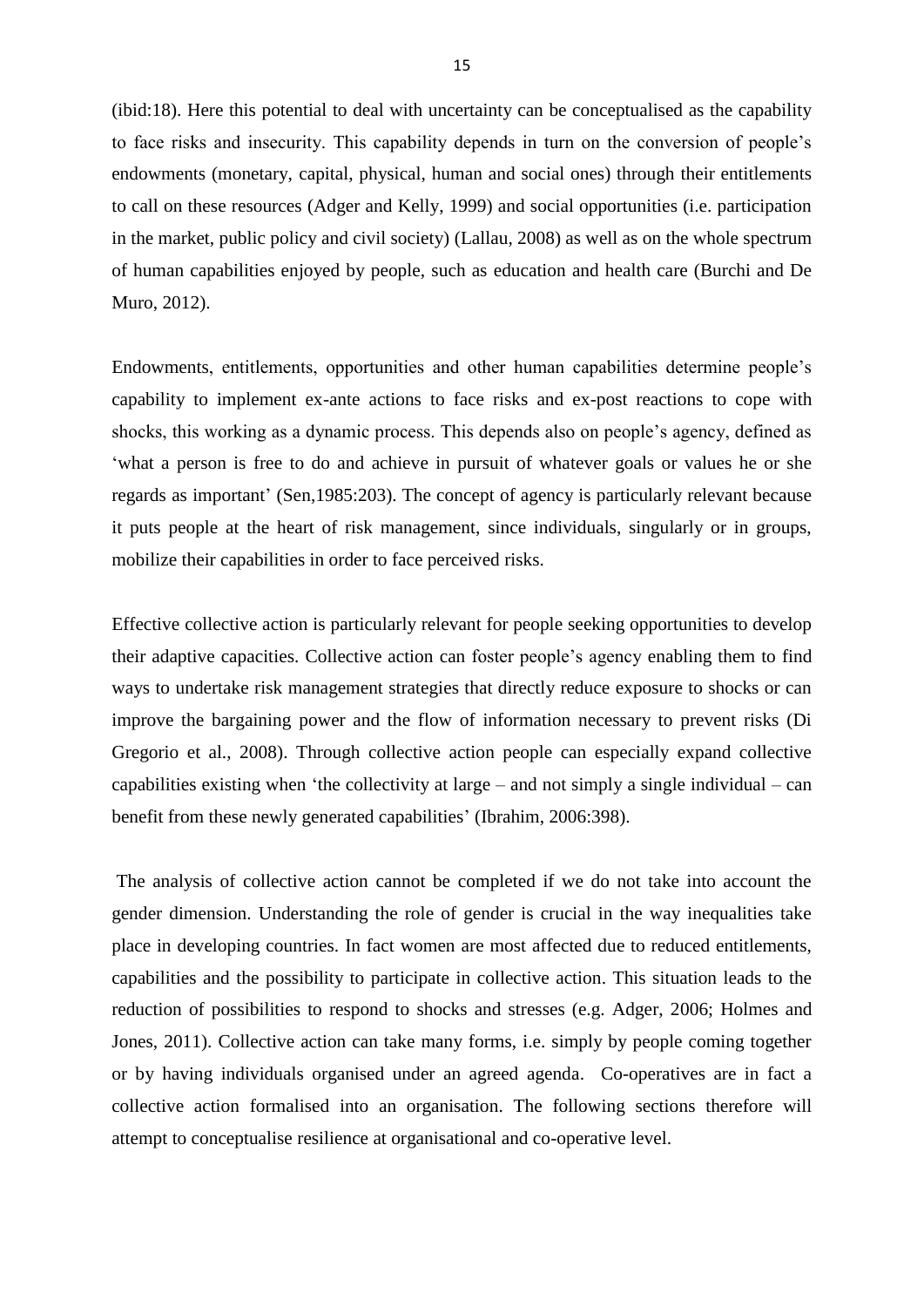## *4.1.2 Organisational resilience*

1

Organisations hold a crucial role for people's resilience. To be resilient, organisations need to be socially rooted and not captured by elites (Levine et al., 2011). In institutional literature, organisations are defined as special institutions2 that involve (a) criteria to establish their boundaries and to distinguish their members from non-members, (b) principles of sovereignty concerning who is in charge, and (c) chains of command delineating responsibilities within the organisation (Hodgson, 2006).

Organisations need to be resilient in order to be able to work for their members. Literature on organisational management stresses the symbiotic relation between individuals, households and communities on the one hand, and organisations on the other hand (Dalziell and McManus, 2004; Seville, 2009). Organisations play a crucial role in achieving resilience at the community level, because, for instance, of the services and employment opportunities they provide to communities. Similarly, organisations depend on the individual resilience of their staff and the communities that they live in. In fact, as stated by Bahmra et al. (2011), there is a huge need to understand the relationship between human and organisational resilience, where resilient organisations 'should also possess the resilient qualities of human beings because one cannot separate the business from the people forming and operating them.' (ibid:5377).

There are two identifiable distinctions in the way resilience is defined at the organisational level. On the one hand, authors such as Dalziell and McManus (2004) consider resilient organisations as the ones able to adapt themselves to any disturbances occurring in the environment, whereas organisations that are resistant to change and which attempt to return to the pre-disaster conditions, only focusing on recovery without fostering their adaptive capacity, are considered not resilient and more exposed to vulnerability. On the other hand, Mamouni Limnios and Mazzarol (2011) conceptualise resilience at an organisational level as being characterised by both offence (adaptation) and defence (resistance), stressing the fact that organisations exhibit a combination of both adaptive capacity and resistance to change. They include the rigidity dimension as component of resilience, where adaptive organisations

<sup>&</sup>lt;sup>2</sup> According to North (1990:3) 'institutions are the rules of the game in a society or, more formally, are the humanly devised constraints that shape human interaction. In consequence they structure incentives in human exchange, whether political, social, or economic.'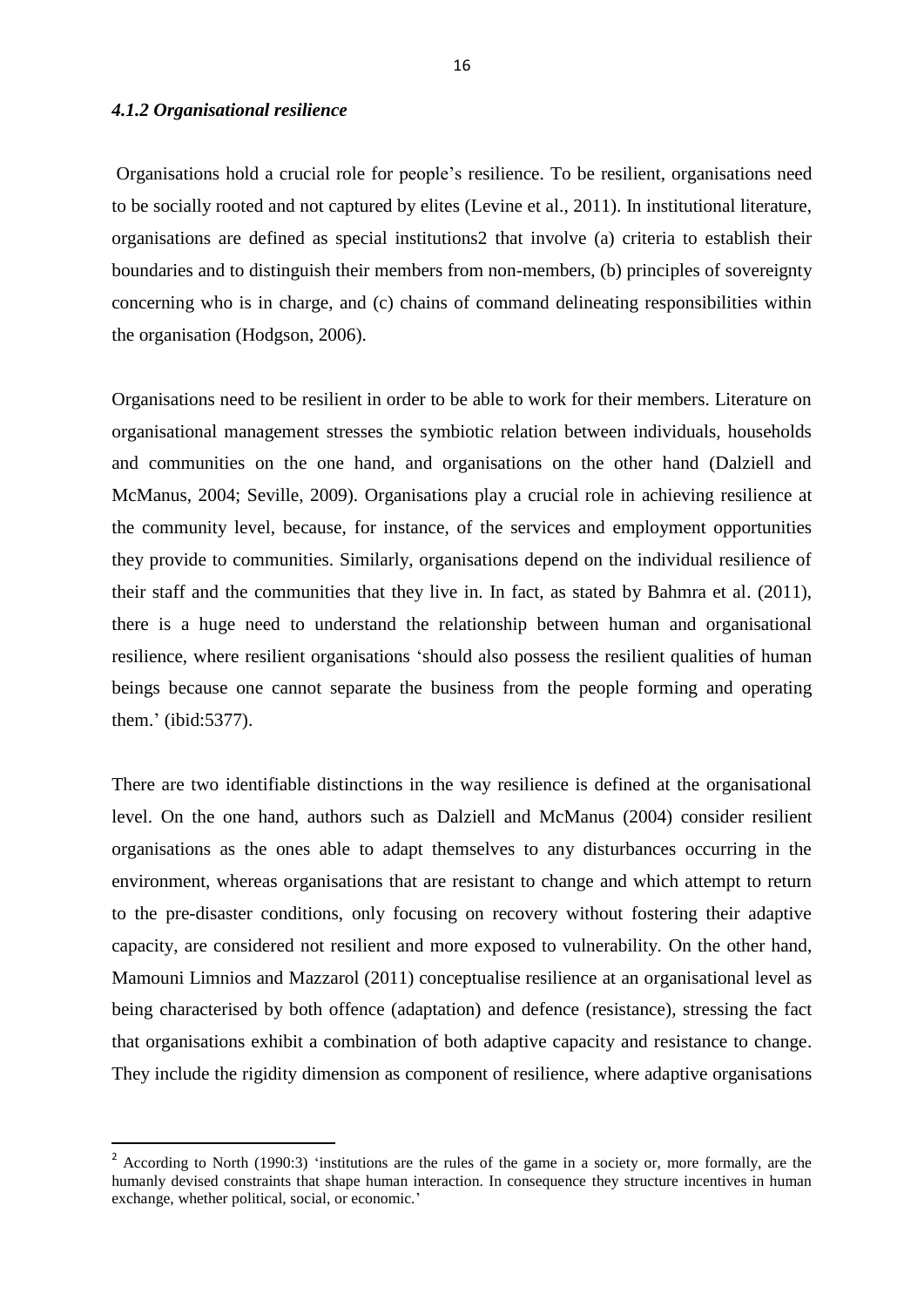differ from rigid organisations by being able simultaneously to develop a high level of selforganising capabilities and to satisfy all stakeholders' needs.

Authors (e.g. McManus, 2008; Seville, 2009) looking at organisational resilience as adaptation identify different dimensions held by such organisations, either as preventive and recovering abilities to cope with shocks, or as abilities to identify opportunities emerging during crisis that enable them to strengthen the organisation itself. These abilities include a resilient culture embedded into the organisation, where: it is considered as part of a network; there is a fluid exchange of information with the external environment and active monitoring of threats and opportunities facing the organisation; there is proactive management to identify and face all sources of organisational vulnerability; and/or there is a culture promoting adaptive capacity, agility and innovation within the organisation.

Organisational resilience is strictly related to the ability of organisation to achieve its objective over time. As Seville et al. (2006:3) affirms:

'A resilient organisation is one that is still able to achieve its core objectives in the face of adversity. This means not only reducing the size and frequency of crises (vulnerability), but also improving the ability and speed of the organisation to manage crises effectively (adaptive capacity). To effectively manage crises, organisations also need to recognise and evolve in response to the complex system within which the organisation operates (situation awareness) and to seek out new opportunities even in times of crisis.'

The network perspective is of particular interest to authors concerned with resilience also as resistance to change. They see the organisational system as the primary unit of analysis, defined as 'a network of interrelated actors who are systematically arranged and managed to pursue a set of activities under the collective goal of delivering a product or service' (Mamouni Limnios and Mazzarol, 2011). These authors approach organisational resilience in a dynamic way, taking into account interactions of the organisation within a complex network of actors. On this basis, they have proposed 'The Resilience Architecture Framework', which considers both the level of system resilience and the desirability of system state (the level of satisfaction of stakeholders that are internal and external to the organisation). The organisation can position itself in four different quadrants (Figure 1). For resilient organisations, resilience appears under the form of rigidity or adaptability – depending on its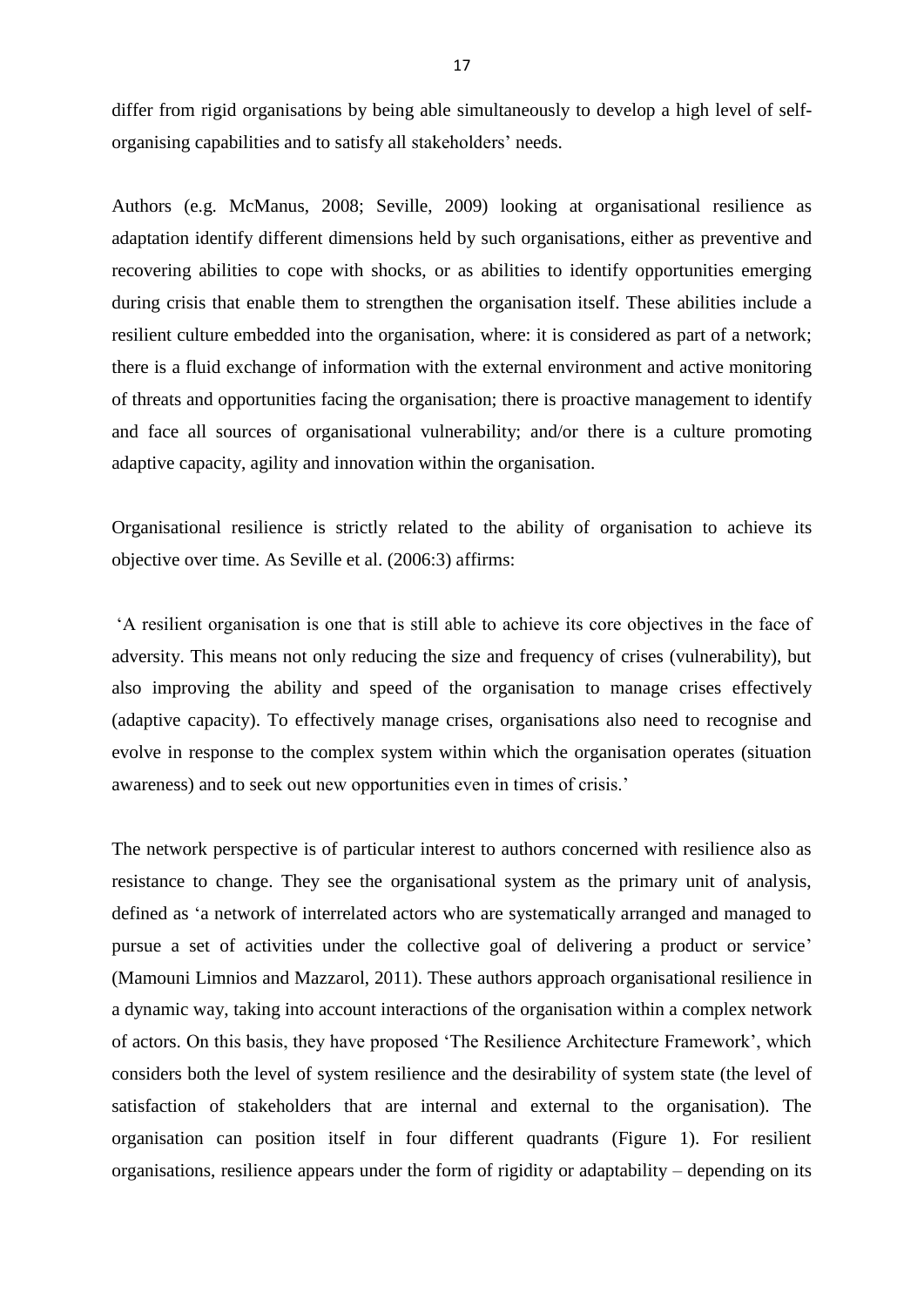ability to meet stakeholder needs; for organisations with low level of resilience, the organisation shows features of vulnerability or transience. As noted by the authors themselves (ibid), this framework has the added value of providing different snapshots of the dynamic process that an organisation can experience in its lifecycle. It can help to conceptualise not just when organisations achieve the adaptability quadrant, but also the dynamic processes that can lead them to achieve that stage and the factors which influence resilience itself. These are the main aspects of interest in this framework with respect to our study of co-operative resilience. Other factors that the authors included in their analysis – as emerging from figure 1 - are not properly investigated here.

| Denial<br>Resilience | System mode:<br>Characteristics:<br>Exploitation, High internal<br>connectedness, Low self-<br>organizing ability<br>Relevant concepts:<br>Architecture of simplicity,<br>routine rigidity, dysfunctional<br>momentum<br><b>Transience Quadrant</b> | System mode:<br>Adaptive<br>Characteristics:<br>Balancing exploration and<br>exploitation, High self-<br>organizing ability<br>Relevant concepts:<br>Dynamic capabilities,<br>organisational ambidexterity,<br>functional momentum<br><b>Vulnerability Quadrant</b> |
|----------------------|-----------------------------------------------------------------------------------------------------------------------------------------------------------------------------------------------------------------------------------------------------|---------------------------------------------------------------------------------------------------------------------------------------------------------------------------------------------------------------------------------------------------------------------|
|                      |                                                                                                                                                                                                                                                     |                                                                                                                                                                                                                                                                     |
| δŇ                   | System mode:<br>Uncertainty<br>Characteristics:<br>Exploration, Low external<br>connectedness, High self-<br>organizing ability<br>Relevant concepts:<br>Early phase in organisational<br>development, radical change                               | System mode:<br><b>Situational Dependence</b><br>Characteristics:<br>Exploitation, High external<br>connectedness, Low self-<br>organizing ability<br>Relevant concepts:<br>Resource rigidity                                                                       |

**Figure No. 1: The Resilience Architecture Framework**

Source: Mamouni Limnios and Mazzarol, 2011:15

To sum up, a resilient adaptive organisation could be identified in terms of its ability to develop a set of dynamic capabilities that enable it to adjust to shocks, moderate the effects of and cope with the consequences of risks, and take advantage of opportunities emerging from a crisis. Such an organisation has also developed internal and external organisational skills and implemented learning and innovation processes, which strengthen the organisational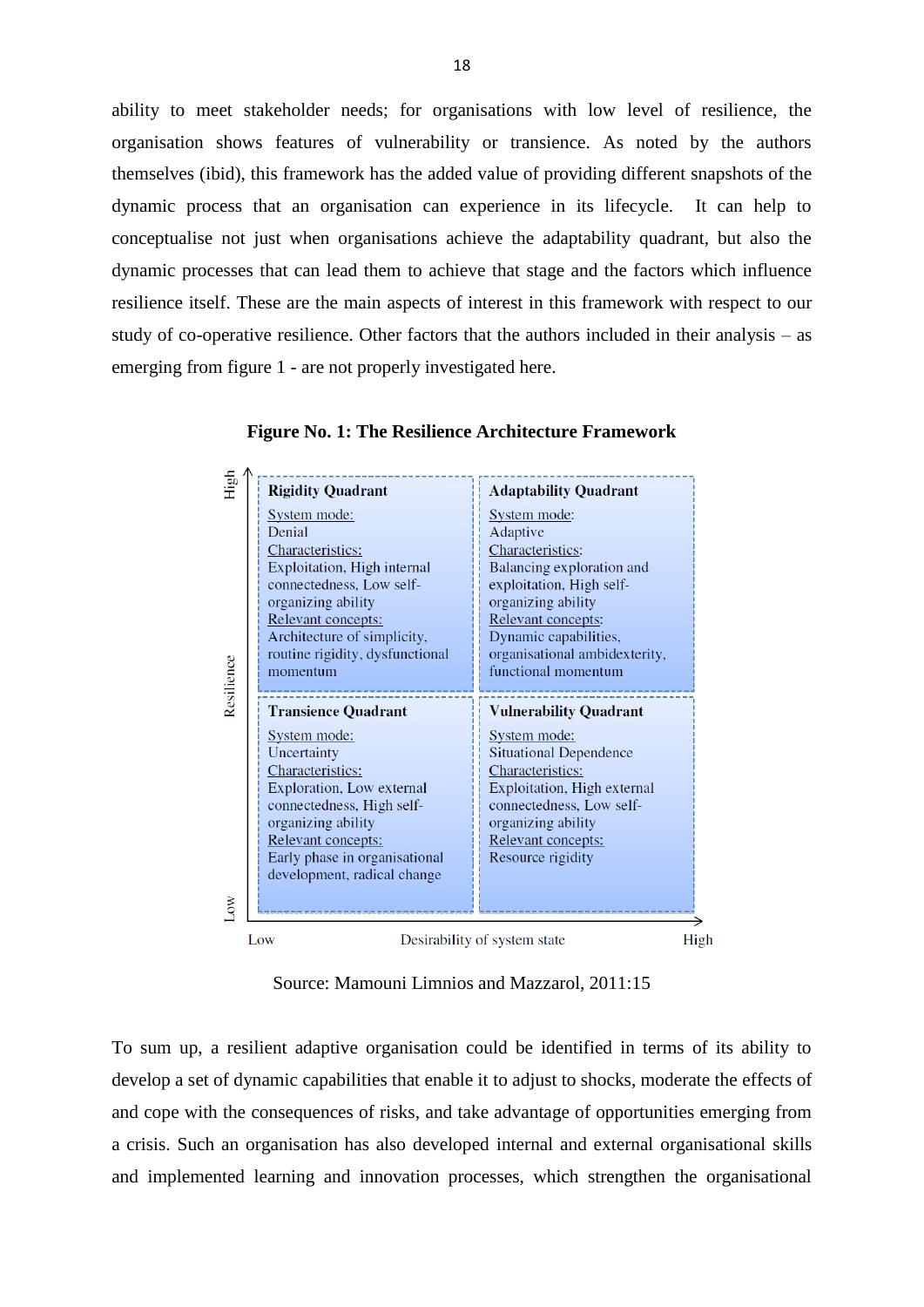ability to deal with changing environments and is able to satisfy the majority of the stakeholders of its network, both at internal and external level, by implementing win-win relationships.

#### *4.2 What could make a co-operative resilient?*

As suggested by Birchall (2011), looking at co-operatives as member-owned organisations requires looking at several features that in fact compound organisations. They are: hard features (structures and systems); soft features (shared norms and values); overt features (organisational charts); hidden features (habits and routines); internal processes (relationships between owners, managers, board members) and external processes (networks among cooperatives and regulatory environment). Different authors have attached different importance to these features, in order to understand co-operative failure or success.

Co-operatives' unique property rights and governance structure have always attracted scholars' interest, leading them to consider this form of business appropriate only to address market failures, but then being doomed to failure mainly for its inefficiency compared to conventional enterprises (e.g. Vanek, 1970; Hansmann, 1996). Developing the lifecycle theory, Cook (1995) considered the complexity of the co-operative structure in terms of governance and property rights as the main challenge encountered by the co-operative during its life. Major challenges are (ibid:1156-1157): free rider problems (when some members less engaged with the co-operative still gain similar benefits to more active members); horizon problems (when members have less incentive to invest in the co-operative since their residual claim over the asset is shorter that the life of the asset itself); portfolio problems (when the lack of transferability and liquidity of member equity impedes members from adjusting their portfolio according to their risk preferences); control problems (deriving from divergences of members and management interests); and influence costs problems (occurring when the cooperative is engaged in a wide range of activities and different groups of members with different objectives attempt to influence co-operative's decisions to their own benefit.).

Birchall (2011:30) points out that successful co-operatives 'will demand a significant financial investment for members that they cannot easily get back, and will reward them for loyalty, as well as providing plenty of opportunities for them to exercise their "voice" '. Therefore, member commitment to the co-operative is seen as a crucial feature for resilience.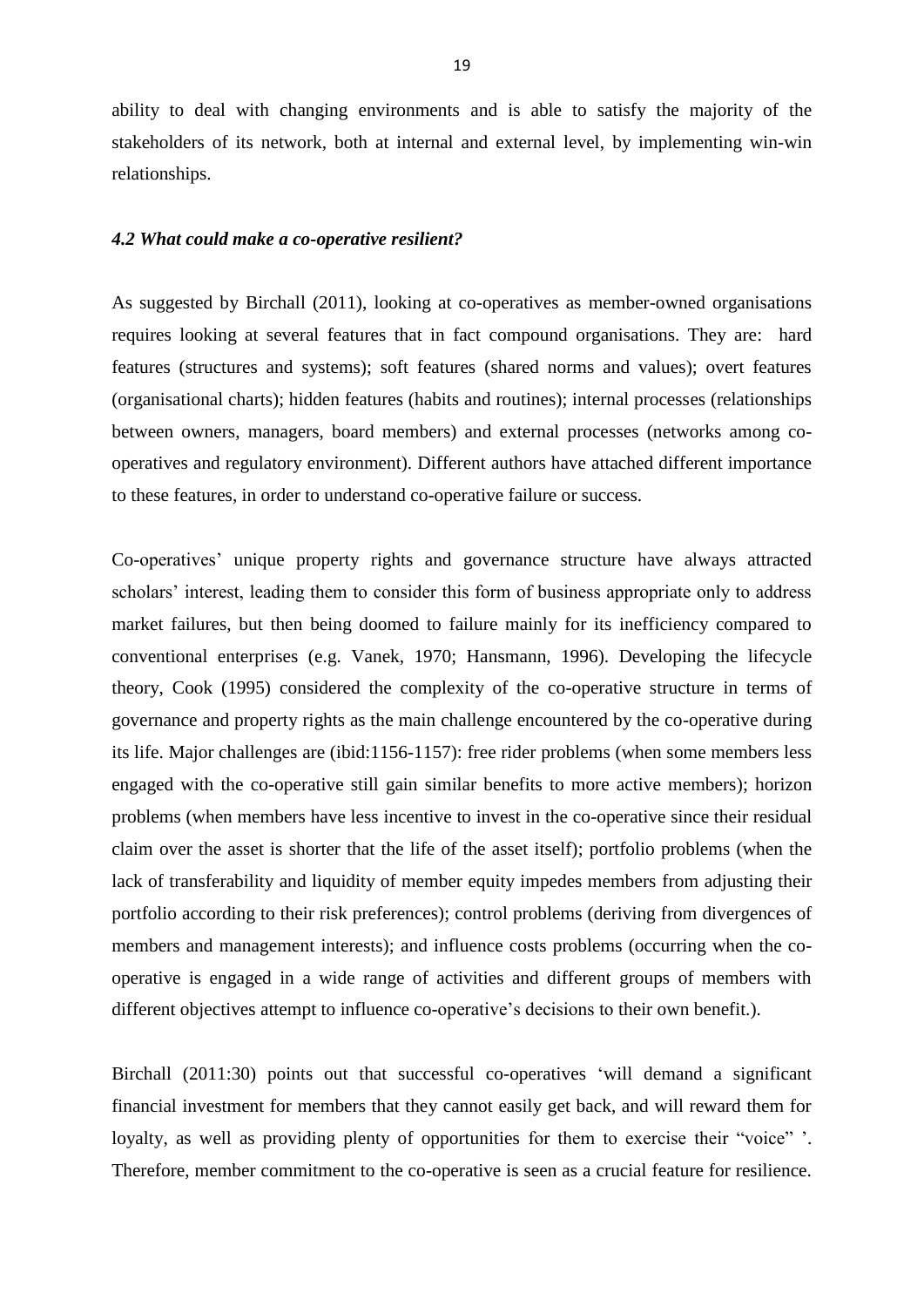To unpack the concept, Birchall (2012) suggests specifically looking at advantages and disadvantages related to co-operative membership which can derive from ownership, control and distributed benefits.

However, whilst these authors are more concerned with the relationship of members with the co-operative, Mazzarol, Simmons and Mamouni Limnios (2011) suggest conceptualising cooperative resilience looking at three level of analysis that is individual member level, cooperative level and system level. On this basis, they apply the Resilience Architecture by Mamouni Limnios and Mazzarol (2011) to co-operatives. Therefore, they consider members, management and the co-operative itself as connected in a dense network, which in turn has an impact on co-operative resilience. This emerges from analysing the four possible states of cooperatives, respectively related to different combinations of organisational resilience and desirability of system state (the level of satisfaction of stakeholder needs). They can be summarized as follow (ibid:31-32):

- Transience: occurs when the co-operative experiences a combination of low organisational resilience and low desirability of system state. In this situation, the co-op is not able either to satisfy member needs, or to hold resources, systems and processes necessary for a resilient business model. The level of future uncertainty is therefore very high.
- Rigidity: high resilience but low desirability of system state, that can manifest itself through: patronage decline, low member loyalty, operational inefficiencies, increased employee turnover, public perception decline. The resilience is therefore more a defensive character, as the co-operative is able to tolerate disturbance and persist through high levels of resistance to change, as opposed to remaining responsive and adaptive to its environment.
- Vulnerability: high desirability of system state and low levels of organisational resilience, so any disturbance could reveal the limitation of this model.
- Adaptability: this is the most desirable condition, where the co-operative shows a high level of system state desirability and of organisational resilience, in the form of adaptive capacity. In this situation, the co-operative is able to satisfy the majority of stakeholder needs (members but also other players, such as buyers, local authorities, etc.) and develop appropriate structures, process, innovation and skills and capabilities, by implementing win-win relationships and appropriate ownership rights and governance structures.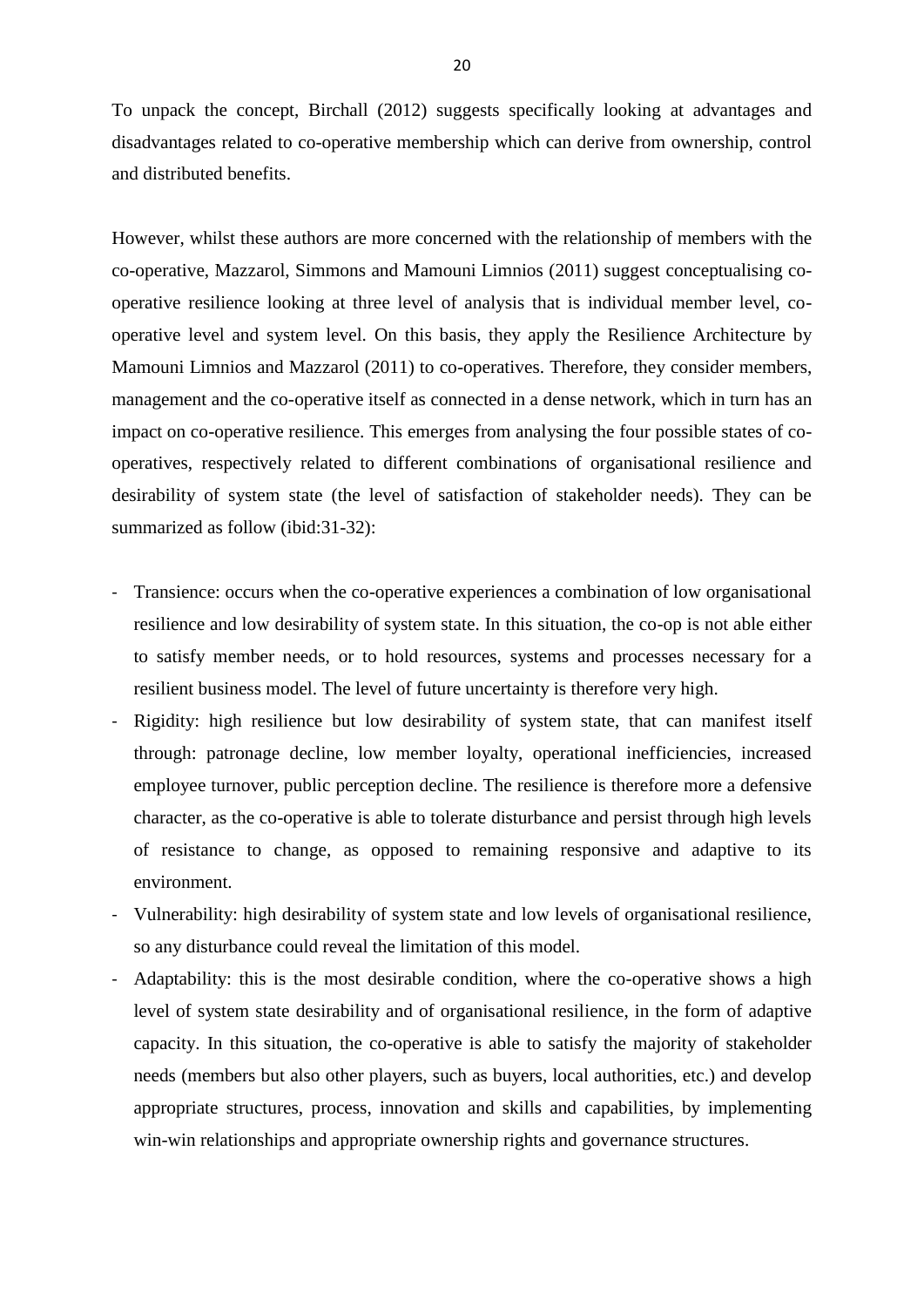By contrast, some authors argue that in developing countries co-operatives are expected to be less adaptive and face limited sustainability, mainly due to the absence of strong management, the delay of organisational management needed to compete in the markets, limited venture capital and invasive governance (Francesconi and Ruben, 2008). We therefore suggest an initial set of categories (see Table 1, p.22) that would need investigation to understand whether and how rural co-operatives in a developing country may or may not be resilient. These factors include: membership, collective skills, networks, innovation and the role of the government. Each of these factors is explored later in more detail.

#### *4.2.1 Membership*

1

As stressed by Münkner (2012:16) 'co-operatives are good as their members make them'. Mazzarol, Simmons and Mamouni Limnios (2011) list the need to build member identity and commitment with the co-operative and to build social capital within it as among the primary goals in order to make a co-operative a sustainable business. Therefore how the co-operative is able to build up its organisational resilience depends in the first place on member commitment and cohesion.

Whilst some authors consider motivations for co-operative behaviour as being related with long-term reciprocity, altruism, identification with the group's objectives, favourable social norms and ethical convictions (e.g. Alkire and Deneuline, 2002; Zamagni, 2005) other authors (e.g. Birchall, 2012; Münkner, 2012) suggest adopting a more pragmatic approach focusing on the fact that the more members can benefit from their membership, the more they will be loyal and committed.

Their incentive to participate is linked with the main dimensions of member identity, conceptualised as follows (Birchall, 2012; Mazzarol, Simmons and Mamouni Limnios, 2011):

Developing member identity as investor is fundamental to strengthen their sense of ownership: the lower their capital subscription, the lower is their incentive to take part of governance and to be loyal, thus leading to free riding behaviours<sup>3</sup>.

 $3$  This affects co-operative resilience also because the co-operative to raise money needs to build up reserves or borrow from banks.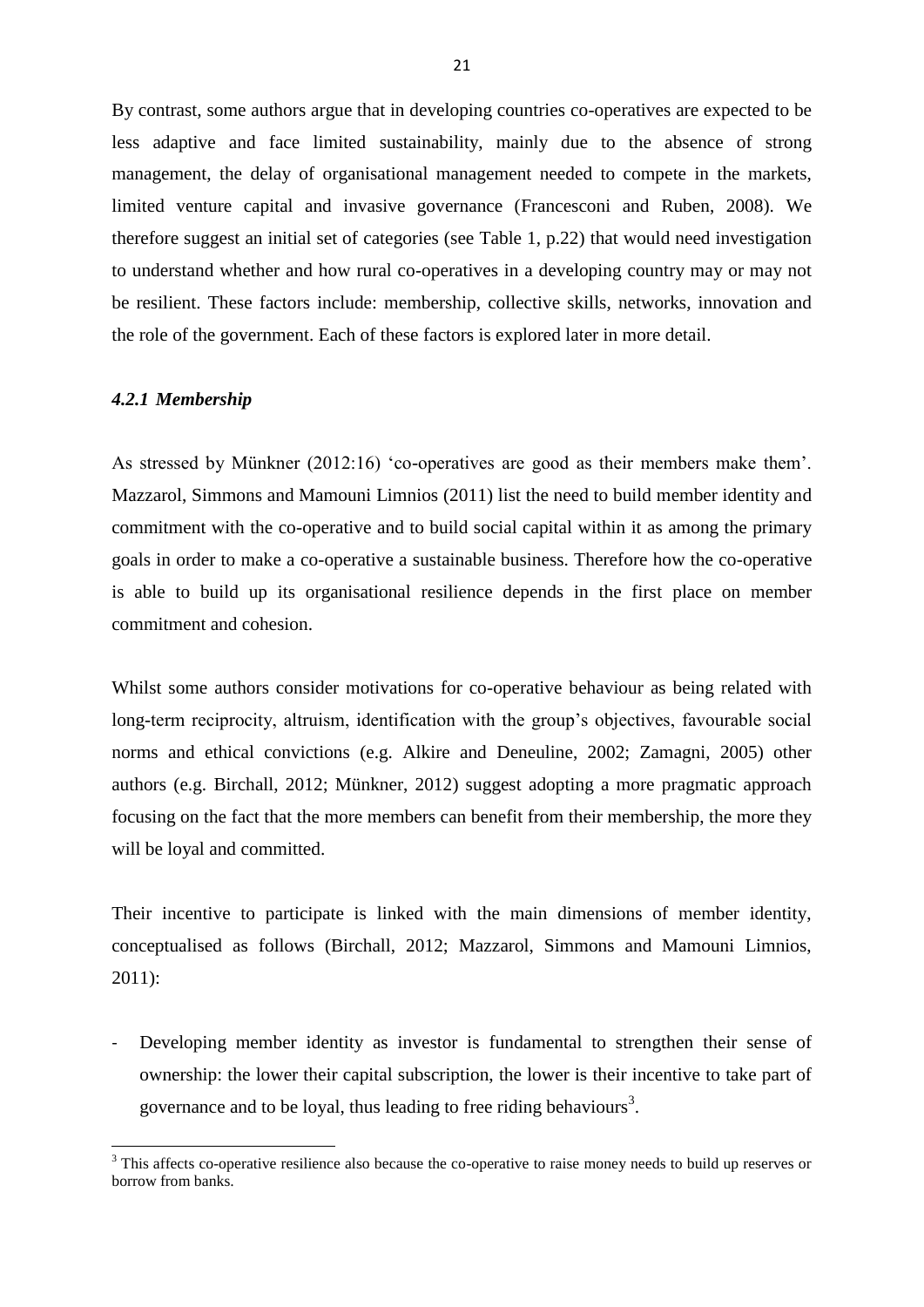- The sense of ownership is reflected also in the control exercised by members over board members and managers, this contributing to addressing co-operative activity towards member needs and to manage risk effectively.
- Members are the patrons of the co-operative, at the same time customers, users and suppliers. They establish supply-chain relations with the co-operative. The way that they continue to provide patronage is likely to be affected by their feeling about 'getting fair prices, efficient transaction and quality services' (Mazzarol, Simmons and Mamouni Limnios, 2011: 9)

Alkire and Deneulin (2002) assert also that motivation for co-operative behaviour is likely to be a stronger determinant of action where the size of the primary co-operative is relatively small and, therefore, social interaction and its effects are perceptible. On the other hand, the empirical research of Birchall and Simmons (2004) has shown that there may be room for larger co-operatives (it being true also for smaller ones) to improve member active participation by providing members with sufficient resources to participate effectively, such as capacity-building in terms of education and training, adequate information to support their involvement and sufficient compensation to ensure that opportunities are open to the widest pool of members. As Birchall (2011) asserts, co-operative failure led by lack of member involvement is often due to the lack of member education rather than to a fundamental problem of motivation.

The social dimension, in the form of social capital $<sup>4</sup>$ , has been acknowledged as a fundamental</sup> component of co-operative development and sustainability, contributing to overcome the challenges faced by co-operatives identified by Cook (1995) such as free riding and lack of cohesion due to different interests (e.g. Birchall, 2011; Mazzarol et al., 2011). In this regard, Sabatini et al. (2012) provide empirical findings, demonstrating that, unlike any other type of enterprise, co-operatives have a particular ability to foster the development of social trust among members.

**.** 

<sup>&</sup>lt;sup>4</sup> Putnam (1995:664-665) defines social capital as the 'features of social life - networks, norms and trust - that enable participants to act together more effectively to pursue shared objectives'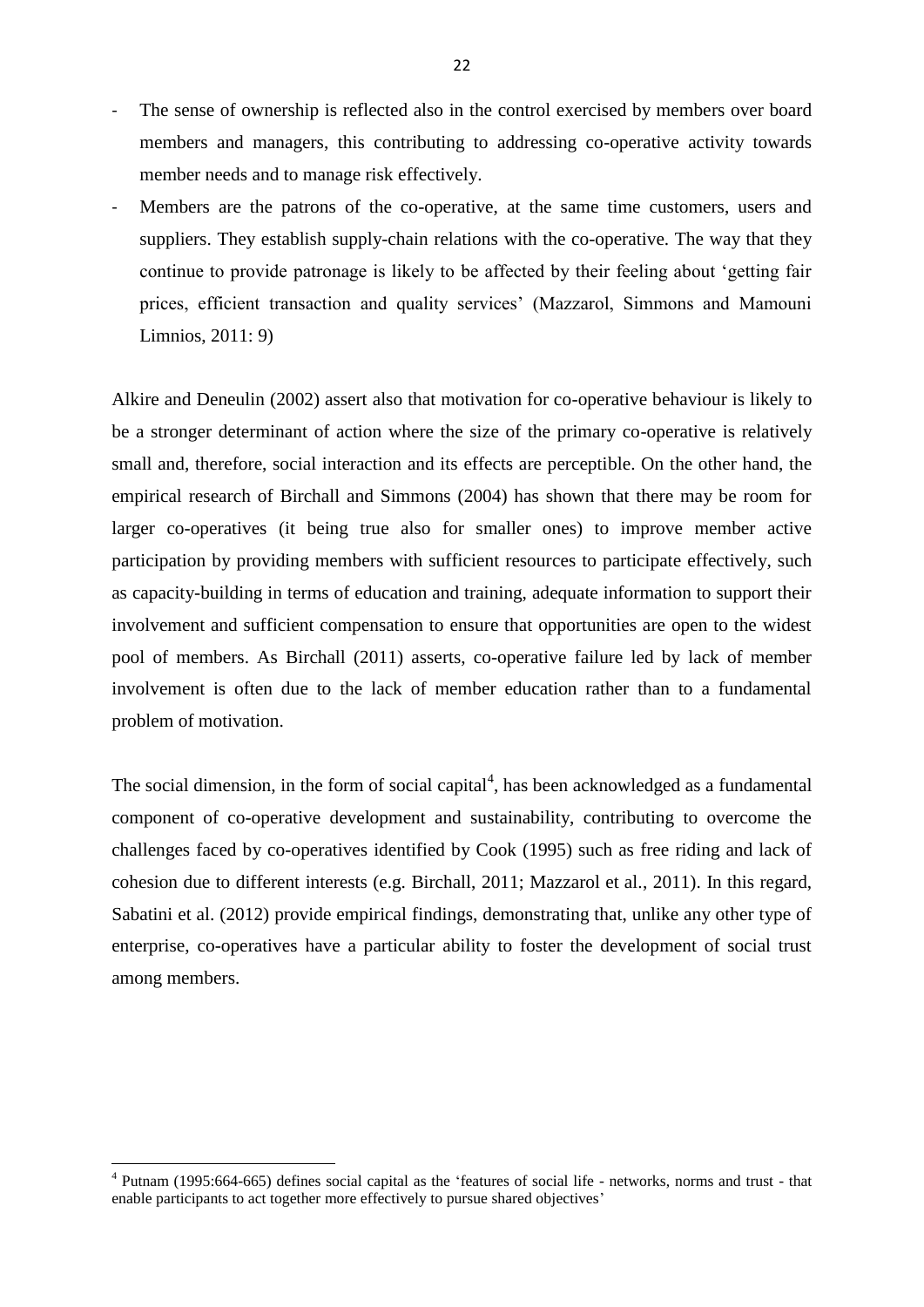| Table No. 1 |  |
|-------------|--|
|-------------|--|

| <b>FACTORS CONDUCIVE TO CO-OPERATIVE RESILIENCE</b> |                              |                                                                                                                                                                                                               |  |  |
|-----------------------------------------------------|------------------------------|---------------------------------------------------------------------------------------------------------------------------------------------------------------------------------------------------------------|--|--|
| MEMBERSHIP                                          | $\overline{a}$               | Value based membership with strong member identity as investor, patron and owner<br>which in turn fosters member motivation, loyalty and active participation (Birchall,<br>2011, 2012; Mazzarol et al. 2011) |  |  |
|                                                     | $\overline{\phantom{0}}$     | Education of members and health status of labour force (Chirwa et al., 2005; Münkner,<br>2012)                                                                                                                |  |  |
|                                                     | -                            | Bonding social capital, trust, cohesion and reciprocity (Adger, 2003; Pelling and High,                                                                                                                       |  |  |
|                                                     | $\qquad \qquad -$            | 2005; Thorp et al., 2005; Sabatini et al., 2012)<br>Integration of women and youth (Majurin, 2012; McKeynsey, 2009)                                                                                           |  |  |
|                                                     | $\qquad \qquad -$            | Promotion and emphasis of self-help attitude amongst co-operative members (Homen,                                                                                                                             |  |  |
|                                                     | $\overline{\phantom{0}}$     | 1994)<br>Homogeneous membership and a strong approach to equity, or a heterogeneous                                                                                                                           |  |  |
|                                                     |                              | membership informed by an efficiency approach (Francesconi and Wouterse, 2011)                                                                                                                                |  |  |
|                                                     | $\frac{1}{2}$                | Strong and accountable leadership (Francesconi and Wouterse, 2011), moved by<br>effective agency (Krishna, 2001)                                                                                              |  |  |
|                                                     | $\qquad \qquad -$            | Available national sectoral apex body that oversees co-operatives and provides capacity                                                                                                                       |  |  |
|                                                     |                              | building and training to members (Simmons and Birchall, 2008; Thorp et al, 2005)                                                                                                                              |  |  |
|                                                     | $\qquad \qquad -$            | Horizontal and vertical integration among co-operatives (Simmons and Birchall, 2008;                                                                                                                          |  |  |
| NETWORKS                                            |                              | Menzani and Zamagni, 2010)                                                                                                                                                                                    |  |  |
|                                                     | $\qquad \qquad -$            | Connection with development agencies (Berdegué, 2001; Münkner, 2012)                                                                                                                                          |  |  |
|                                                     | $\overline{\phantom{0}}$     | 'multi-agent networks' and extra-community linkages (Berdegué, 2001)                                                                                                                                          |  |  |
|                                                     | $\qquad \qquad -$            | Adaptive co-management; self adaptation (Folke et.al., 2005; Francesconi and Ruben,                                                                                                                           |  |  |
|                                                     |                              | 2008)                                                                                                                                                                                                         |  |  |
|                                                     | $\qquad \qquad -$            | Highly skilled management with the capacity to make informed business decisions                                                                                                                               |  |  |
|                                                     |                              | (Kelling, 2004)                                                                                                                                                                                               |  |  |
| <b>COLLECTIVE SKILLS</b>                            | -                            | Open discussion amongst member of what co-operatives can and cannot do enabling<br>deliberative process (Holmen, 1994; Zamagni, 2008)                                                                         |  |  |
|                                                     | $\qquad \qquad -$            | Common vision and strong management (Kotler, 1995, quoted in Francesconi and                                                                                                                                  |  |  |
|                                                     |                              | Rubens, 2008)                                                                                                                                                                                                 |  |  |
|                                                     | $\overline{\phantom{0}}$     | Effective governance that enable members to access resources and training (Hannan,<br>2012)                                                                                                                   |  |  |
|                                                     | $\qquad \qquad -$            | Limited capacity of co-operatives to provide training and education (Shaw, 2011)                                                                                                                              |  |  |
|                                                     | $\qquad \qquad -$            | Co-operative Colleges, development agencies and governments as main training                                                                                                                                  |  |  |
|                                                     |                              | providers for co-operative members and staff (Shaw, 2011; Münkner, 2012)                                                                                                                                      |  |  |
|                                                     |                              | Importance of 'learning by doing' processes (Hartley, 2012)                                                                                                                                                   |  |  |
|                                                     |                              |                                                                                                                                                                                                               |  |  |
|                                                     | $\qquad \qquad \blacksquare$ | Importance of availability of credit (i.e. loans) prices, changing markets, and                                                                                                                               |  |  |
|                                                     |                              | competitive pressures as drivers of innovation within co-operatives (Haggblade et al.,<br>2007)                                                                                                               |  |  |
| <b>INNOVATION</b>                                   | $\qquad \qquad -$            | Limitations of Credit and Saving Co-operatives: small incentives of members to enforce                                                                                                                        |  |  |
|                                                     |                              | profitability of operations; governance challenge (Ledgerwood et al., 2006);                                                                                                                                  |  |  |
|                                                     |                              | Crucial factors for co-operatives successfully participate in value chains: to work on the                                                                                                                    |  |  |
|                                                     |                              | basis of market analyses in a culture of change; to work with clear business plans                                                                                                                            |  |  |
|                                                     |                              | coherent with market analysis; To attain higher added-value and or reduce production                                                                                                                          |  |  |
|                                                     |                              | costs for the farmers (Gouët and Van Paassen, 2012)                                                                                                                                                           |  |  |
|                                                     |                              | Supportive government creating a conducive environment (Thorp et al. 2005; Münkner,                                                                                                                           |  |  |
|                                                     |                              | 2012)                                                                                                                                                                                                         |  |  |
|                                                     |                              | Government not co-opting co-operatives (e.g. Develtere et al., 2008)<br>Government not interfering but providing capacity building (Francesconi and Ruben,                                                    |  |  |
|                                                     |                              | 2008)                                                                                                                                                                                                         |  |  |
| <b>GOVERNMENT</b><br>ROLE OF                        |                              |                                                                                                                                                                                                               |  |  |
|                                                     |                              |                                                                                                                                                                                                               |  |  |
|                                                     |                              |                                                                                                                                                                                                               |  |  |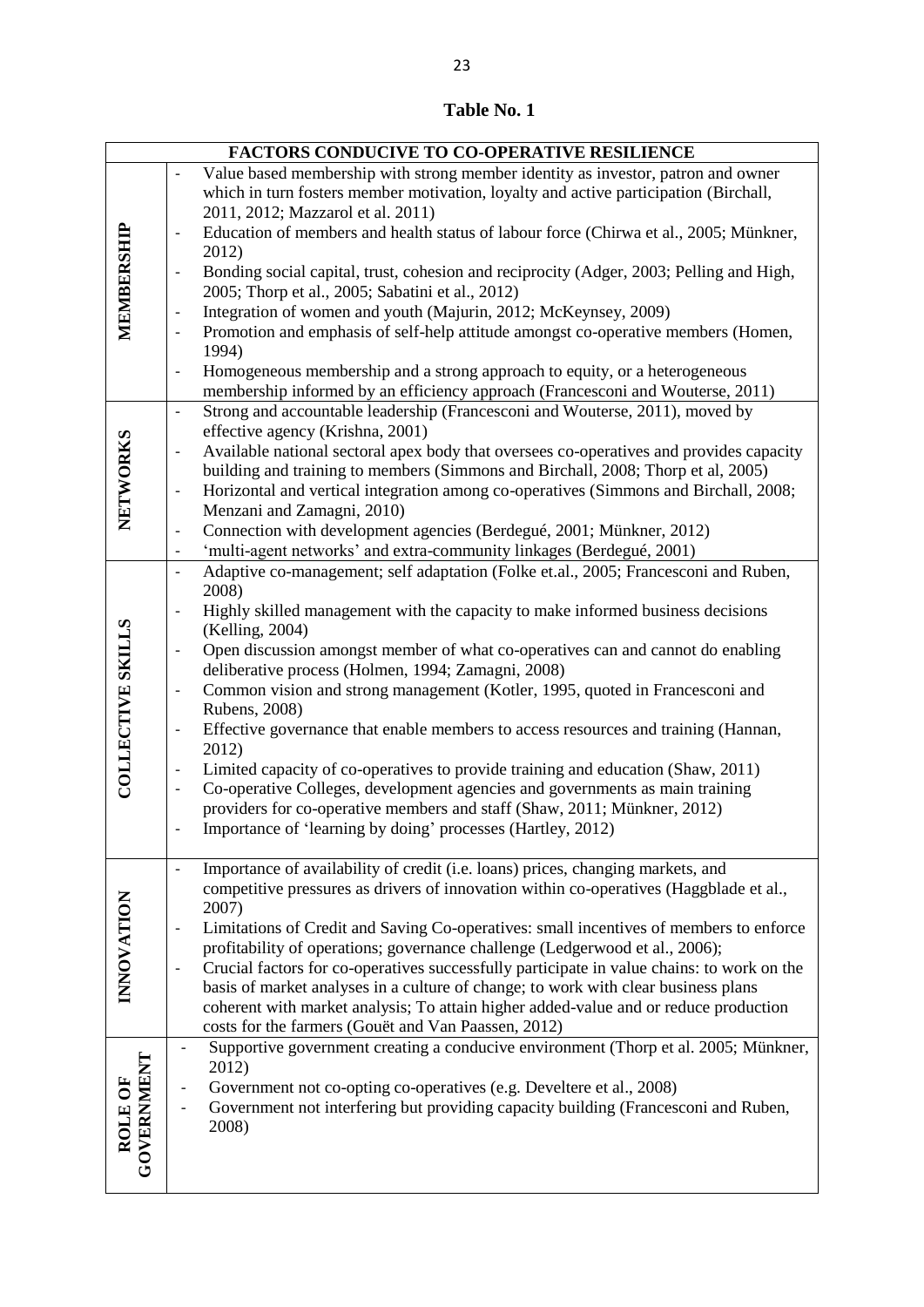These bonding ties among members - existing among people sharing the same values and identity (Woolcock and Narayan, 2000) - are considered a main component of the adaption capacity, being considered partly related to the ability of people to act collectively (Adger, 2003; Eriksen, Brown and Kelly, 2005; Pelling and High, 2005). As stressed by Folke et al. (2005) 'Social sources of resilience, such as social capital (including trust and social networks) and social memory (including experience for dealing with change), are essential for the capacity of social-ecological systems to adapt to and shape change.'

Particularly, trust and reciprocity can explain different observations of how social capital networks can work for individual adaptive capacity whilst simultaneously undermining collective adaptive capacity. As stressed by Pelling and High (2005), trust reinforces norms of generalised reciprocity<sup>5</sup> which is particularly important in activating sanctions against free riding behaviour. But when it is not well developed, it is possible to observe situations where well-connected group leaders utilise their social capital to gain resources for their own resilience against the resilience of the whole organisation. This is a criticism that has often been made against co-operatives for being captured by elites. Therefore, the more trust and generalised reciprocity exist among members, the more co-operative resilience in the form of collective adaptive capacity is strengthened. Moreover, Francesconi and Wouterse (2011) show that in order to maintain cohesion among members, the co-operative needs to be conducted according to equality criteria when membership is homogeneous, but when membership is heterogeneous it should be preferably conducted according to efficiency criteria.

Nevertheless, even if members are linked by cohesion, trust and reciprocity relations, still a major part of the community may not be involved, or worse, could be negatively affected by the co-operative. This is another criticism about co-operatives, where they are considered to work as an enclave, therefore excluding the poorest as well as women and youth (FAO, 1996).

1

<sup>&</sup>lt;sup>5</sup>Defined as the attitude of people helping each other without expecting anything in return directly from the person who is receiving the support but rather from a third party on the basis of the propagation of reputation (ibid).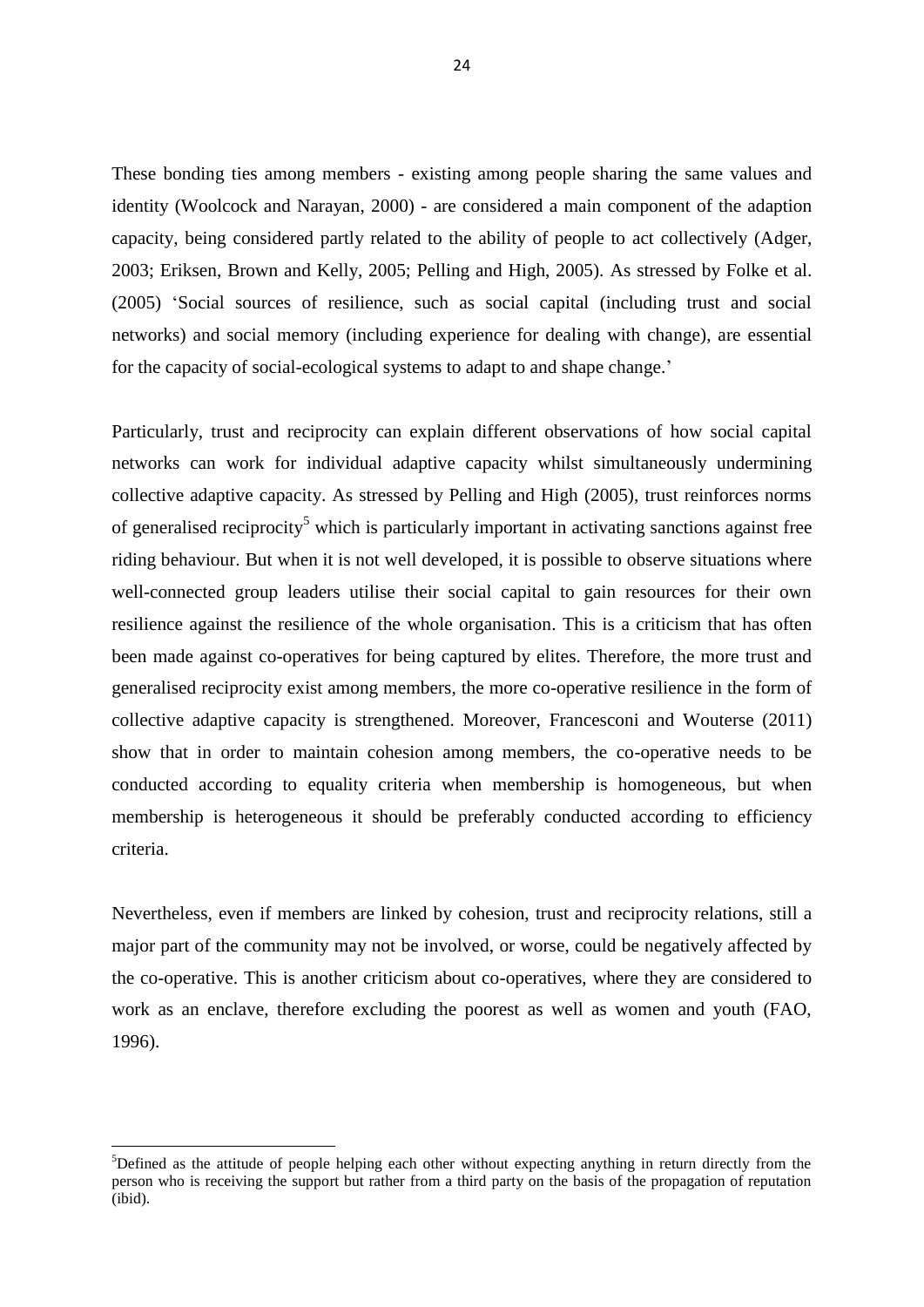It is crucial to consider that in order to work equitably and conform to values and principles, co-operatives need some pre-condition, which Münkner (2012) identifies in knowledge, skills and some resources. Crucially investing in member education about co-operative principles and values is one of the key points for co-operative success (ibid), also in order to address the gender aspect (Mayoux, 1992; Majurin, 2012). In fact, case studies show that more educated women are more likely to participate in co-operatives (Woldu Assefa and Fanaye, 2012). Nevertheless, the greater participation of women in co-operatives is not just an issue of equality, but a contribution to co-operative resilience. Some studies on the current crisis (Desvaux et al., 2010) revealed a positive correlation between the proportion of women in company management and the successful performance of the company in responding to the crisis, both at organisational and financial level. It is still not recognised by co-operatives (nor by companies in the majority of countries). However there is some evidence about the greater trust of women and their reliability in co-operative management; even in co-operative movements where women are not properly involved, women are usually appointed as treasurers (FAO, 1996).

Youth participation in co-operatives is an understudied research topic. Hartley (2012) provides some pioneering findings on how co-operatives might provide learning space for youth and impact on their agency and capabilities. As she underlines (ibid:271) 'learning, combined with changed perceptions of youth and enhanced agency, leads to changes in individual development in areas that youth value'. Increasing youth participation in cooperatives is also crucial for organisational resilience, also considering that youth constitute the larger portion of population in many developing countries and they represent the future of co-operative movements.

Finally, there is a huge need to create an appropriate legal framework that entitles women and youth to be effective members, but the extent that the lobby activity will yield results depends also on the level of the commitment of co-operative members and leaders, and requires gender/youth sensitisation campaigns and affirmative action for enhancing their membership and representation at board level (Majurin, 2012).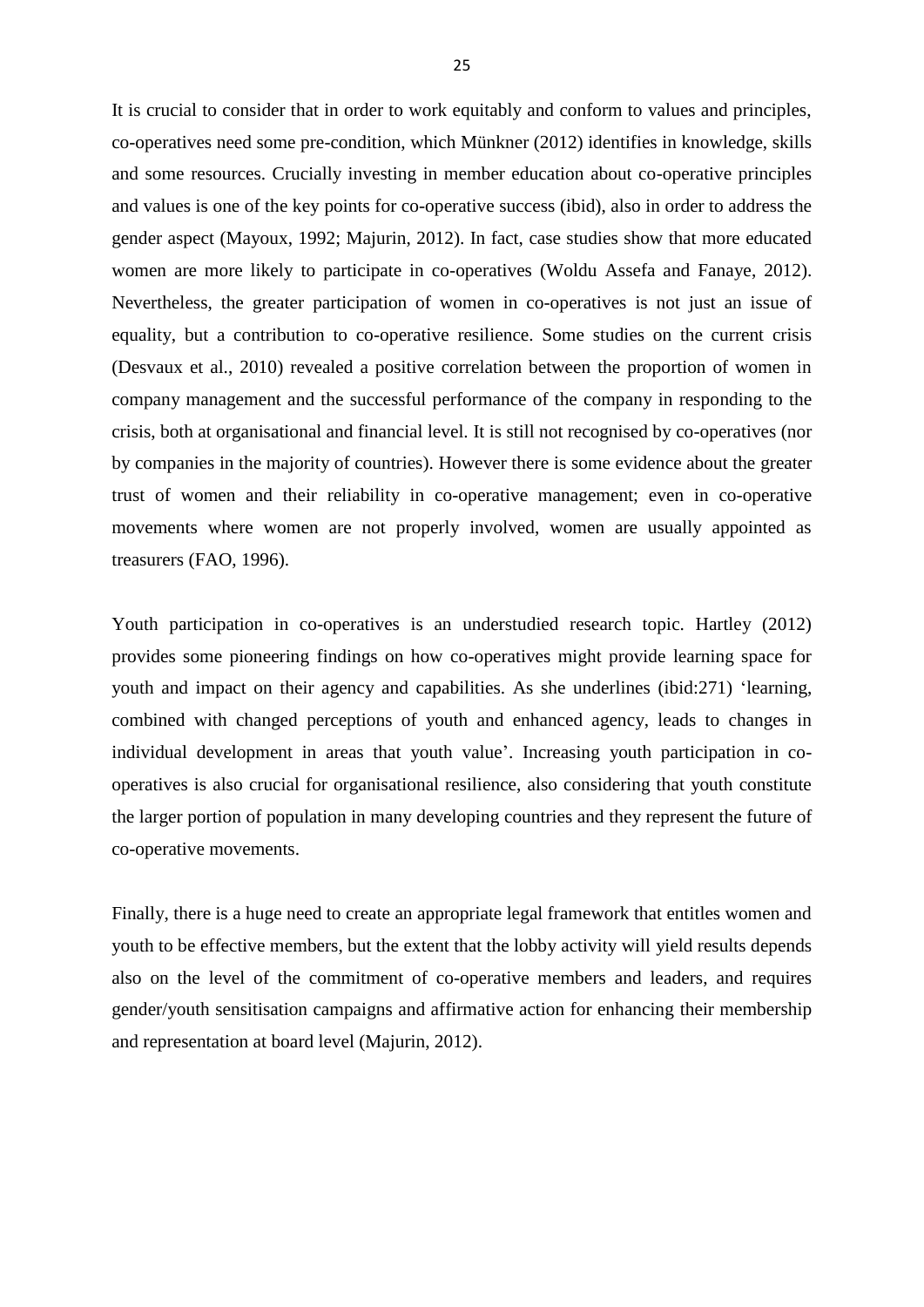## *4.2.2 Networks*

Although social capital among members is important and is often a necessary component of co-operative resilience, Ager (2003) points out that it is not enough, since there is the need for social capital to be activated in a proactive way and connected with other actors, creating synergistic interactions with state, markets and civil society in general. In this regard, Krishna (2001) investigates how social capital can be transferred into decision-making at higher levels and to this end he identifies the crucial role of agency, as proactive ability held by leaders. In fact leadership agency works to translate bonding social capital into good performance, creating what Woolcock and Narayan (2000) define as bridging social capital. Therefore, the productivity of social capital embedded in the bonding ties among members can be enhanced by investing in measures that help to raise agency capacity, particularly with co-operative leaders. An accountable and proactive leadership plays a great role in reinforcing members' identity, trust and their commitment/loyalty with the co-operative, as well as in creating a proactive culture in the co-operative, connecting it to networks which can contribute to developing adaptive capacity.

In fact, the ability to set up networks has been praised as a crucial factor of co-operatives' success (Menzani and Zamagni, 2010; Gouët and Van Paassen, 2012), where the proactive agency of co-operative leaders is important to foster ties which can bring in resources, knowledge, and other incentives, which are then translated into the adaptive capacity of the co-operative and its membership.

These can be horizontal networks, where homogeneous co-operatives are gathered in unions to increase their marketing and bargaining power; to fulfil contracts requiring a producer capacity that otherwise they might not have as single co-operatives; to offer services to primary co-operative members and to share risks and opportunities, thus contributing to improving co-operative resilience. They can be also established vertically, among cooperatives in the same supply chain but more often with other market players, as well as with the state and external agencies/donors.

A particular role is envisaged for networks of networks - that is co-operative umbrellas, peak or apex organisations which might play a strategic role, even if in Africa their role is still weak (Develtere et al., 2008). Historically these organisations have manifold tasks, which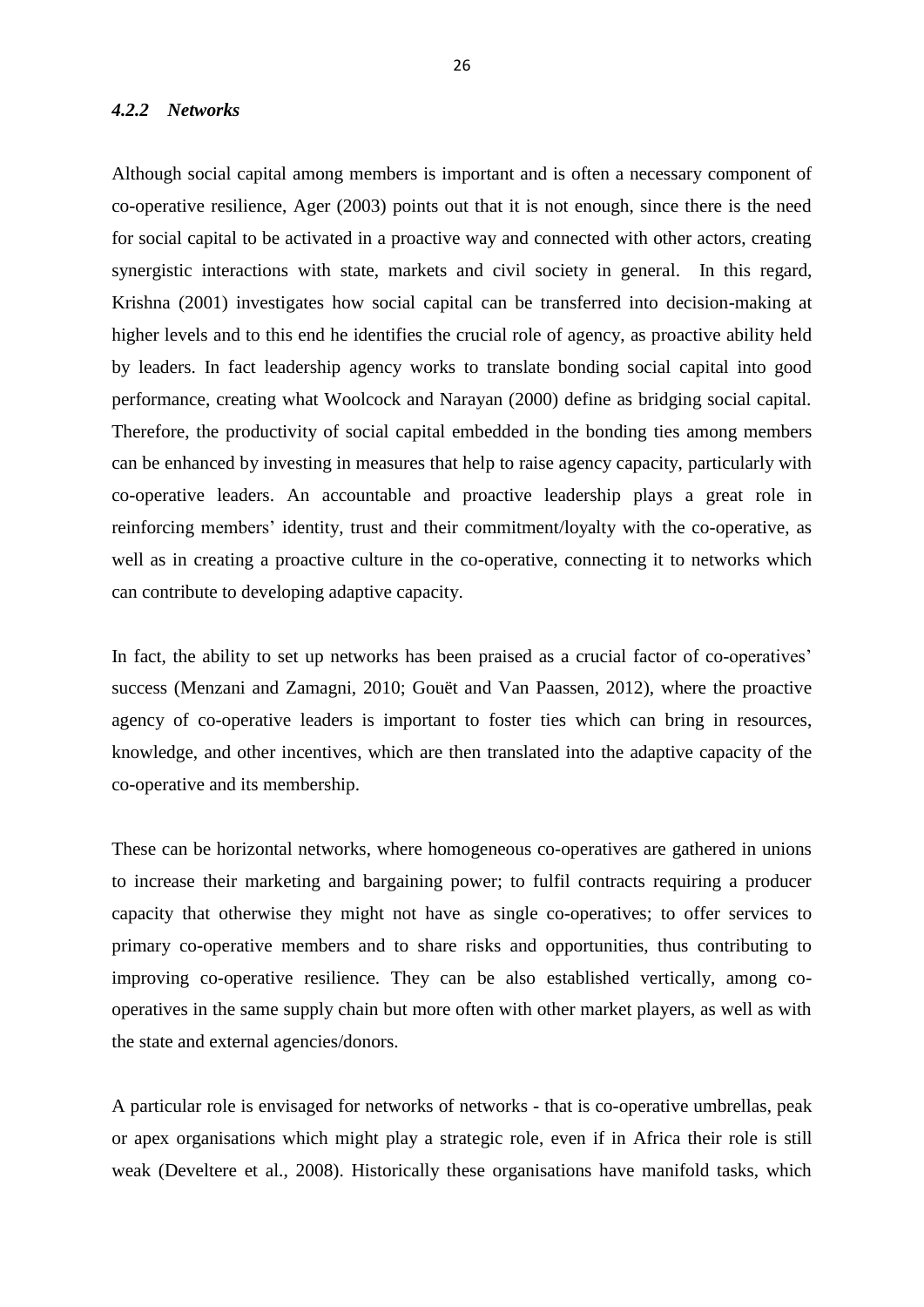differ from context to context, but which usually range from new co-operative development to ethical control of affiliated enterprises, from spreading information and know-how to internal conflict resolution and coordination, and specifically, from representing the cooperative movement and providing externally its image to manage the dialectical relationship with government and other institutions, lobbying and advocating at local, national and sometimes also international level (Menzani and Zamagni, 2010:120).

Literature provides contradictory evidence about the ability of co-operatives to convert the two dimensions of bonding and bridging social capital into successful networks. As reported by Simmons and Birchall (2008), some co-operatives - as it is the case of many African coffee co-operatives – establish strong ties between each other and operate together, based on equality and democratic principles; whilst others, especially where characterised by strong bonding social capital among members, do not co-operate with other co-operatives, since they do not wish to establish bridging relations with co-operatives that show weaker bonding ties among members.

Finally, external agents might play a crucial role for co-operative development. Berdegué Sacristan (2001) considers support of external agents (such as NGOs, private extension firms, etc.) essential 'to provide 'road maps' for collective action, as well as the networks needed to obtain information, expertise and financial resources' (ibid:vii). Concerning this, Münkner (2012:54) particularly stresses the importance of 'knowledge sharing' among local cooperators and external actors in order to spread new knowledge, enabling members 'to have a better understanding of the causes and effects of change, of the ways and means to cope with changes, of better use of available resources and how to mobilise additional resources.' At the same time the author (ibid) make clear that external agents should focus specifically on creating a favourable environment for co-operative development rather than providing cooperatives with aid directly, thus generating dependency and undermining their resilience. Here a specific role is envisaged for co-operatives from developed countries that can establish win-win relations with co-operatives from developing countries and facilitate above all training opportunities and access to international markets (Bellanca et al., 2011).

### *4.2.3 Collective skills*

Co-operative governance has widely been recognised as one of the most important aspects of business model success. As identified by Simmons et al. (2007), co-operative governance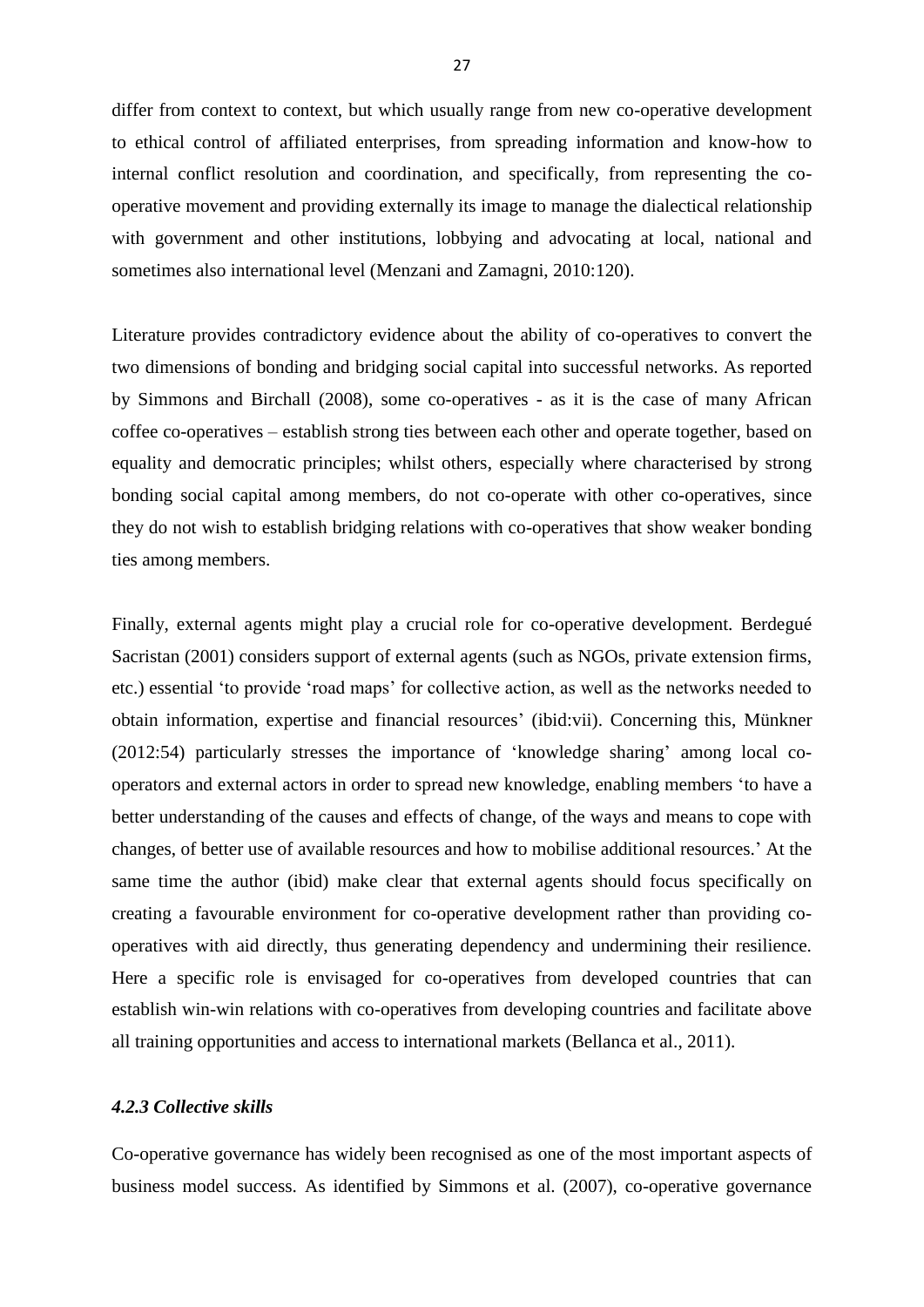comprises three interacting spheres: member participation; corporate governance and operation management. Fluid flow of information and control among them is crucial, with members having the responsibility to make their voices heard with elected board members; elected board members to address the operational management according to members' needs and both elected board members and executives to be accountable to members in running the business.

Clearly, the more complex co-operative governance becomes, the more this form of business may lose its uniqueness. Investing in deliberative processes among members is crucial to maintaining co-operative identity (Zamagni, 2008), which in turns affects adaptive comanagement. Folke et al. (2005:448) defines it as 'a process by which institutional arrangements and ecological knowledge are tested and revised in a dynamic, ongoing, selforganized process of learning by doing.' Adaptive co-management requires effective power sharing, participation and co-operation (ibid), confirming that co-operative governance might result in added value for co-operative resilience, if based on a dense social network that fosters learning by doing among members. As stressed by Francesconi and Ruben (2008:127) 'decisions regarding pathways for adaptation of co-operative organisation and management need to be sustained by the members themselves.' In fact, relationships among members which cross boundaries of identity might provide an informal channel for the flow of information, creating a 'community of practice'<sup>6</sup> (Pelling et al., 2008).

The often unintended outcome is a social learning process, occurring among people who share concerns, past memories and strategies to manage risks. Wildemeersch (2007:100) describes social learning as 'the learning taking place in groups, communities, networks and social systems that operate in new, unexpected, uncertain and unpredictable circumstances; it is directed at the solution of unexpected context problems and it is characterised by an optimal use of the problem solving capacity which is available within this group or community'. This process, enacted and reinforced through governance based on deliberative processes, has as its main outcomes the improvement of knowledge, technical and social skills as well as changes of cognition and attitudes useful enough to increase the adaptive comanagement (Fazey et al., 2005). Reed et al. (2010) stress that to be considered social learning, a process must:

1

<sup>6</sup> Communities of practice are 'group of people who share a concern, a set of problems or a passion about a topic, and who deepen their knowledge and expertise in this area by interaction on an ongoing basis' (Wenger et al., 2002:4).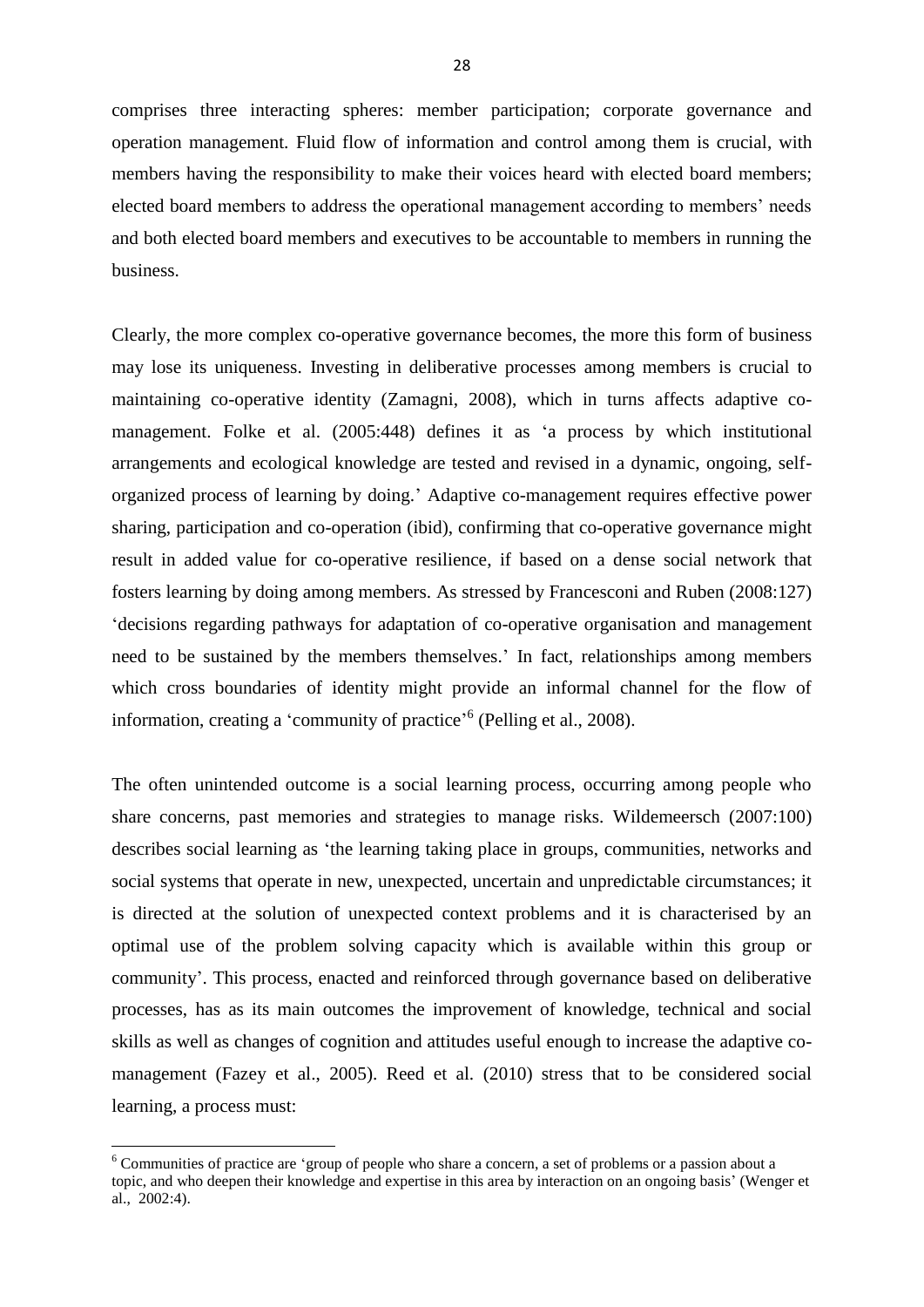- demonstrate that a change in understanding has taken place in individuals involved;
- demonstrate that this change goes beyond the individual and becomes situated within social units and communities of practice;
- occur through social interactions and processes between actors within a social network.

These factors seem to be particularly relevant for a co-operative movement which has emerged from previous experiences of co-optation and degeneration in terms of co-operative values and principles.

In co-operatives, activating social learning processes means developing members' learning capabilities and skills at an individual level, but especially at a collective level, with members learning from each other. This in turns has an impact on how the co-operative operates (Hartley, 2012). Social learning is extremely relevant for co-operative resilience, especially considering that the lack of skills and education to run co-operatives have been identified as major factors that negatively affect co-operative performance (Bernard et al., 2008; Francesconi and Heerink, 2010). As noted by Shaw (2011) in developing countries the capacity of co-operatives to deliver training for members and staff is very limited. However especially co-operative unions might benefit from education and training provided by other agents, such as Fair Trade buyers, but also Co-operative Colleges in countries where they are established, governments, universities and development agencies (Shaw, 2011; Münkner, 2012). Empirical research findings (Hannan, 2012) suggest also the importance of effective governance as crucial factor for co-operatives to enable members to access training opportunities, and becoming included in networks.

Concerning co-operative networks, Simmons and Birchall (2008) clearly point out that, working as conduits of tangible and intangible resources, they can play a major role in fostering collective meaning and learning. Even when social learning is not the main objective of the co-operative network, this capability can appear as an unintended outcome which then reinforces the main objective of networking (ibid).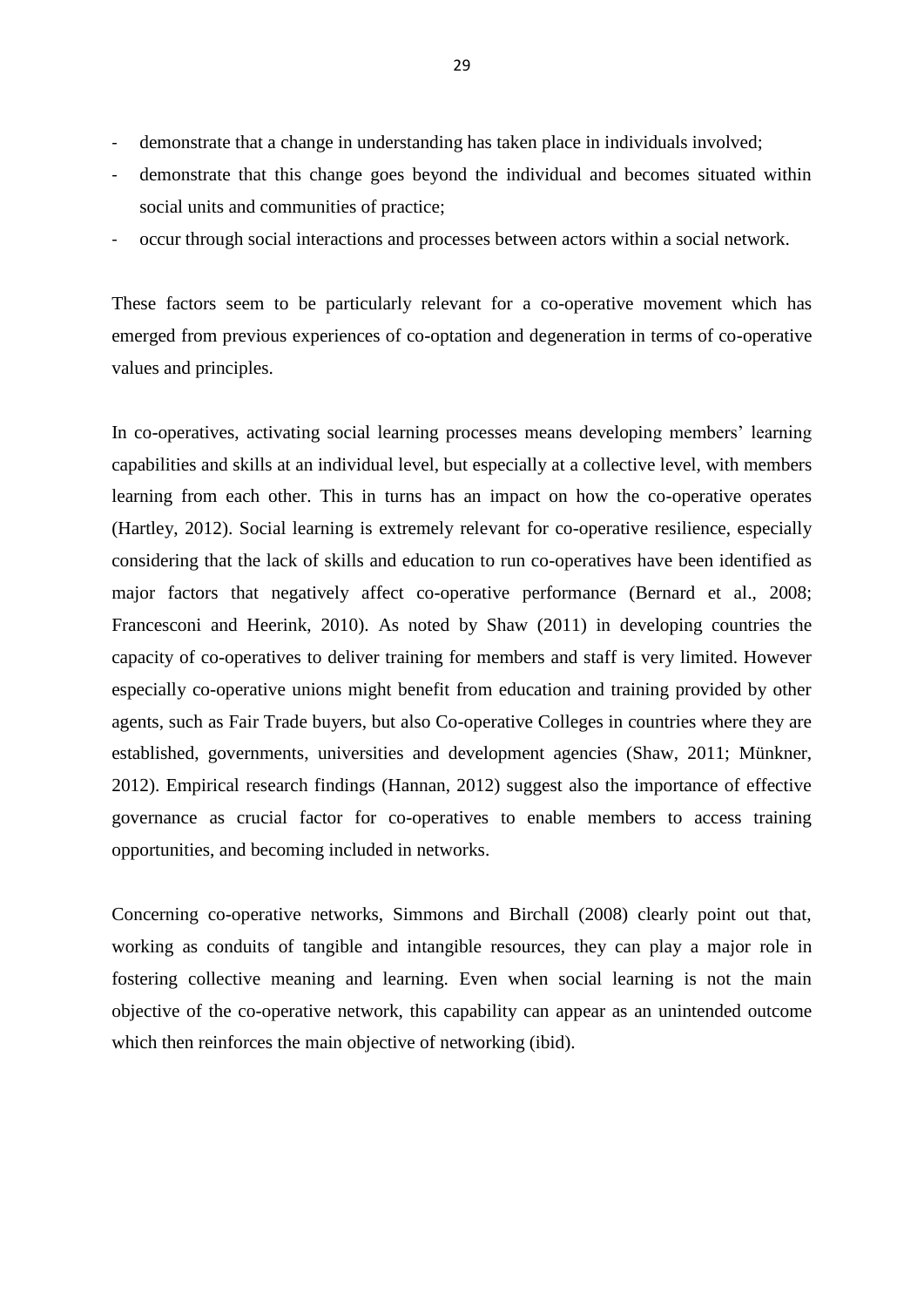## *4.2.4 Co-operative Innovation*

Larsen et al. (2009:6) argue that innovations derive from an interactive, dynamic process that increasingly relies on collective action and multiple knowledge sources at diverse scales. Innovation is context specific, it occurs within an interacting system of diverse actors, where value chains are a particularly important organisational form (Elliot, 2008). Innovation within co-operatives can be driven by the availability of credit (i.e. loans) prices, changing markets, and competitive pressures (Haggblade et al., 2007).

Credit is important for innovation because it allows co-operatives to acquired new technology (i.e. equipment), hire larger numbers of labourers and in some cases access to training or specialised expertise. The combination of these factors is crucial if  $-$  for instance  $-$  a new service or commodity is to be manufactured or traded nationally and internationally.

Modern equipment enables faster production processes and faster delivery of commodities to the market. It is generally argued that access to both national and international markets is channelled via value chains that are regulated by standards established by large buyers (i.e. supermarkets), national and international trade regulators.

Modern equipment and technology requires qualified labourers but 'literate and numerate labour force may be beyond the reach of many small scale enterprises' (Kaplinsky and Farooki, 2010:21). In the whole, credit provides the financial floor that enables the acquisition of both technology and improved expertise (i.e. trained managers and labourers), these factors are essential and yet not enough to guaranty access to national or international value chains.

Global value chains are channels whereby co-operative are exposed to the need of adopting standardised quality procedures (ISO9000) and environmental standards (ISO14000). These standards can be met by upgrading equipment, branding and improved management skills. In order to upgrade, co-operatives require investment thus credit becomes the enabling factor that allows some degree of innovation based on acquisition of technology and expertise.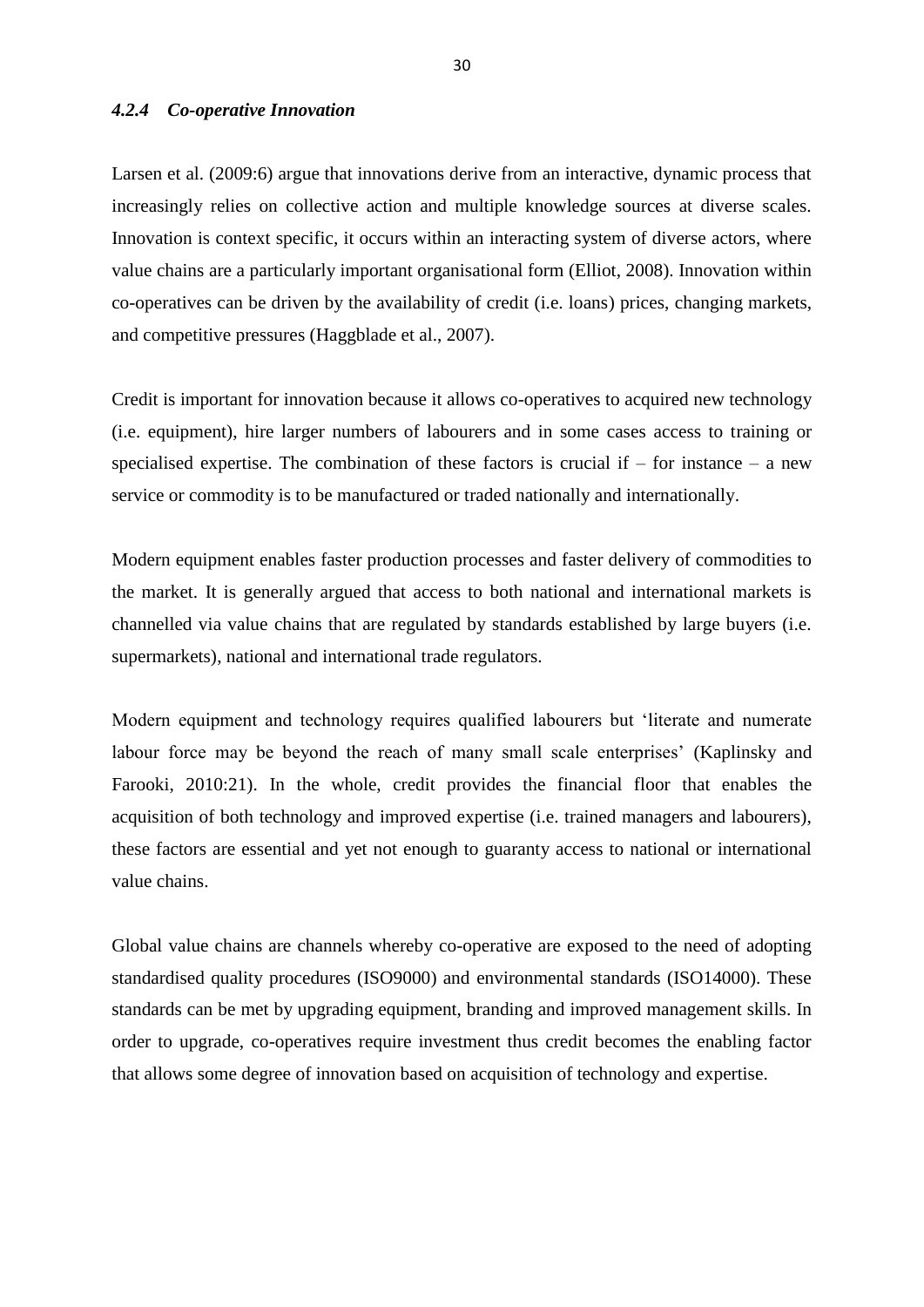Co-operatives have been barely explored under the combined lenses of microcredit and value chains. Building on these two key factors, the following sections highlight what might be required for the development of resilience at the co-operative level.

## *4.2.4.1 Microcredit*

Credit is important for innovation because it allows co-operatives to acquired new technology (i.e. equipment), hire larger numbers of labourers and in some cases to access training or specialised expertise. The combination of these factors is crucial if  $-$  for instance  $-$  a new service or commodity is to be manufactured or traded nationally and internationally.

It is generally argued that access to both national and international markets is channelled via value chains that are regulated by standards established by large buyers (i.e. supermarkets), national and international trade regulators. Such global value chains may therefore expose cooperatives to the need of adopting standardised quality procedures (ISO9000) and environmental standards (ISO14000). These standards can be met by upgrading equipment, branding and improved management skills. Modern equipment and technology in turn therefore require qualified labourers - but a 'literate and numerate labour force may be beyond the reach of many small scale enterprises' (Kaplinsky and Farooki, 2010:21).

In order to upgrade, co-operatives require investment. Thus credit becomes the enabling factor that allows some degree of innovation based on acquisition of technology and expertise, and therefore potentially conducive to resilience. However co-operatives have been barely explored under the combined lenses of access to credit and value chains.

Microcredit is a term that initially described institutions such as the Grameen Bank, which focused on getting loans to very poor people. In this sense microcredit was explicitly focused on poverty reduction and social change (Armendáriz and Morduch, 2010:15-16). The term 'microfinance' was later introduced as a result of the recognition that poor people could benefit from accessing more financial services. Armendáriz and Morduch (2010:169) argue that the transition from *microcredit* to *microfinance* has brought a change of outlook, a growing realization that low-income households can benefit from access to a broader set of financial services beyond just credit. It is important to note that both, co-operatives (as organisations) and co-operative members (as individuals) have access to credit and loans.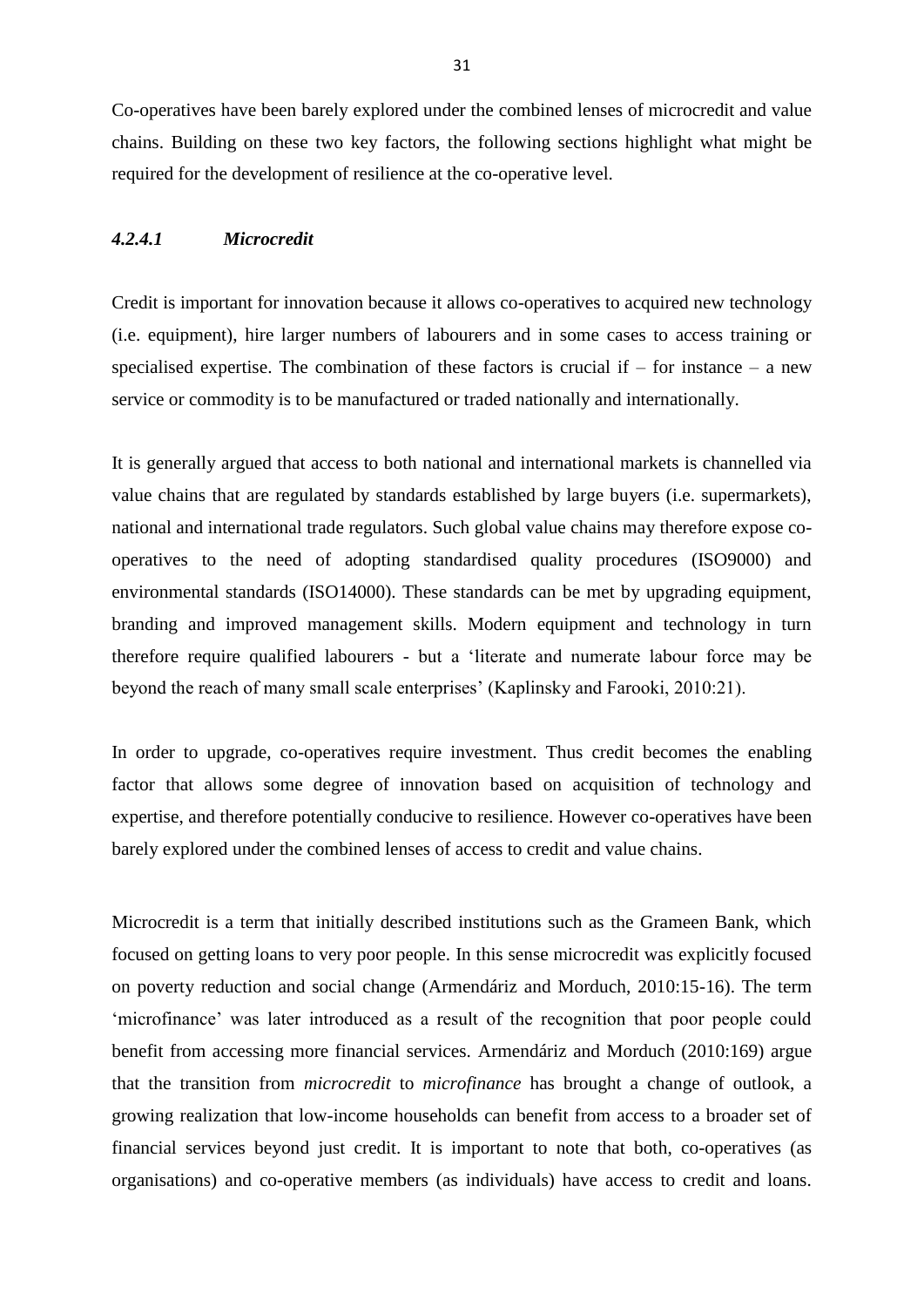These can be granted by SACCOs, microfinance institutions (MFIs) and commercial banks. Co-operatives and their members are subject to the same degree of scrutiny at the time of applying for credits and loans.

The literature on microfinance in the developing world is vast (Armendáriz and Labie, 2011) and there is not scope to engage with the debates in this review. Most MFIs in developing countries have been established by bilateral and multilateral agencies (i.e. development aid agencies, World Bank, IMF, etc.) Microcredit allows co-operatives and their individual members to acquire technology, raw material (i.e. production inputs) and know-how. Producer co-operatives as organisations have the option to obtain loans from MFIs, SACCOs and commercial banks. The key difference between these three options resides on the terms on which the loans/credits are granted. SACCOs tend to have lower rates of interests (normally set by the members themselves) whereas commercial banks and MFIs have higher interest rates and generally request applicants to provide evidence of substantive collaterals. Over the last decade we have witnessed how SACCOs have been heavily promoted and funded by development organisations (Enarsson and Wirén, 2005). The same cannot be said for MFI and commercial banks.

To an extent, SACCOs' success depends on financial support provided by bilateral and multilateral organisations. Despite their relationship with donors, Krahnen and Schmidt (1994) argue that 'even if not donor-funded, SACCOs have a specific incentive structure that prevents members from seeing their participation as a profitable investment'. Krahnen and Schmidt argue that SACCOs typically perceive their ownership as the only way to access financial services and unlike most MFIs. SACCOs are solidly built upon bonded members that seek to improve the welfare of every single member.

The large presence of MFI and SACCOs in developing countries allows co-operatives and farmers' associations to have access to credit and other financial services. The availability of credit services means that co-operatives can expand their business either by acquiring sophisticated technology (i.e. technological upgrading) or providing better and more effective working conditions for members. In a nutshell, credit and financial services can potentially improve any stage the value chain (i.e. acquisition of seeds, new machinery, transport, marketing, etc.)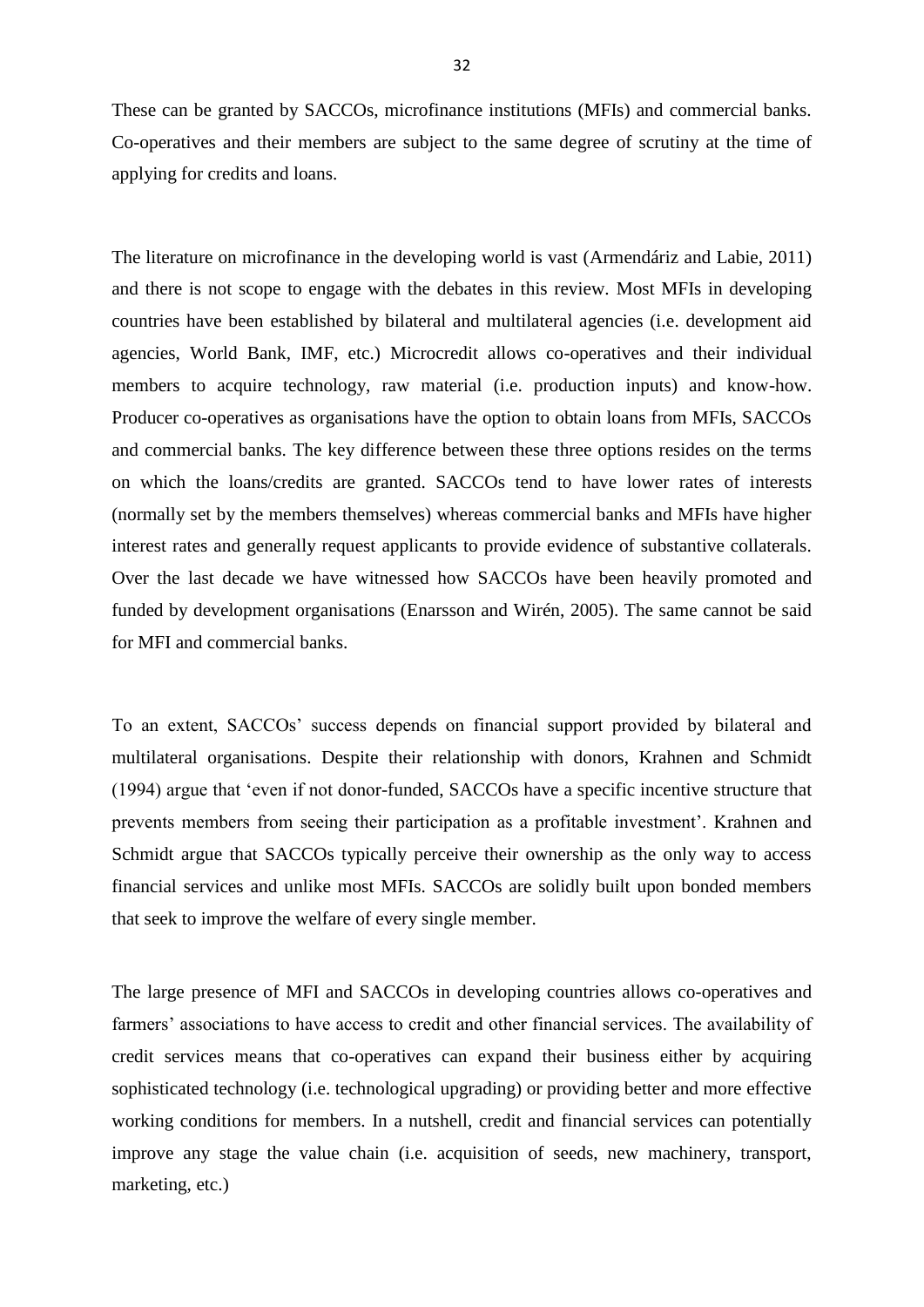So far we have argued that co-operatives can become resilient organisations on the grounds that they rely on core values (i.e. trust, democratic participation, leadership, etc.). In this section we explore the extent to which microcredit can be conducive to resilience.

Microcredit is a term that initially described institutions like the Grameen Bank that focused on getting loans to very poor people. In this sense microcredit was explicitly focused on poverty reduction and social change (Armendáriz and Morduch, 2010:15-16). The term 'microfinance' was later introduced as a result of the recognition that poor people could benefit from accessing more financial services. For instance, Armendáriz and Morduch (2010:169) argue that the transition from *microcredit* to *microfinance* has brought a change of outlook, a growing realization that low-income households can benefit from access to a broader set of financial services beyond just credit.

The literature around microfinance in the developing world is vast (Armendáriz and Labie, 2011). Development practitioners, policymakers and academics have argued that 'microfinance has been critical in many developing countries, creating jobs and raising incomes in the poorest communities, helping to empower the poor (especially women), and generally 'kick-starting a bottom-up economic and social development process' (Bateman, 2010:vi). This perception can be found across most case-based studies that look at the impacts of micro-finance. Some of the most studied examples of microfinance experiences include Bangladesh as the most famous example, followed by Bolivia, Uganda, Mexico, Cambodia, Mongolia, Bosnia, Peru and Nicaragua. All of these countries have large numbers of co-operatives that are primarily constituted by people with low income.

Most microfinance institutions (MFIs) in developing countries have been established by bilateral and multilateral agencies (i.e. development aid agencies, World Bank, IMF, etc.) In this respect, Bateman (2010: 201) points out that 'under the international development community's wise guidance and with its financial aid, developing countries soon began to follow the path marked out by the Grameen Bank and Bangladesh'. He further argues that countries like Bolivia, (southern) India, Bosnia, Peru, Cambodia, Nicaragua, Mexico, Uganda and Mongolia are expected to register similar important economic and social gains thanks to having fairly quickly achieved microfinance 'saturation'.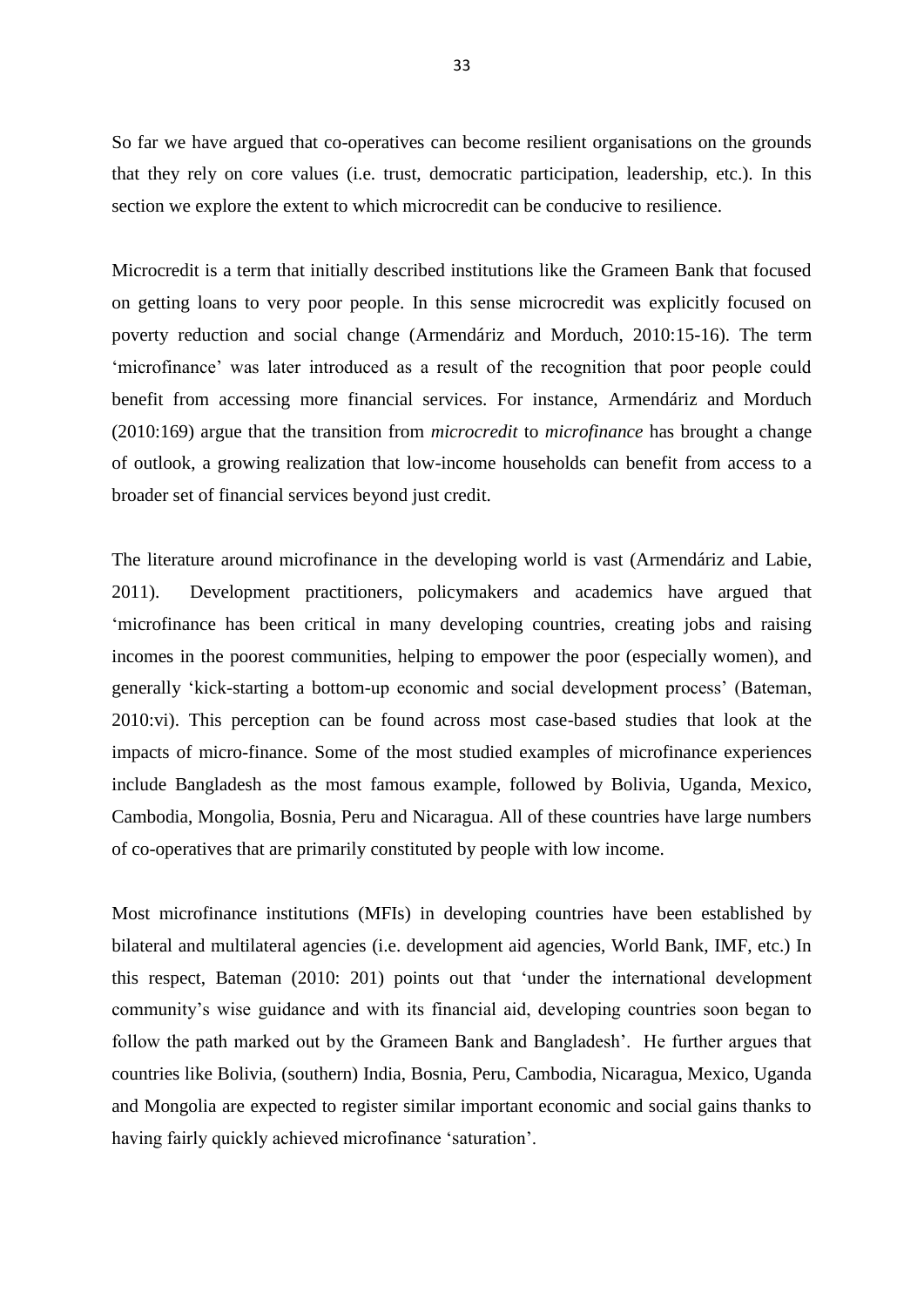Microcredit enables co-operatives to the access technology, raw material (i.e. production inputs) and know-how. Producer co-operatives have the option to get loans from MFIs and also from Savings and Credit Co-operative Societies (SACCOs) which cannot be strictly defined as MFIs because they provide very limited financial services. Yet, SACCOs provide loans and in some cases micro-insurance for co-operative members. SACCOs have proven to be successful in many developing countries. Like other co-operatives, SACCOs have been heavily promoted and funded by development organisations (Enarsson and Wirén, 2005).

To an extent their success depends on financial support provided by bilateral and multilateral organisations. Despite their relationship with donors, Krahnen and Schmidt (1994) argue that 'even if not donor-funded, SACCOs have a specific incentive structure that prevents members from seeing their participation as a profitable investment'. They typically perceive their ownership as the only way to access financial services and unlike most MFIs, they are solidly built upon bonded members that seek to improve the welfare of very single member.

The large presence of MFI and SACCOs in developing countries allows co-operatives and farmers associations to have access to credit and other financial services. The availability of credit services means that co-operatives can expand their business either by acquiring sophisticated technology (i.e. technological upgrading) or providing better and more effective working conditions for members. In a nutshell, credit and financial services can potentially improve any stage the value chain (i.e. acquisition of seeds, new machinery, transport, marketing, etc.). In what follows we explore how value chains are becoming increasingly important for co-operative resilience.

## *4.2.4.2 Value Chains*

A value chain describes the full range of activities that are required to bring a product or service from conception, through the intermediary phases of production, delivery to final consumers and final disposal after use (ILO, 2009:3). A value chain approach therefore captures the sequence of related activities required to bring a product or service from material inputs to production, marketing, sales, final consumption and recycling (Memedovic et al., 2008:3). Co-operatives are generally engaged in a wide range of economic activities (i.e. agriculture, marketing, savings/loans services, etc.).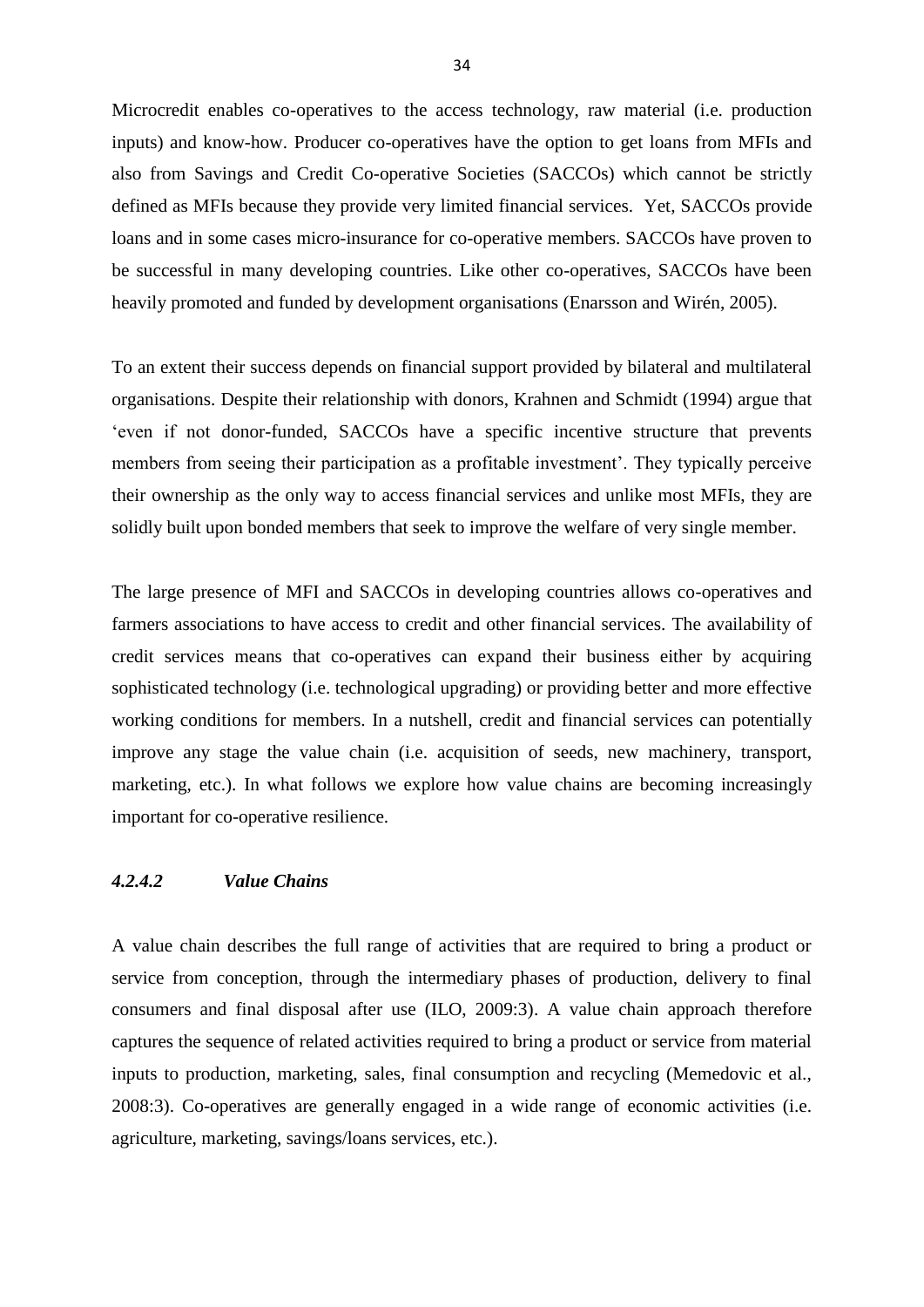Co-operatives generally participate in global markets by supplying final or intermediary products. Participating in global value chains depend on the ability to upgrade production processes and meet national and international standards. Standards are set up by the private sector, government, civil society organisations and industry. Depending on the type of activity, co-operatives can be linked to value chains both vertically (buyer-seller relationships) and horizontally (inter-firms/co-operatives coordination, linkages to services providers and to policy makers) (ILO, 2011:4).

Co-operatives are in one way or another connected to either national or internal/global value chains. This is possible because co-operatives work across the production and market spheres and in between they engage with suppliers and buyers. Value chains are crucial to cooperatives because they generate rent and can facilitate the upgrading of different parts of their production process and marketing (Kaplinsky and Morris, 2008). By actively participating in value chains, co-operatives have the opportunity to interact with experienced and successful actors in national and international markets. However, being part of a value chain does not guarantee immediate improvement of production processes or effective delivery of commodities into the market. As mentioned before, value chains are governed by standards and norms which are not easy to meet. For ill-equipped co-operatives in the developing world meeting standards is a major challenge. Kaplisnky (2000) points out that international transactions requires sophisticated forms of coordination but most importantly it requires speed and response to meet various standards of quality and food safety. Cooperatives can certainly benefit from participating in national and global value chains but as Memedovic and Shepherd (2009:3) says 'constraints are many, significant and deep. Much depends on the behaviour of the leading firms and consumer groups as well as on the developed and developing country trade policies'.

Fair Trade represents a strategic option for producer co-operatives as it allows access to niche markets (Develtere and Pollet, 2005; Lacey, 2009). It is considered an alternative approach to conventional trade, based on a partnership between producers and consumers offering producers a better deal and improved terms of trade<sup>7</sup>. To access Fair Trade markets and gain some benefits such as the minimum prices and the Premium, producers have to accomplish

**.** 

<sup>7</sup> [www.fairtrade.net/](http://www.fairtrade.net/) accessed on 14.02.2013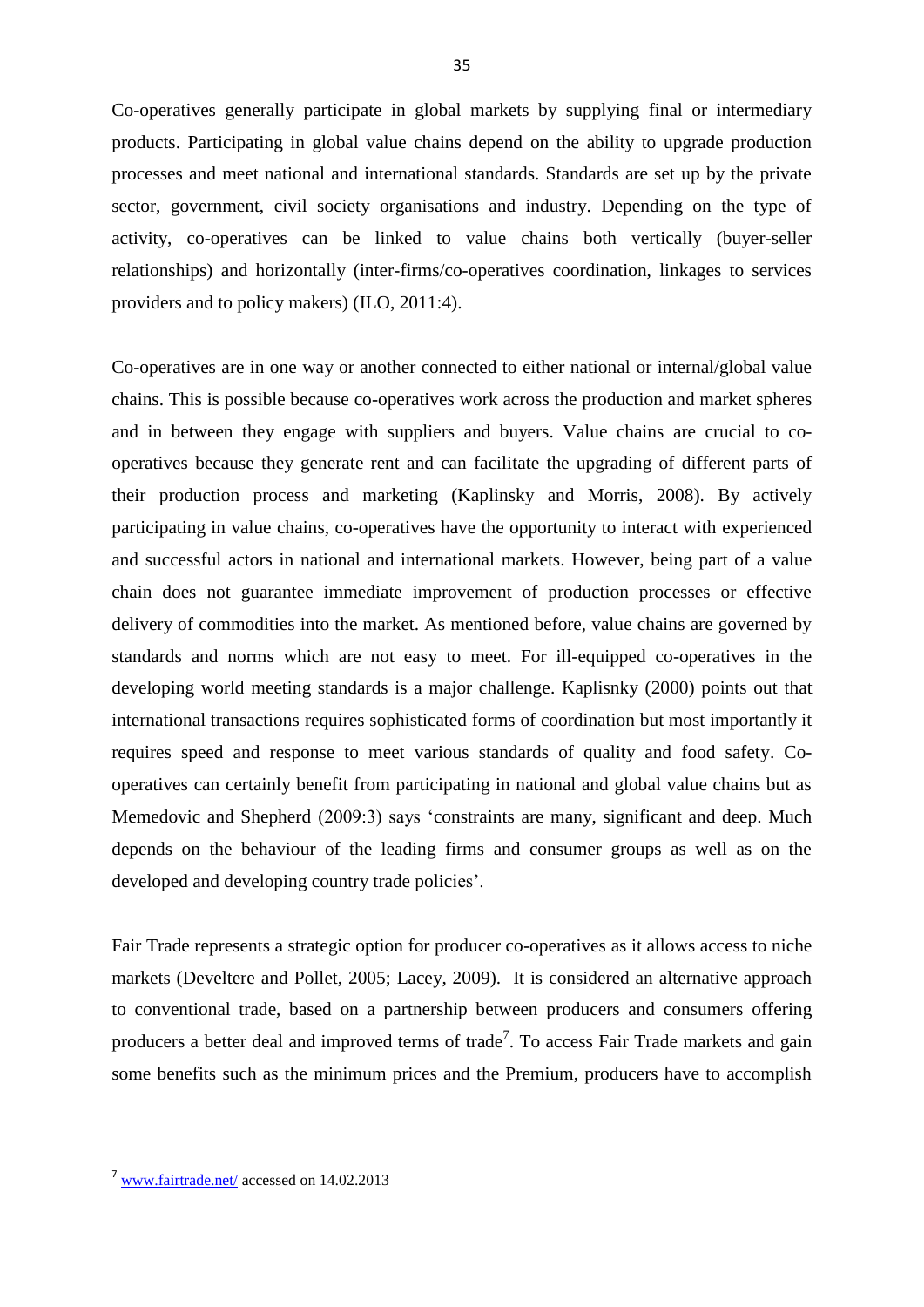with Fair Trade Standards. Here, co-operatives are often considered the most desired and accountable partner (Develtere and Pollet,  $2005$ )<sup>8</sup>.

The literature on Fair Trade can be controversial, for instance, how can co-operatives benefit from participating in this alternative trade? The evidence suggest that one of the main challenges is related to the so called 'Fair Trade' trap, when co-operatives become dependent of just one northern buyer (ibid). Valkika and Nigren (2009) found out also a limitation in terms of social upgrading of hired labourers. As they explain 'While Fair Trade has promoted premiums for social development for participating producers and strengthened the institutional capacities of the co-operatives involved, its ability to enhance significantly the working conditions of hired coffee labourers remains limited' (ibid:321). On the other side, Raynolds et al. (2004) distinguish between short and long term benefits for co-operatives in Fair Trade. In the short term the main benefit appears to be access to credit whilst the main opportunities appear in the long term, thanks to capacity building and training provided by Fair Trade Organisations to the co-operative. In fact strengthening their internal organisational capacity might help co-operatives to network with international buyers and access other specialty markets, thus enabling different forms of upgrading. These linkages with new buyers are considered by Develtere and Pollet (2005) as an opportunity to overcome the so-called 'Fair Trade' trap.

Gouët and Van Paassen (2012:375-379) have identified five critical main factors for cooperatives participating in value chains. They are:

- 1) To work on the basis of market analyses in a culture of change
- 2) To work with clear business plans coherent with market analysis
- 3) To attain higher added-value and or reduce production costs for the farmers
- 4) Good leadership, transparency and farmer commitment

1

5) To learn from failures (i.e. mismanagement; lack of control and/or member disloyalty).

The first three factors are crucial in understanding how being part of a value chains could affect co-operative resilience. In fact, a culture of permanent change is necessary to deal with

 ${}^{8}$ The main reason is due to the main standard prerequisites for producer groups being a Fair Trade partner, that is being made up by small-scale producers and being democratically managed.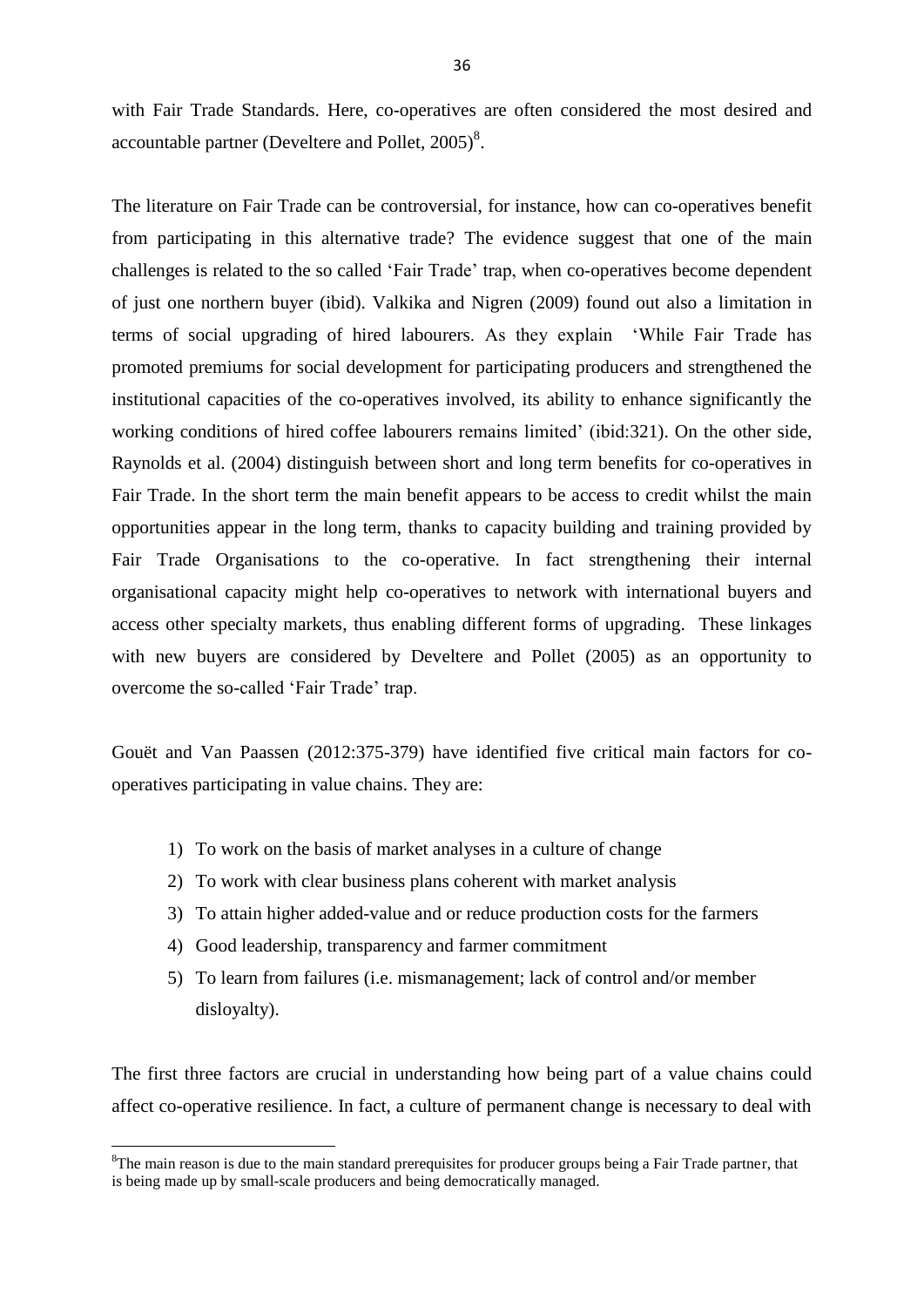highly dynamic markets. Moreover, new market opportunities require continuous internal changes of production, marketing and organisational level and co-operators have to evaluate possible advantages and disadvantages before assuming new risks. Cost-benefit analysis made in advance before entering in a new market is therefore of crucial importance (ibid). Murekezi et al. (2012) argued that co-operatives lack of managerial, marketing skills and member loyalty are unable to benefit from value chains, in other words, co-operatives do not experience any specific advantage.

If co-operatives were to adopt a value chain analysis of their commodities they  $-$  at least in theory – should be able to gain insights and understanding of the uneven geographical incidence of price variations and the power asymmetries between actors across the value chain. A value chain approach can in principle empower co-operatives by enabling them to understand the governance being exercised inside and outside the value chains in which they operate. Generally there are two sources of governance: internal and external. The former type of governance power is exercised with the direct intention of influencing the organization of the specific value chains. It is often, though not always, exercised by the lead firms, but can also be exercised by the authorities through the use of sector-specific measures. The latter type of governance refers to factors or actions that were not directly targeted, but which nevertheless affected, the organization of the specific value chains (Tijaja, 2013:2).

Another important part of any value chain is 'upgrading'. Gereffi (2005:171) has defined upgrading as the process by which economic actors (firms and workers) move from low value to relatively high value activities and global production networks.

There are four types of economic upgrading within global value chains:

- Substitution of capital for labour or higher productivity through automation. This process reduces the use of the labour force.
- Introduction of new products the manufacturing process. This process requires specialised/skilled labour force.
- Moving into a new product market. This process requires the utilisation of marketing channels and specialised/skilled labour force.
- Shifting to more technologically advanced production chains or manufacturing technologies. This process requires new set workers.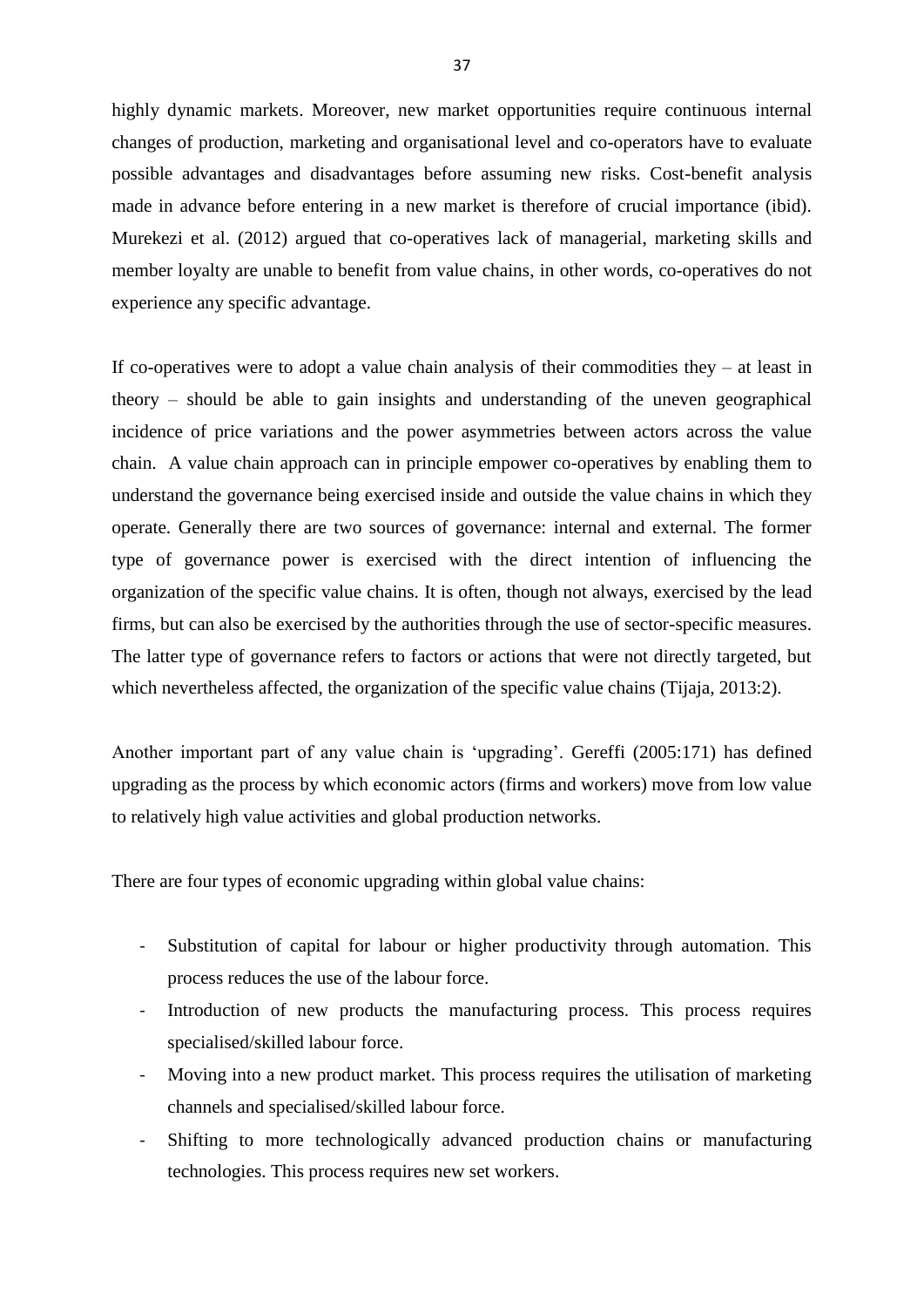The process of upgrading relies on two key factors. Capital and labour force, the former includes financial resources, machinery and technological improvements in the production/manufacturing process. The latter is a factor can play and efficient role if it has been trained and can performed skilled tasks. In the case of co-operatives, upgrading could potentially allow insertion of co-operatives from developing countries into international or global value chains. Being part of this type of chains generally implies that co-operatives are able to meet international standards. As mentioned before, fair-trade initiatives could provide the ground upon which co-operatives might be able to improve their technical skills and experience different forms of upgrading (Raynolds et al., 2004)

Barrientos et al's (2011) contribution on economic and social upgrading global production networks identifies that upgrading is in direct correlation to the type of productive process at the kind of labour force available. Her analysis identifies five distinctive processes: homebased work, low skilled work, moderate skilled work, highly skilled at knowledge intensive work. For the most part co-operatives in the developing world are unable to rely on highly skilled workers. This is particularly true in the case of agricultural co-operatives that are inserted in global value chains and do not experience technological upgrading.

## *4.2.5 The role of government*

It is broadly recognised (e.g. FAO, 1996; Birchall, 2003, 2004) that in much of the developing world, co-operatives have been used in a planning way by governments, imposing control over co-operators rather than making possible any form of member empowerment. Clearly, these types of co-operatives have simply not put into practice the basic principles.

Considering the co-operative as a self-help group does not mean that the poor can help themselves by themselves without changes in the macro structures of wealth and power distribution (Stewart, 2005; Berner and Phillips, 2005). As Münkner (2012) points out, governments have a great role to play in providing a 'conducive environment' which in fact neither members nor their federations and alliances can provide by themselves. Some of the enabling factors that can trigger a conducive environment include (ibid:44):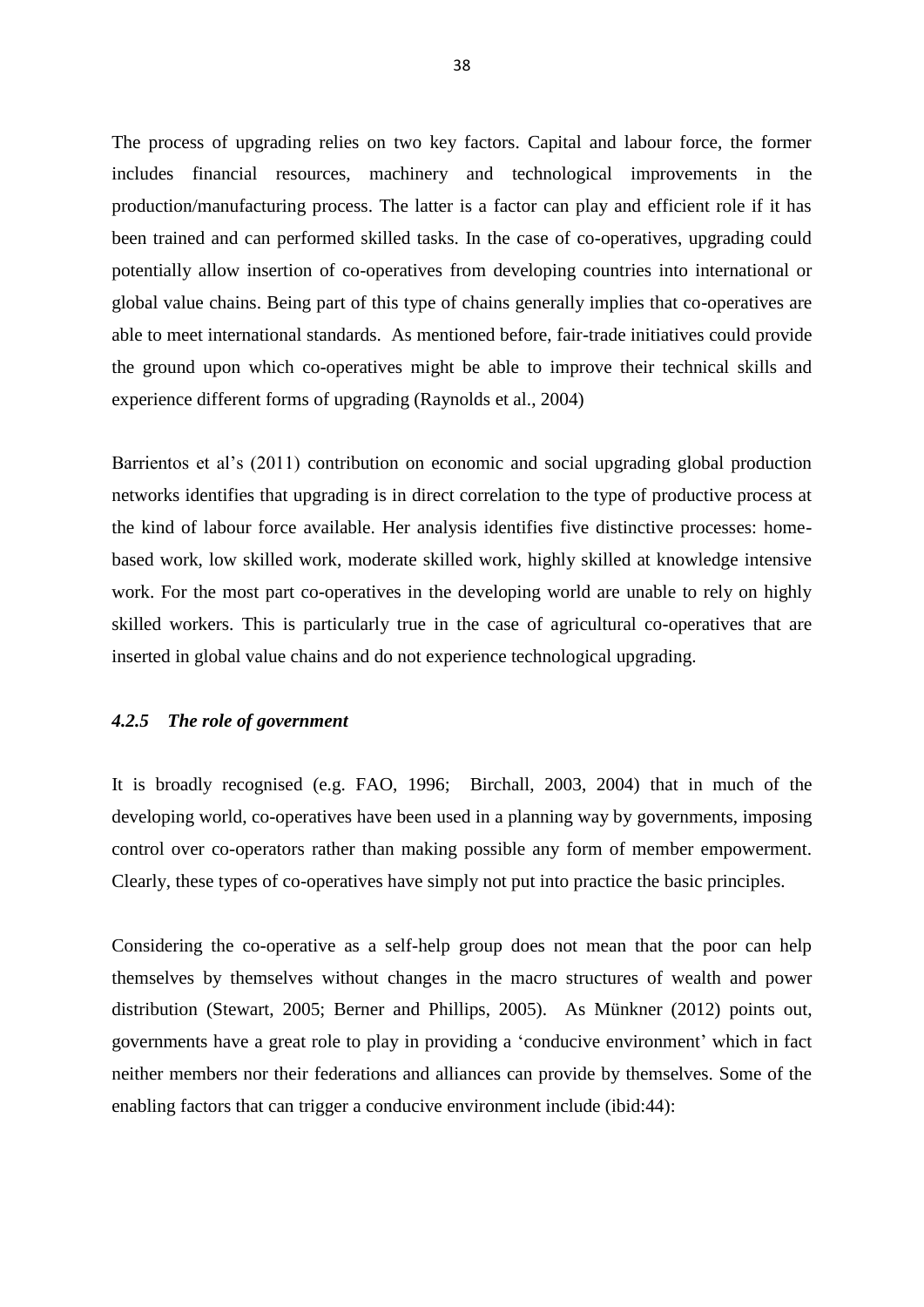- An economic, political and legal system which recognises co-operatives as autonomous private member-owned form of business.
- A co-operative development policy, drawn up in the spirit of UN Guidelines (2001) and ILO recommendation (2002).
- An infrastructure environment which can facilitate co-operative activities, from communications to logistics, from transports to information and extension services.

A major concern is to ensure good performance amongst co-operatives. This is why governments are encouraged not to directly intervene or co-opt the way co-operatives conduct themselves. Here, an important role is played by apex organisations and federations. In developing countries, these organisations could actually make the difference in building up a resilient co-operative model, on the one hand facilitating the flow of information and knowhow into the entire co-operative network, but specifically, in defending the autonomy of the co-operative movement from any attempt of co-option.

Simmons and Birchall (2008) have pointed out that after the collapse of many apex organisations in developing countries with advent of liberalisation, many difficulties emerged in the relationship between the state and new autonomous co-operatives. The main issue is that state influence still remains severe in some cases, to the extent that in some countries a dual co-operative sector (old and new one) is emerging in parallel fashion, as it is happening for instance in India (e.g. Trebbin and Hassler, 2012).

The relationship between governments and co-operatives is therefore a dynamic process, highly dependent on the economic and political context, on the strength of the co-operative representative organisations and on the ability of membership to influence how networks function.

## **5. Discussion**

As seen in the previous sections, although the co-operative movement in Uganda had collapsed, it is now experiencing a remarkably renaissance. Therefore, it represents an interesting case study to understand whether co-operatives are resilient social and economic organisations and in case what might make them as such.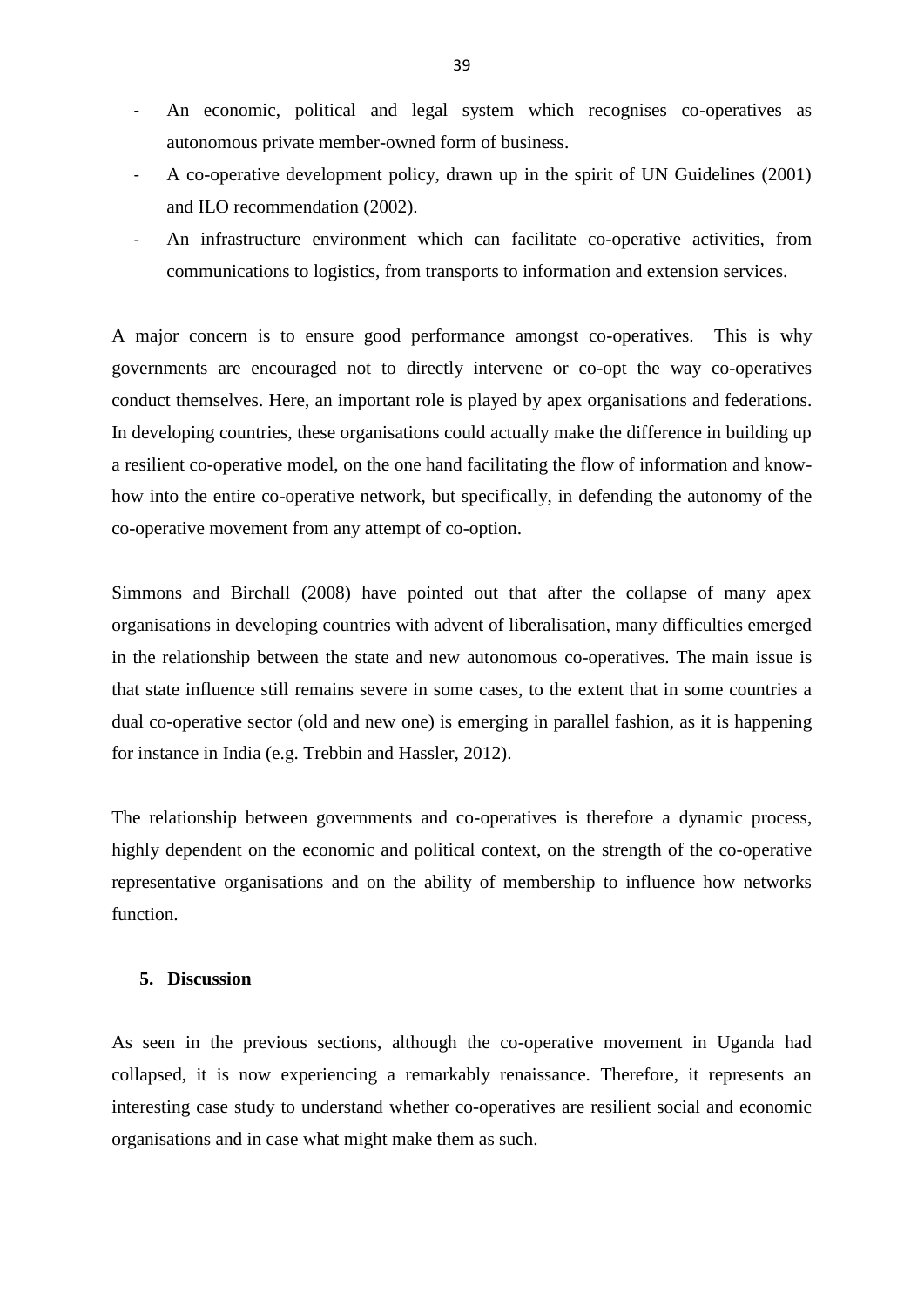Reviewing the literature about Ugandan co-operatives, we found several empirical findings about factors that might explain differential in performances of case studies under investigation. Some main insightful findings are:

- Flygare (2006): Studying the Nabuka Dairy Co-operative, she mainly focuses on the benefits received by members and their relationship with the co-operative, which affected member loyalty and attitudes to free-riding. Among tangible benefits there was a secure access to the market, even if competitive factors held by milk street vendors were found as price and transport - issues where the co-operative was found quite weak. Another benefit is about the innovation of credit schemes offered by the co-operative. Flygare also identifies individual and collective capabilities as intangible benefits. Finally, she evaluates positively the renewed commitment of the government to foster a 'new' autonomous co-operative movement. With this regard, she makes the point about a complex relationship between co-operatives and government, where the latter may be tempted to co-opt empowered civil society groups.
- Persson (2010): Comparing two ACEs, she identifies that both are struggling with severe factors that constrain co-operative performance, such as droughts, lack of capital and negative attitude among members. She focuses on two main organisational causes as an explanation of different co-operative performance: structure (i.e. channel for membership participation) and professional skills of leadership. These impact on the level of member satisfaction, loyalty and commitment as well as the ability of the co-operative to implement its activities. An interesting aspect of this study is the connection with development agencies, since both of case co-operatives have been set up with the support of the Swedish Cooperative Centre - *Vi* Agroforestry Programme (SCC-Vi), but only in one case co-operative managers and leaders developed autonomous capabilities to deal with market economy.
- Kwapong (2012): She identifies factors that made co-operatives resilient to the period of market liberalisation, when as already outlined, the majority of co-ops failed. These are: strong leadership and proper management, access to external financial support, efforts to develop new markets and marketing channels, strong asset base, and retaining a strong membership in times of crisis. Based on survey results, she also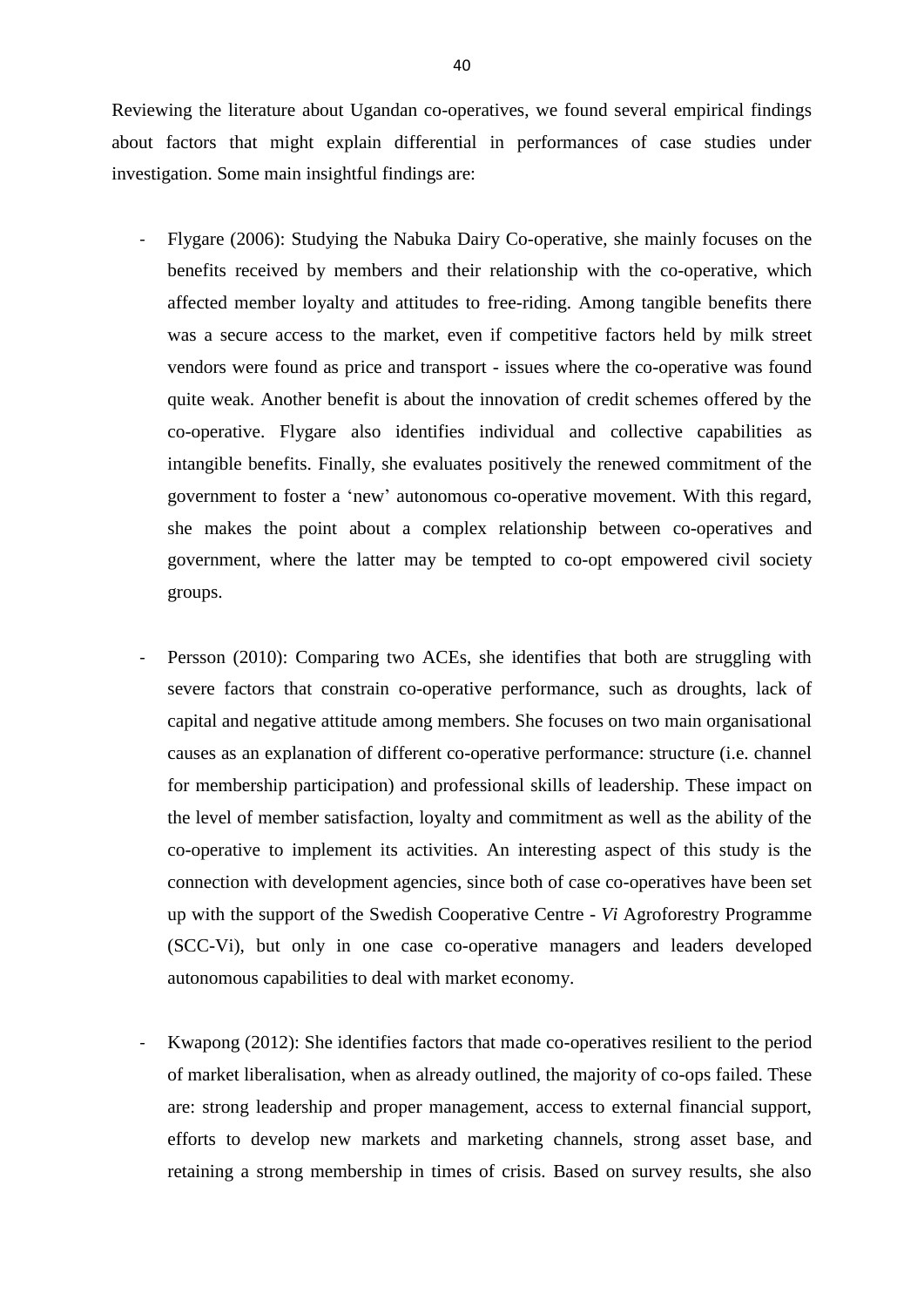found out that the 'tripartite co-operative model' favoured the adoption of participatory and democratic practices, including members in decision making processes and demanding accountability from managers of the co-operatives. Nevertheless, she highlighted the need to address the challenges of capacity building and monitoring as well as those related to free riding of some members.

- Hartley (2012): Looking at youth co-operatives in Uganda, she finds that cooperatives create a distinctive collective learning space for youth based on cooperative values and principles. In such a way, learning is framed by values, cooperator identity and trust and the learning space is connected to a broader network of learning opportunities and beliefs and ways of thinking. Significantly the study has also finds that trust, shared values and learning create a cyclical, mutually reinforcing process for co-operative youth.
- Mugisha et al. (2012): this study is aimed at determining the level of adoption and the socio-economic factors that influence the rate of adoption of improved crop production technologies by farmers affiliated to UCA. They find that levels of adoption for the production technologies varied between crops. Moreover, the level of education, access to credit, farmers' experience and use of hired labour were the most significant factors that influenced rate of adoption.
- Majurin (2012): this study confirms the persistent inequalities in women's membership and participation in decision making positions, as well as loan sizes (smaller than men's at 90 %) and their use (the share of women who took out loans for business purposes was lower than that of men). Nevertheless, it confirms that women are more reliable in repaying loans and that their use of co-operative services is on par with or above that of men. Finally, it shows good practices emerging at various levels, ranging from the introduction of practical measures at the co-operative level to policy level reform, with significant scope for enhancing women's participation in the co-operative movement whether in member or managerial capacity, stressing that they are both for the benefit of women as well for the enhanced functioning of the co-operative sector.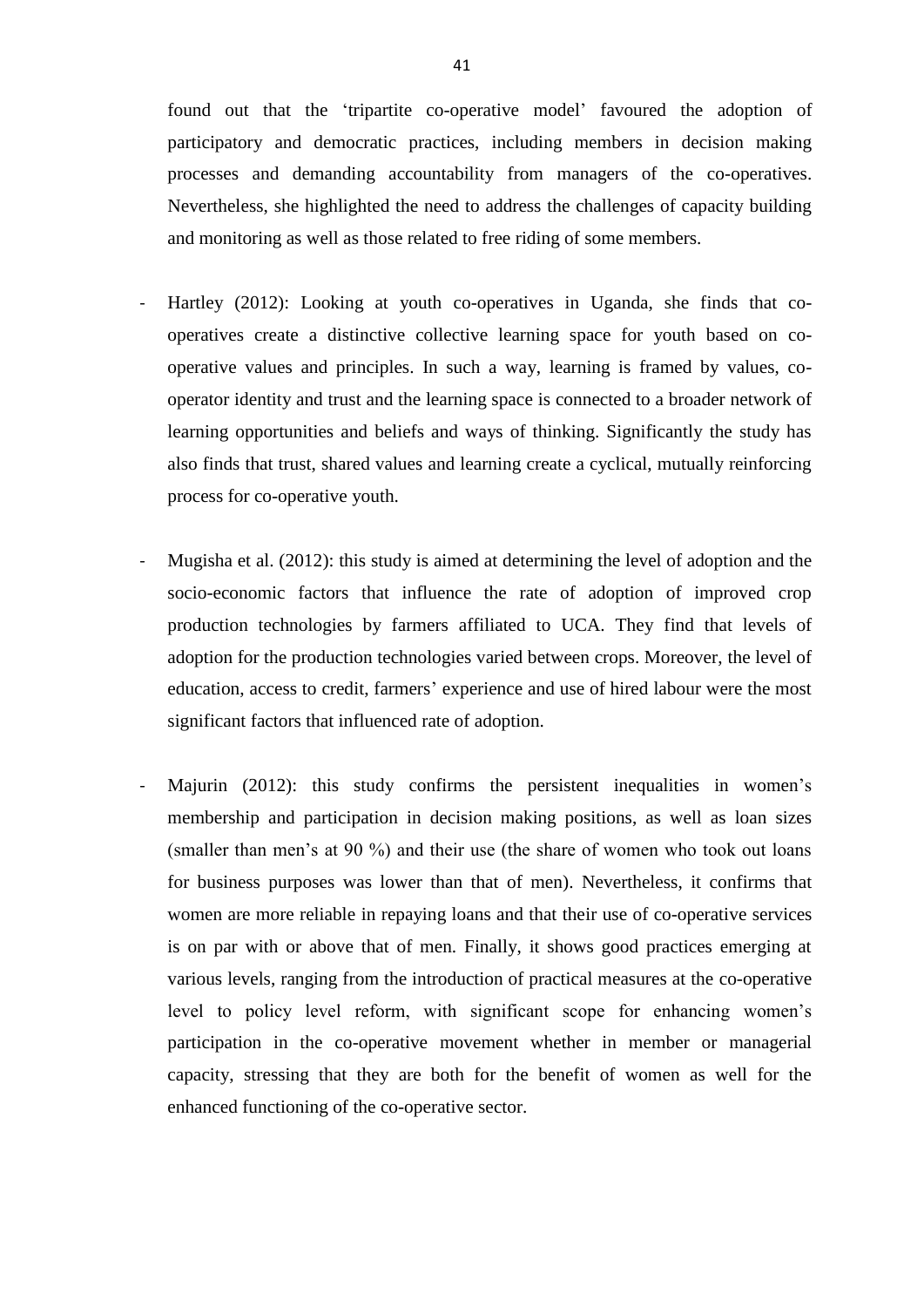Jones et al. (2012): This study looking at Ugandan coffee producer organisations trading with Fair Trade suggests that women are almost exclusively positioned at the bottom of the coffee value chain, providing labour for production without realising benefits from their labour, being excluded from any decision making positions. Moroever, gender discrimination in the design, implementation, and monitoring of the wider certification code in coffee value is revealed. Therefore they identity the need to develop strategies for addressing gender-specific constraints, and to build women's capabilities and confidence to aspire to positions and influence across the whole value chain.

Moreover, some of these studies provide evidence about how co-operatives are working to increase members' individual resilience. For instance, findings by Flygare (2006) suggest the role of co-operatives in working as a safety net, lowering the uncertainty faced by farmers, especially related to access to markets and stable income. Similarly, Mrema (2008:169) reports the role of co-operatives in working as social protection mechanism, where 'members put aside funds to assist each other in case of death, fire where property is lost, sickness, and even where labour is required for harvesting or planting on the farm of a member who is sick, too old or has been overwhelmed by an unexpected bumper harvest.' Concerning this, SACCOs are able to provide loans that have a significant risk and vulnerability mitigation impact (ibid). In the case of microcredit, we found that USAID has played a central role. This agency has funded the Support for Private Enterprise Expansion and Development (SPEED) Project, which focused on assisting microfinance institutions across the country. The intent of this project has been succinctly summarised by Chemonics International Inc, (2001) in the following terms: 'The USAID-funded Support for Private Enterprise Expansion and Development (SPEED) project is an aggressive intervention that will address the needs of micro, small-, and medium sized enterprises in Uganda'. Uganda is a microfinance saturated country (See: Bateman 2010, Armendáriz and Labie 2010, Ledgerwood and White 2006), the availability of so much credit, loans and other financial services has arguably play an important role in the emergence of co-operatives and other type of enterprises. In reference to one of the several Ugandan microcredit initiatives Armendáriz and Labie (2010:60) reported: 'In 2000, FINCA Uganda, one of the largest and best-established microfinance institutions in Africa, introduced the "flexibility program", under which borrowing groups in selected areas could elect by a unanimous vote to change from weekly to biweekly repayment'. Microcredit has played an important role across the entire Ugandan economy. The large presence of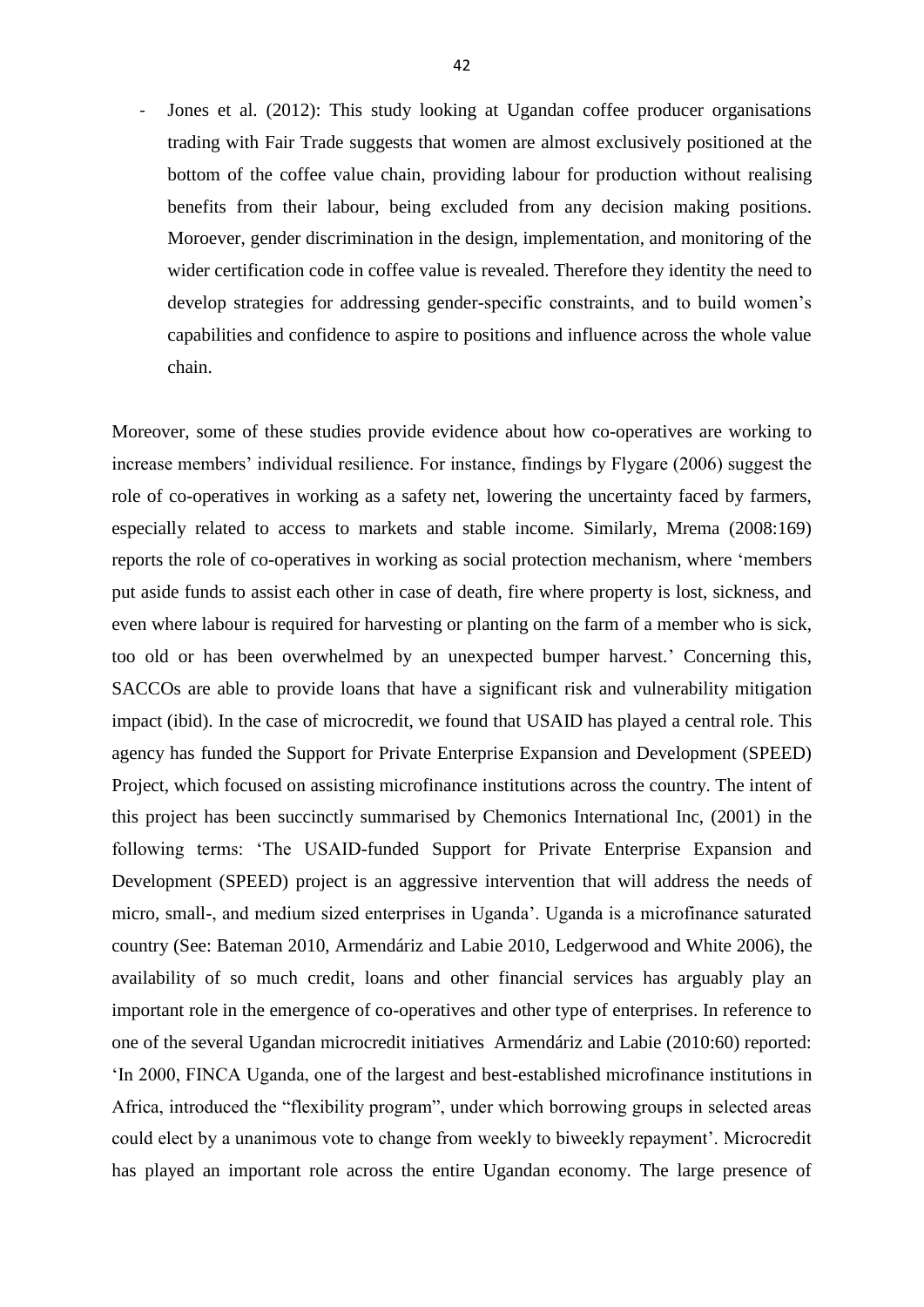donors funding microcredit initiatives has called for inter- agency arrangements in order to agree on standardised performance monitoring tools (Ledgerwood and White, 2006: xxxv)

Notwithstanding the positive attributes of microfinance, Bateman (2010:109) has shown that in many parts of Africa, MFIs have often been seen as taking advantage of those in poverty. In increasingly microfinance-saturated Uganda, for example, commercialized MFIs have built up a very bad reputation in the local communities. Local analysts Kaffu and Mutesasira (2003) have reported that at the moment most MFIs are perceived to be 'opportunistic and uncaring'. Uganda's microfinance history is complex and diverse. During the last 30 years it has experienced a number of changes. For instance, the creation of the Uganda Microfinance Limited exemplifies a process in which the Uganda Microfinance Union went from an MFI-NGO to a shareholding company, licensed and regulated to intermediate deposits from the public. Another feature of the microcredit scene in the country is that commercial banks are now closely involved with MFI in Uganda. In the words of Ledgerwood et al. (2006:36): 'Experience in Uganda has shown that commercial banks provide wholesale lending to MFIs frequently even if the MFI does not have a license, provided that the MFI is self-sustainable and can assure the bank of its ability to repay the loan, and more often than not, qualify under some type of guarantee facility'.

Uganda's microfinance sector is heavily funded by some of the following organisations: the World Bank, which is supervising the Uganda Rural Financial Services Project on behalf of IFAD; USAID's Support for Private Enterprise Expansion and Development Project; DFID's Financial Sector Deepening Project; GTZ/SIDA's Financial Systems Development Project; and the Ministry of Finance, Planning and Economic Development's Microfinance Outreach Plan (Ledgerwood et al., 2006:36). There is enough evidence (see: Bateman 2010, Armendáriz and Labie 2010, Ledgerwood and White 2006, McIntosh 2008, Doerring et al 2004 and Porteous 2006) to assume that the vibrant development of co-operatives in the country could have been boosted to an extent by the strong support provided by international organisations.

Uganda has SACCOs that are democratic, member driven, non-government driven and selfhelp co-operatives. They are owned, governed and managed by its members who have a shared common bond. In many developing countries, SACCOs are regulated under a special law designed for any co-operative society independent of its activity. In Uganda there are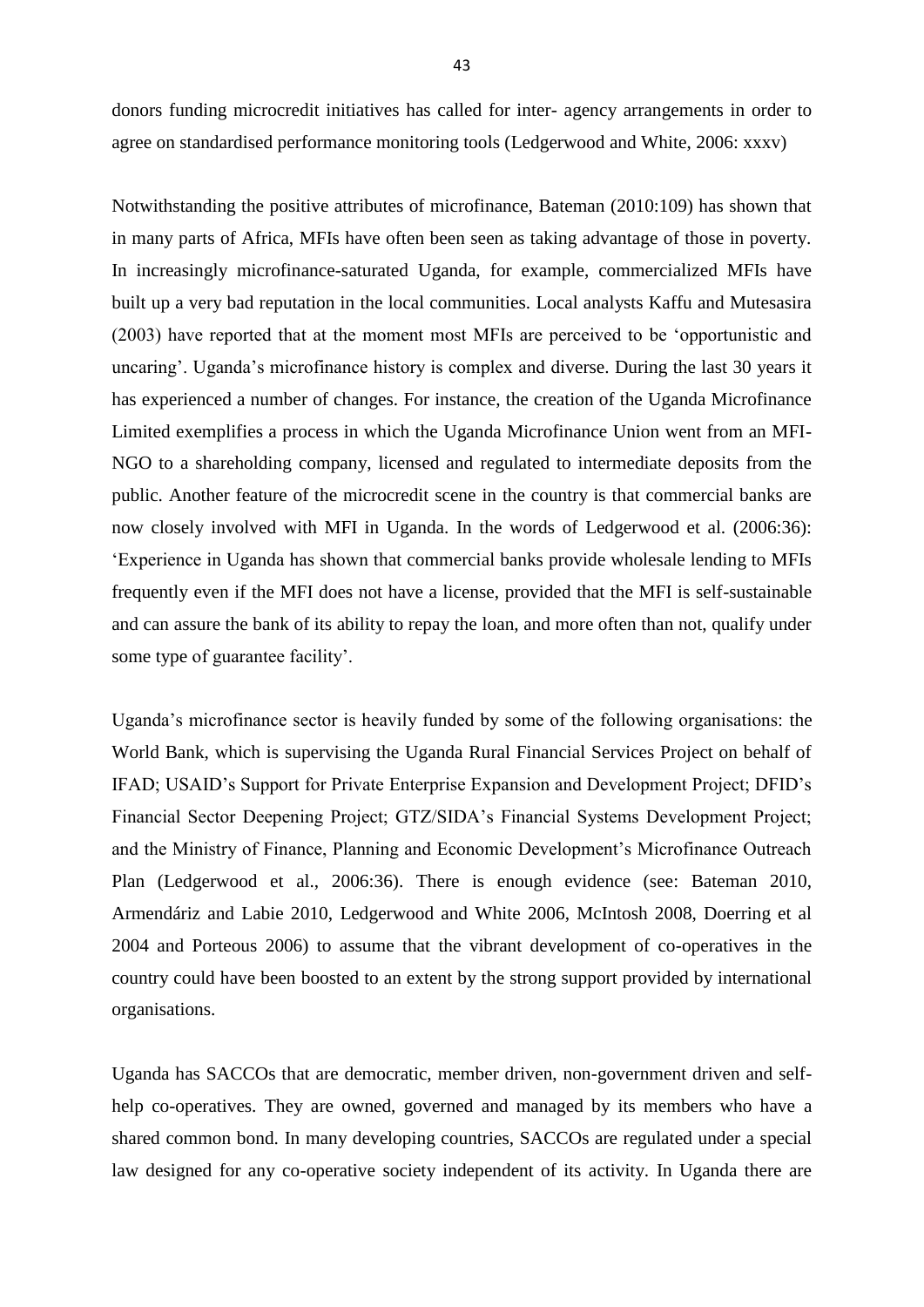more than 1,300 SACCOs which are able to mobilize resources from mostly poor people. The large number of SACCOs has raised concerns about the lack of prudential oversight for these savings. Authors like Ledgerwood et al. (2006:455) argue that more transparency and oversight is needed for the sector. Unfortunately in most developing countries, SACCOs are too small to justify the cost of their regulation. There has been mixed experiences across developing countries. In some countries SACCOs have been criticised because their members may not have strong incentives to enforce profitability of operations, other than to receive dividend payments. The criticisms extend to the way in which SACCOs are governed (Hartley, 2012),

Comparing these empirical findings with general factors conducive to co-operative resilience identified in section 4.2, we suggest that they might have played a critical role for cooperative resilience in the specific case of Uganda. In fact, authors indirectly referred to them to explain differentials in performance in their case studies. Therefore, in the specific case of Uganda, these factors can be classified as in Table 2 (p.43).

The above studies identified these factors in part by comparing the old model (and the reasons why it failed) and the new model (and the reasons why it seems to be successful). Looking at this literature suggests that the way the Ugandan co-operative movement is building its potential resilience is activating a process of learning from the past, this being indeed a component of resilience.

Based on this evidence, further empirical research still is needed to better understand all the factors that can influence the resilience of Ugandan co-operatives and how they are interconnected. In fact, referring to the Resilience Architecture applied to co-operatives (as illustrated in section 4.2), it would be important to investigate factors influencing both organisational resilience and the satisfaction of stakeholders needs, such as members, buyers, retailers, government, external development agencies and actors found in the co-operative networks. Whilst the studies reviewed have been focused mainly on the membership and leadership aspects and to some extent on collective learning, we think that further research is needed to understand how these factors relate with co-operatives' ability to innovate (in both economic and social upgrading) and to be an active part of networks. On the other hand, we consider that it is also important to evaluate how these networks are characterised by trust and cohesiveness, how they influence innovation and spread information and learning along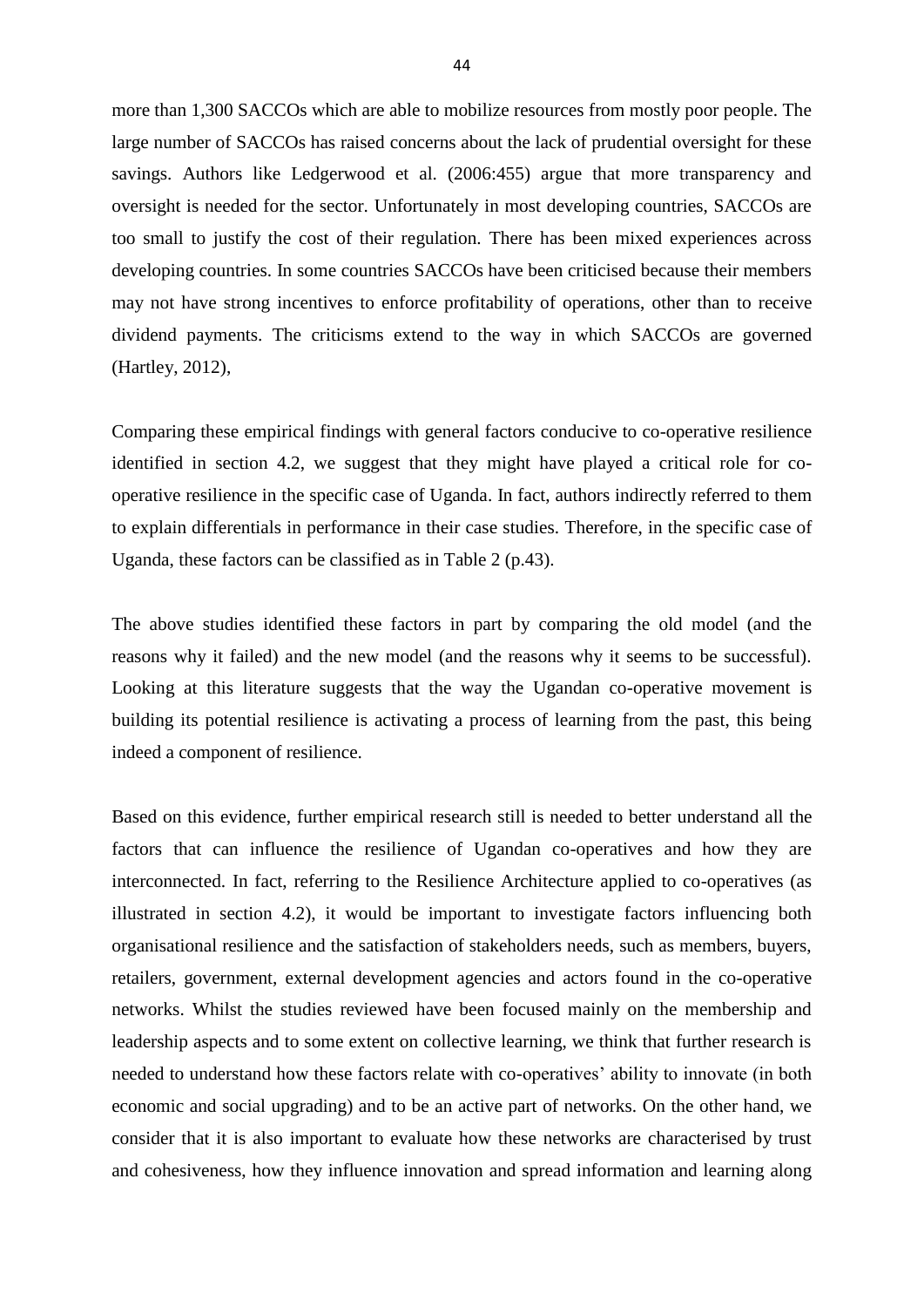different nodes. Finally further understanding is needed to verify the level of satisfaction of different stakeholders involved with Ugandan co-operatives and how this can be considered a factor which might influence co-operative resilience in the country.

## **Table No. 2**

|                                | FACTORS CONDUCIVE TO CO-OPERATIVE RESILIENCE IN                                                                                                                                                                                                                                                                                                                                                                                                                                                                                                                                                                                                                  |
|--------------------------------|------------------------------------------------------------------------------------------------------------------------------------------------------------------------------------------------------------------------------------------------------------------------------------------------------------------------------------------------------------------------------------------------------------------------------------------------------------------------------------------------------------------------------------------------------------------------------------------------------------------------------------------------------------------|
|                                | <b>UGANDA</b>                                                                                                                                                                                                                                                                                                                                                                                                                                                                                                                                                                                                                                                    |
| MEMBERSHIP                     | - Ownership, particularly for agricultural co-ops (Persson, 2010)<br>- Education, commitment and control (Persson, 2010; Flygare, 2006)<br>- Trust and cohesiveness (Hartley, 2012)<br>- Channel for member participation (Persson, 2010)<br>- Bonding ties already existing in communities, which had not experienced<br>conflicts and which had ethnic homogeneity, as factors promoting genuine<br>co-operatives (Vargas Hill et al. 2008)<br>- Strong asset base (Kwapong, 2012)<br>- Loyalty, connected with clear equal benefits (Flygare, 2006)<br>- Women and youth active participation (Majurin, 2012; Hartley, 2012; Jones<br>et al., 2012)           |
| NETWORKS                       | - Leadership skills (Persson, 2010)<br>- Leadership effectiveness and accountability (Kwapong, 2012)<br>- Role of external actors to promote capacity building and ownership (Persson,<br>2010)<br>- Role of the UCA to provide training opportunities (Mugisha et al. 2012)<br>- Area Co-operative Enterprises to support marketing and market<br>diversification (Kwapong, 2012)<br>- Links to Savings and Credit Co-operatives (Kwapong 2012)                                                                                                                                                                                                                 |
| COLLEC<br>TIVE<br>SKILLS       | - Collective learning (Flygare, 2006; Persson, 2010; Hartley, 2012), also about<br>risks to adopt new technologies (Mugisha et al., 2012)<br>- Training on management and credit mobilisation (Mugisha et al., 2012)<br>- Risk of co-optation from richer members, affecting governance (Flygare,<br>2006)                                                                                                                                                                                                                                                                                                                                                       |
| <b>INNOVATION</b>              | - Collective marketing and formation of market linkages through development<br>of specific value chains (Kwapong, 2012; Mugisha et al., 2012)<br>- Access to credit (Kwapong, 2012; Mugisha et al., 2012)<br>- Build women's capabilities and confidence (Jones et al. (2012):<br>- Aggressive microcredit intervention for small-, and medium sized enterprises<br>in Uganda (Chemonics International Inc, January, 2001)<br>- Microfinance saturation (Bateman 2010, Armendáriz and Labie 2010,<br>Ledgerwood and White 2006)<br>- FINCA Uganda, one of the largest and best-established microfinance<br>institutions in Africa (Armendáriz and Labie 2010:60) |
| WITH<br>GOVERNMENT<br>RELATION | - Emphasis on co-operatives as 'independent profitable business units'<br>(Kwapong, 2012)<br>- Autonomy from the state (Mrema, 2008; Kwapong, 2012)<br>- Clear policy guidelines (Kwapong, 2012)<br>- Ability to manage a complex relationship where the government might see a<br>strong co-operative movement as some kind of threat to their power (Flygare,<br>2006)                                                                                                                                                                                                                                                                                         |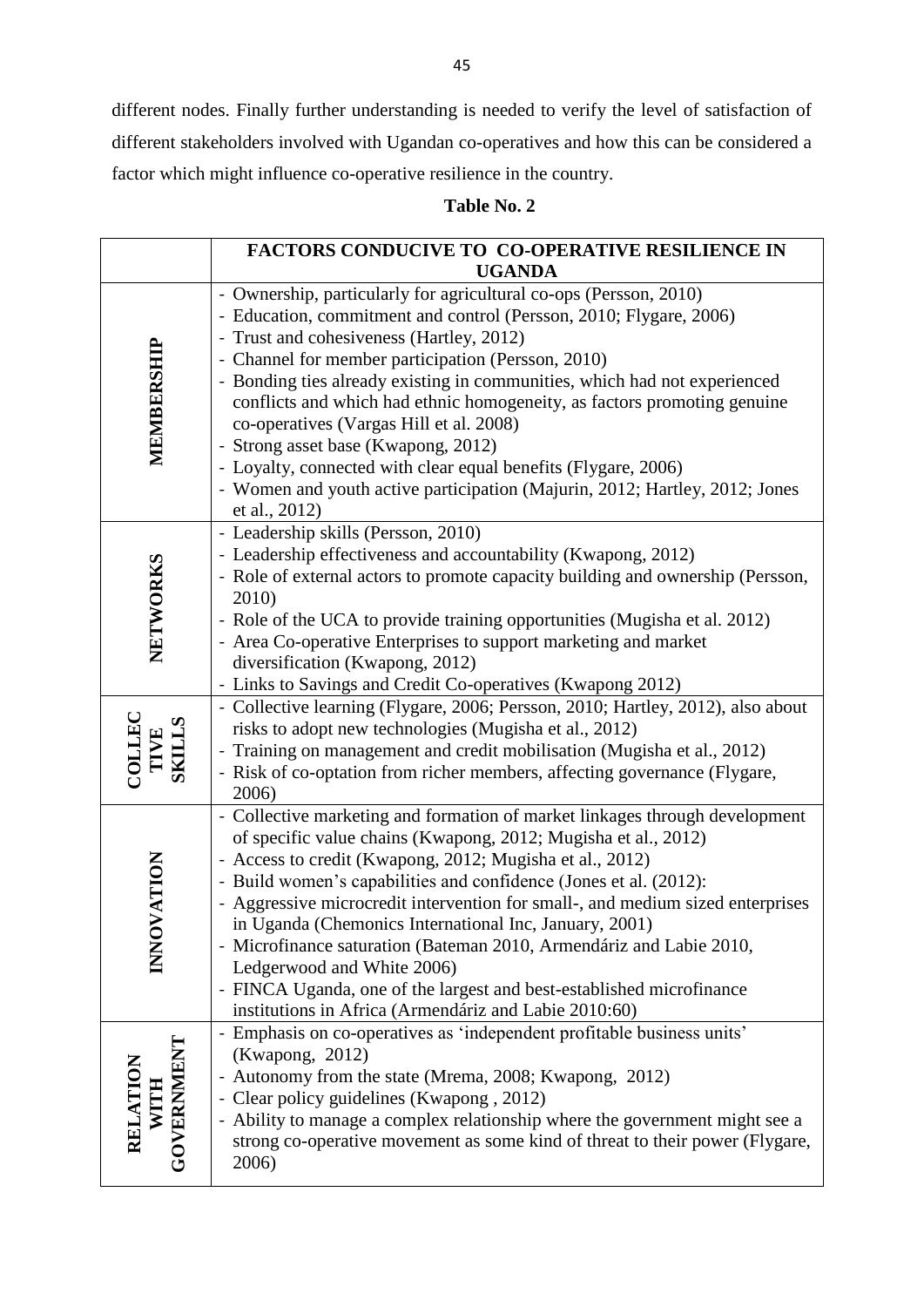### **6. Conclusion**

The paper focuses primarily on resilience and its enabling factors in the context of cooperatives. Previous and current crises have shown that co-operatives seem to be more resilient than other forms of business. At the same time, the paper has also shown that cooperatives can fail and not deliver benefits to their members.

The paper seeks to better understand the extent to which co-operatives are able to successfully endure and mitigate risk and uncertainty. By looking at the Uganda co-operative movement we tried to analyse whether co-operatives can be considered resilient organisations. Our analysis has therefore started by reviewing the literature about resilience at the organisational and individual level.

Our literature survey has also identified 'adaptive capacity' as a key aspect of resilience. We found that adaptive capacity is a process based on the ability of individuals, communities and organisations not only to manage risks but also to enact changes. This process also implies that resilience does not only mean the development of capabilities to cope with risks and shocks, but also to use crises/risks as opportunities to enact innovation.

We identified five key factors that can trigger success or failure in a given co-operative, these factor appear to be central to socio-economic resilience and include: a) value based membership and bonding social capital; b) agency, bridging social capital and networks; c) collective skills, co-management and social learning; d) innovation (microcredit and value chains); e) the role of government. After examining these key factors, we looked at the Ugandan co-operative movement. Although early days, it seems that Uganda has learnt from its past mistakes and failures and developed an innovative co-operative movement based and rooted in member participation, financially sound practices, autonomous, diversified, business-oriented and properly managed. By contrast, mistakes from the past, including noncommitted membership, lack of ownership, external interference and corruption, unskilled and ineffective leadership, as well as inability to mobilise members' saving and access to markets, which resulted in mismanagement and failure. The Uganda Co-operative Alliance decided to develop a dynamic co-operative movement by first distancing itself from the government. At the present, the government aims to enable a conducive environment for the development and improve performance of co-operatives. International organisations share the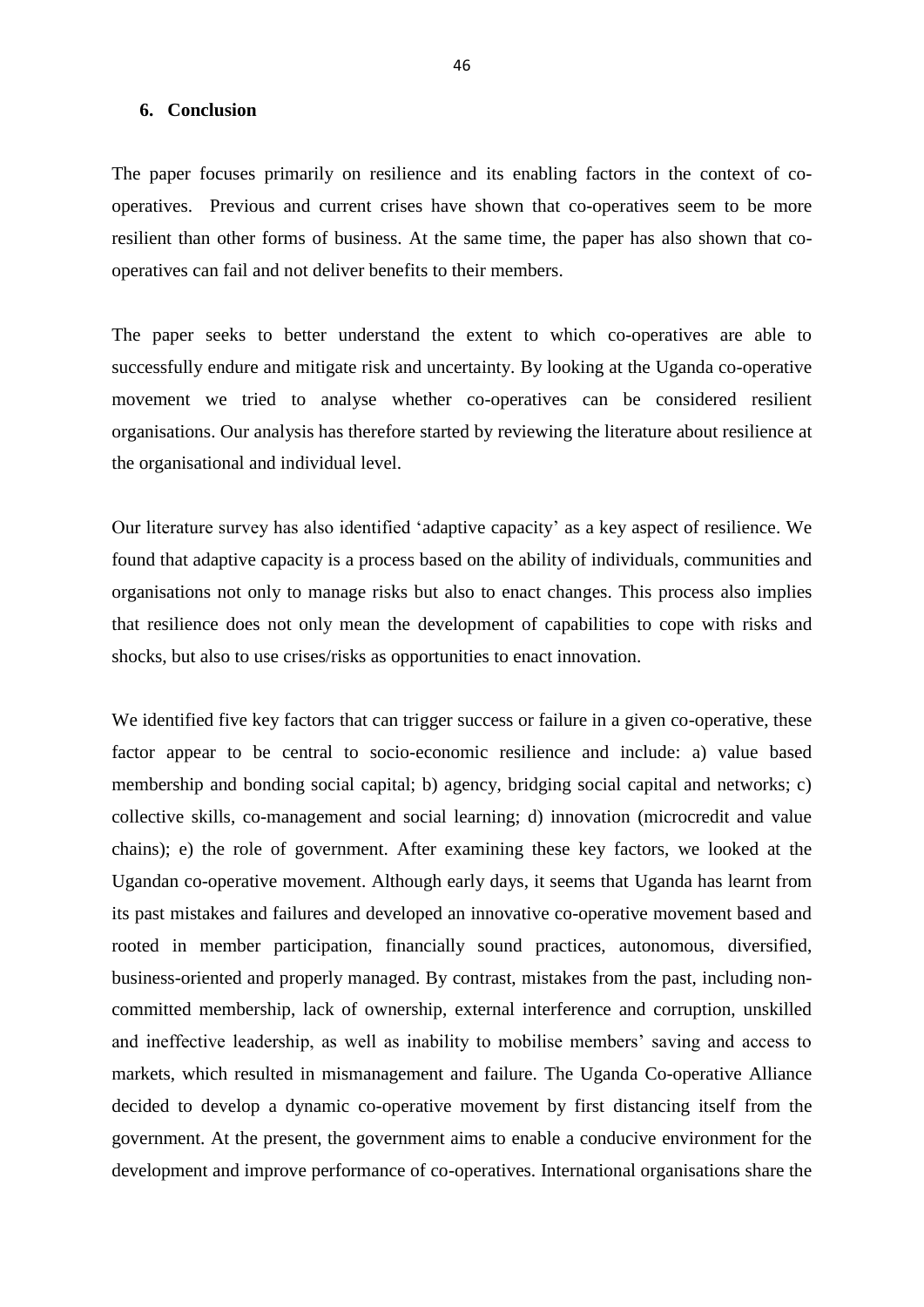same impetus. We have shown that bilateral and multilateral agencies have heavily supported microcredit initiatives across the country and in many cases provided capacity building services.

Our review has also revealed that literature based on case-studies was mainly focused on the analysis of the dynamics of single co-operatives, relations among members and leaders and issues of loyalty, accountability and managerial capabilities. However, issues such as access to credit, relations with government and external donors and related training provided for capacity building of members have also been barely studied.

So far our analysis of the Ugandan experience suggests that co-operative resilience partly depends on the ability to consider the co-operatives as integrated set of networks (i.e. horizontal networks, among similar co-operatives; vertical networks, such domestic and international value chains and relations with government and external agencies; network of networks (as it is the case of the Uganda Co-operative Alliance). Understanding whether and how these networks contribute to build up co-operative resilience is important. The current literature on co-operatives does not explore whether there are synergies between networks and factors such as member loyalty, trust, reciprocity, effective leadership, collective skills, innovation, access to credit and value chains.

Our literature review has also identified there are very few studies about the production processes of co-operatives, economic and social upgrading. Another specific gap is concerned with whether labour force utilised in the production of commodities has achieved any form of social upgrading (i.e. freedom, improved capacities, etc.). In fact, there are very few scholarly accounts that describe whether co-operative members engaged in the production of commodities enjoy working standards or adequate technology, although this represents another are for investigation in terms of its potential contribution to co-operative resilience. Lastly, we found out that gender is an underexplored theme particularly in reference membership and the role of member participation and in socio-economic resilience.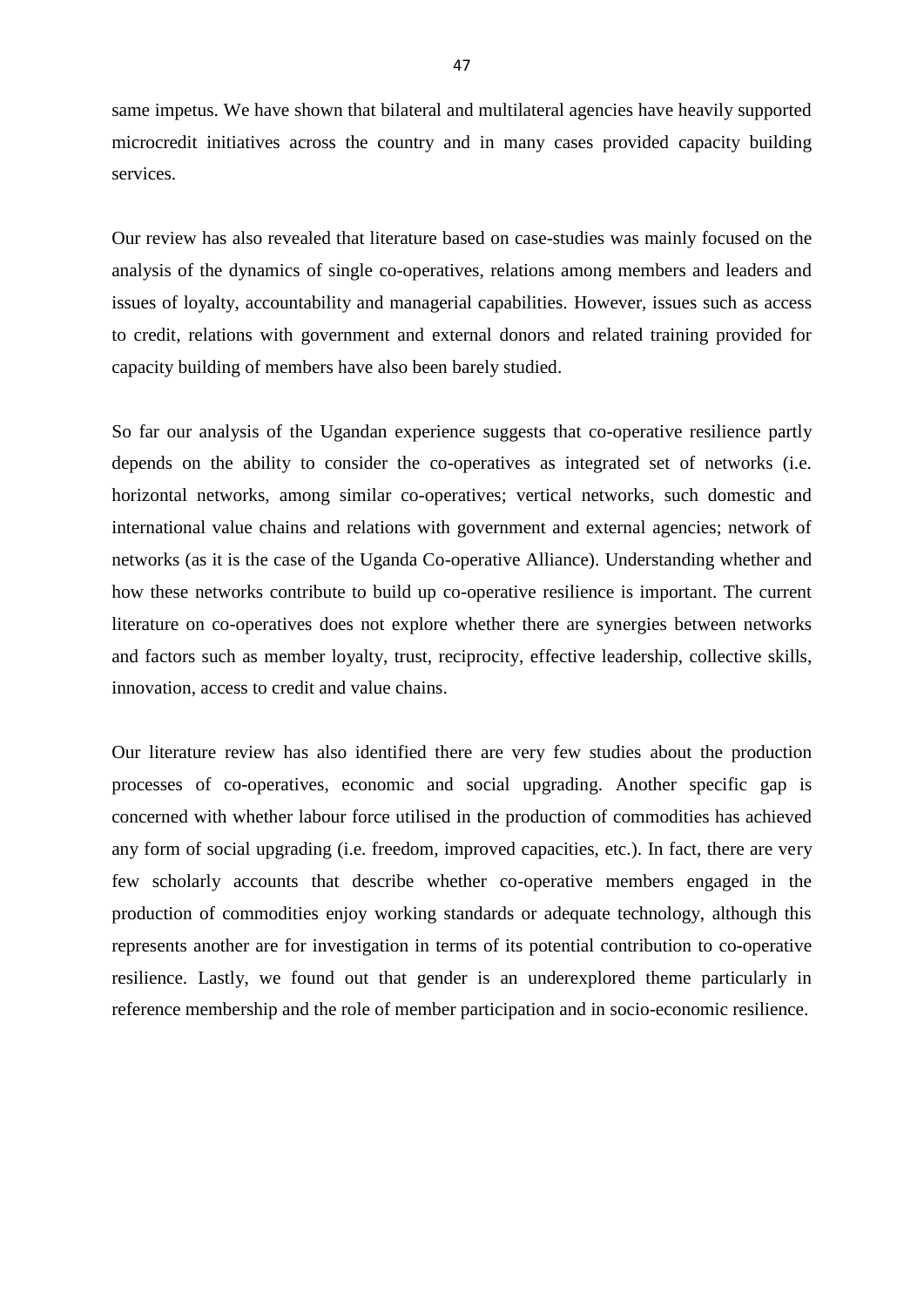## **References**

Adger, W. N. (2000) 'Social and Ecological Resilience: are they Related?' *Progress in Human Geography*, 24:347–64.

Adger, W.N. (2003) 'Social Capital, Collective Action and Adaptation to Climate Change' *Economic Geography*. 79(4):387–404.

Adger, W.N. (2006) 'Vulnerability' *Global Environmental Change,* 16:268–281.

Adger, W.N. and Brown, K. (2009) 'Vulnerability and Resilience to Environmental Change: Ecological and Social Perspectives' in *A Companion to Environmental Geography* Eds. Noel Castree, N., Demeritt, D., Liverman D. and Rhoads B., Blackwell.

Adger, W.N. and Kelly, P. (1999) 'Social Vulnerability to Climate Change and the Architecture of Entitlements' *Mitigation and Adaptation Strategies for Global Change,* 4(3- 4):253-266

Adger, W.N., Kelly, P.M., and Nguyen, H.N. (2001) *Living with Environmental Change: Social Vulnerability, Adaptation and Resilience in Vietnam*, Routledge, London.

Agarwal, B. (2010) 'Rethinking Agricultural Production Collectivities' *Economic and Political Weekly*, XLV(9):64-78.

Alkire S. and Deneulin S. (2002) 'Individual Motivation, its Nature, Determinants and Consequences for within Group Behaviour' in *Group Behaviour and Development: Is the Market Destroying CooperatCo-operation?* Eds. Heyer J. Stewart F., Thorp R., Oxford University Press, Oxford.

Allen, E. and Maghimbi, S. (2009) 'African CooperatCo-operatives and the Financial Crisis' *CoopAFRICA Working Paper No. 3*, ILO, Geneva.

Alwang, J., P.B. Siegel, and S.L. Jørgensen (2001) 'Vulnerability: a View from Different Disciplines' *Social Protection Discussion Paper, No. 0115,* The World Bank, Washington D.C.

Armendariz, B., & Morduch, J. (2010). *The economics of microfinance*. Cambridge, Mass: MIT Press.

Armendariz, Beatriz, and Marc Labie. 2011. *The handbook of microfinance*. Singapore: World Scientific.

Barrientos, S., Gereffi, G., & Rossi, A. (2011). Economic and social upgrading in global production networks: A new paradigm for a changing world. *International Labour Review, 150,* 3-4.

Bateman, Milford. 2010. *Why doesn't microfinance work?: the destructive rise of local neoliberalism*. London: Zed Books.

Bear, M.A. and Goldman, R.H. (2005) 'Enhancing Local Sourcing of Fresh Fruit and Vegetables in Uganda's Domestic Market' *DFID Research Report*, London.

Berdegué Sacristan, J.A. (2001) *Co-operating to Compete. Associative Peasant Business Firms in Chile*, PhD Thesis, University of Wageningen.

Berkes, F., Colding, J., & Folke, C. (2003) *Navigating Social-Ecological Systems: Building Resilience for Complexity and Change*, Cambridge University Press, Cambridge.

Bernard, T., Collion, M-H., de Janvry, A., Rondot, P. and Sadoulet, E. (2008) 'Do Village Organisations Make a Difference in African Rural Development? A Study for Senegal and Burkina Faso', *World Development*, 36(11):2188-2204.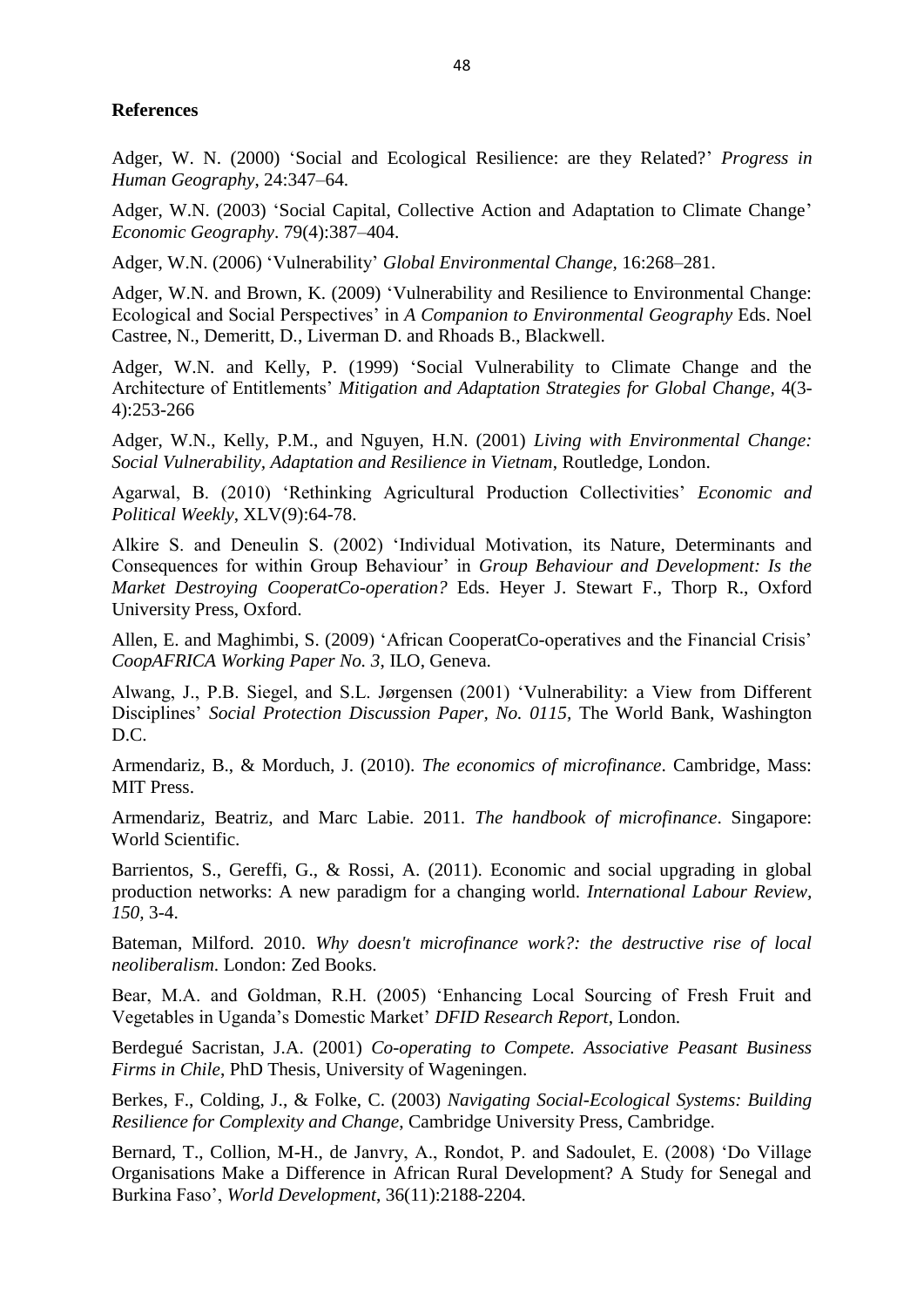Bernard, T., de Janvry, A. and Sadoulet, E. (2010b) 'When Does Community Conservatism Constrain Village Organisations?' *Economic Development and Cultural Change*, 58(4):609- 641.

Bernard, T., Spielman, D.J., Taffesse, A.S. and Gabre-Madhin, E.Z. (2010a) 'Co-operatives for Staple Crop Marketing. Evidence from Ethiopia', *Research Monograph 164*, IFPRI, Washington.

Berner, E. and Phillips, B. (2005) 'Left to their Own Device? Community Self-Help between Alternative Development and Neo-Liberalism', *Community Development Journal,* 40(1):17- 29.

Bhamra, R., Dani, S. and Burnard, K. (2011) 'Resilience: the Concept, a Literature Review and Future Directions' *International Journal of Production Research*, 49(18):5375-5393.

Bibby, A. and Shaw, L. (2005) *Making a Difference: Co-operative Solutions to Global Poverty*, United Kingdom Co-operative College, Manchester.

Birchall, J. (2003) *Rediscovering the Co-operative Advantage. Poverty Reduction through Self-help,* ILO, Geneva.

Birchall, J. (2004) *Co-operatives and the Millennium Development Goals,* ILO, Geneva.

Birchall, J. (2011) *People-Centred Businesses: Co-operatives, Mutuals and the Idea of Membership.* London, New York, Palgrave MacMillan.

Birchall, J. (2012) 'The potential of Co-operatives during the Current Recession; Theorizing Comparative Advantage' paper presented at the EURICSE Conference '*Promoting the Understanding of Co-operatives for a Better World', Venice, 15-16 March.* 

Birchall, J. and Hammond Ketilson, L. (2009) *Resilience of the Co-operative Business Model in Times of Crisis*, International Labour Organisation Responses to the Global Economic Crisis, Geneva.

Birchall, J. and Simmons, R. (2004) 'What Motivates Members to Participate in Co-operative and Mutual Businesses?' *Annals of Public & CooperatCo-operative Economics,* 75(3): 465- 495.

Boyd, E., and Folke, C. (2012) *Adapting Institutions: Governance, Complexity and Social-Ecological Resilience,* Cambridge University Press, Cambridge.

Brett, T. (2000) 'Understanding Organisations and Institutions' in *Managing Development: Understanding Inter-organizational Relationships* Eds. Robinson, D., Hewitt, T. and Harries, T. SAGE Publications Ltd, London.

Brown, K. and Westaway, E. (2011) 'Agency, Capacity, and Resilience to Environmental Change: Lessons from Human Development, Well-Being, and Disasters' *Annual Review of Environment and Resources*, 36:321-342

Burchi, F. And De Muro, P. (2012) 'A Human Development and Capability Approach to Food Security: Conceptual Framework and Informational Basis' *Background Working Paper n.9 to the Africa Human Development Report 2012*, UNDP.

Burra, N., Deshmukh-Ranadive, J., and Murthy, R. K. (2005) *Micro-Credit, Poverty and Empowerment: Linking the Triad*, Sage Publications, New Delhi.

Burton, I., Kates, R. W. and White, G. F. (1993) *The Environment as Hazard*, Guilford Press, New York.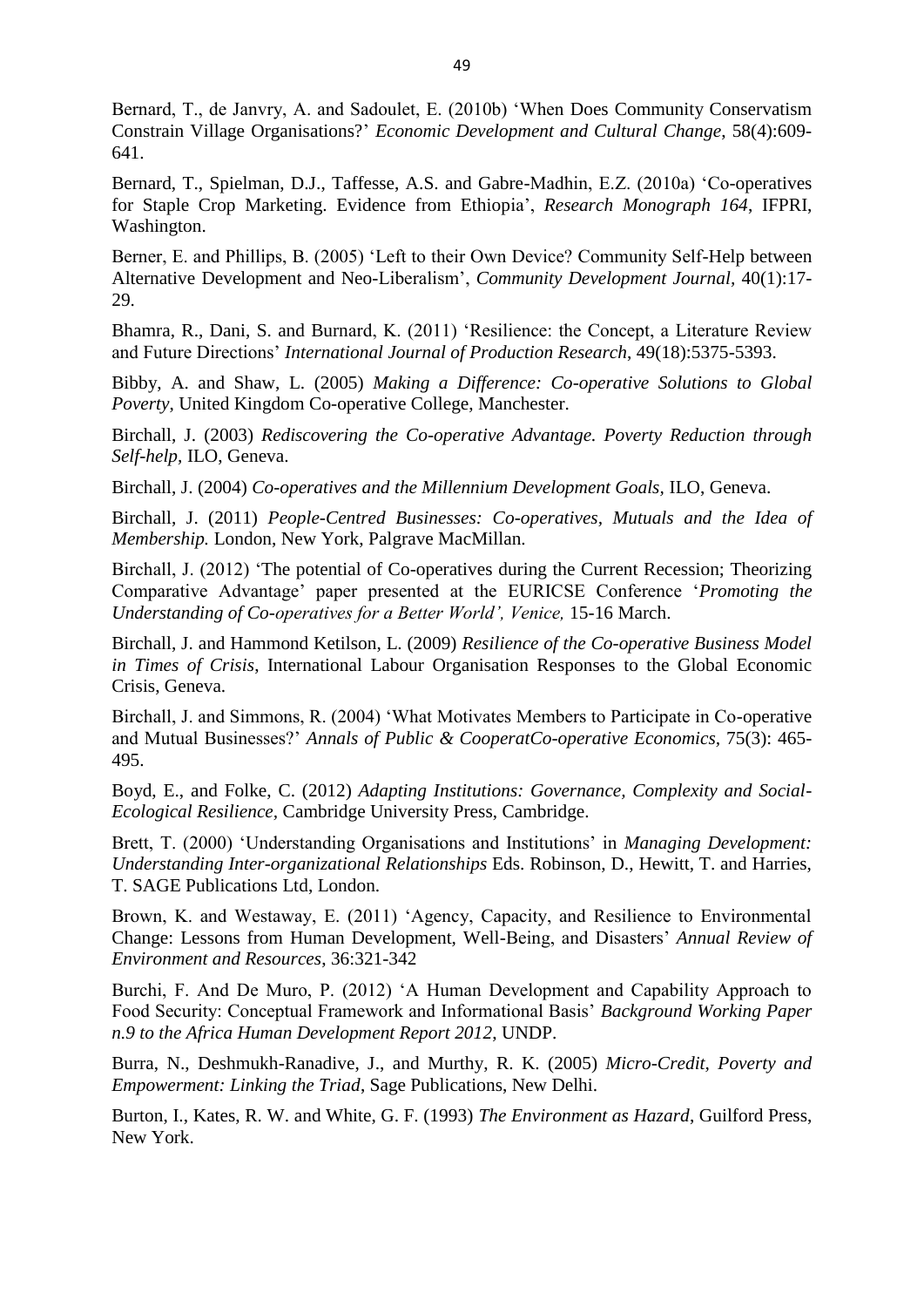Byamukama, L.D. (1996) *A Critical Review of the Impact of Open Market Economy on Cooperative Business in Uganda with Special Reference to Coffee Procurement and Export*  Master Dissertation, Loughborough University of Technology.

Chambers, R. (2006) 'Vulnerability, Coping and Policy (Editorial Introduction)' *IDS Bulletin,* 37: 33–40.

Chayanov, A. V. (1991) *The theory of Peasant Co-operatives*, Ohio State University Press, Columbus

Chirwa, E., Dorward, A., Kachule, R., Kumwenda, I., Kydd, J., Poole, N., Poulton, C. and Stockbridge, M. (2005) 'Walking Tightropes: Supporting Farmer Organizations for Market Access' in *ODI Natural Resource Perspectives*, 99:2-6.

Cook, M. (1995) 'The Future of U.S. Agricultural Co-operatives: a Neo-Institutional Approach' *American Journal of Agricultural Economics* 77:1153-1159.

Crear, P. (2009) 'CooperatCo-operative Banks, Credit Unions and the Financial Crisis', *Paper for the UN Expert Group Meeting on tCo-operatives*, New York.

Cumming, G. S. (2011) *Spatial Resilience in Social-Ecological Systems,* Springer, Dordrecht.

Dalziell, E.P., McManus, S.T. (2004) 'Resilience, Vulnerability, and Adaptive Capacity: Implications for System Performance', *paper presented at the 1st International Forum for Engineering Decision Making (IFED)*, 5-8 Dec, Stoos.

Department for International Development (2010) 'Briefing Note. Working with Cooperatives for Poverty Reduction', DfID, London.

Desvaux, G., Devillard, S., and Sancier-Sultan, S. (2010) *Women Matter 3: Women Leaders, a Competitive Edge During and After the Crisis,* McKinsey and Company, New York.

Develtere, P. and Pollet, I (2005) *Fair Trade and Co-operatives: opportunities and challenges*, U.N. COPAC, January, Berlin.

Develtere, P., Pollet, I, and F. Wanyama (Eds.) (2008) *Co-operating Out of Poverty: The Renaissance of the African Co-operative Movement*, ILO, Geneva.

EACB (2010) *European Co-operative Banks in the Financial and Economic Turmoil - First Assessment*, available on www.eurocoopbanks.coop, p. 8

Elliot, H (2008) 'Evolution of Systems Thinking towards Agricultural Innovation' International Food Policy Research Institute, Washington, DC.

Enarsson, S. and Wirén, K. (2005) 'MUSCCO Malawi Union of Savings and Credit Cooperatives', *CGAP Working Group on Microinsurance Case Study No 8*

Eriksen, S. H., Brown, K. And Kelly, P. M. (2005) 'The dynamics of vulnerability: locating coping strategies in Kenya and Tanzania', *The Geographical Journal*, 171: 287–305.

Fairtrade Foundation (2009) 'The Global Food Crisis and Fairtrade: Small farmers, Big Solutions?' Report, London, accessed on October 1th 2012 [http://www.fairtrade.org.uk/includes/documents/cm\\_docs/2009/f/1\\_ft\\_conference\\_reportfinal](http://www.fairtrade.org.uk/includes/documents/cm_docs/2009/f/1_ft_conference_reportfinal.pdf) [.pdf](http://www.fairtrade.org.uk/includes/documents/cm_docs/2009/f/1_ft_conference_reportfinal.pdf)

Fankhauser, S. (1998) 'The Costs of Adapting to Climate Change', *Global Environment Facility (GEF) Working Paper No. 16*, GEF, Washington, D.C.

FAO (1996) *Co-operatives: Has Their Time Come – Or Gone?* Rome [Http://Www.Fao.Org/Docrep/007/W3708e/W3708e00.Htm#Toc](http://www.fao.org/docrep/007/W3708E/W3708E00.HTM#TOC)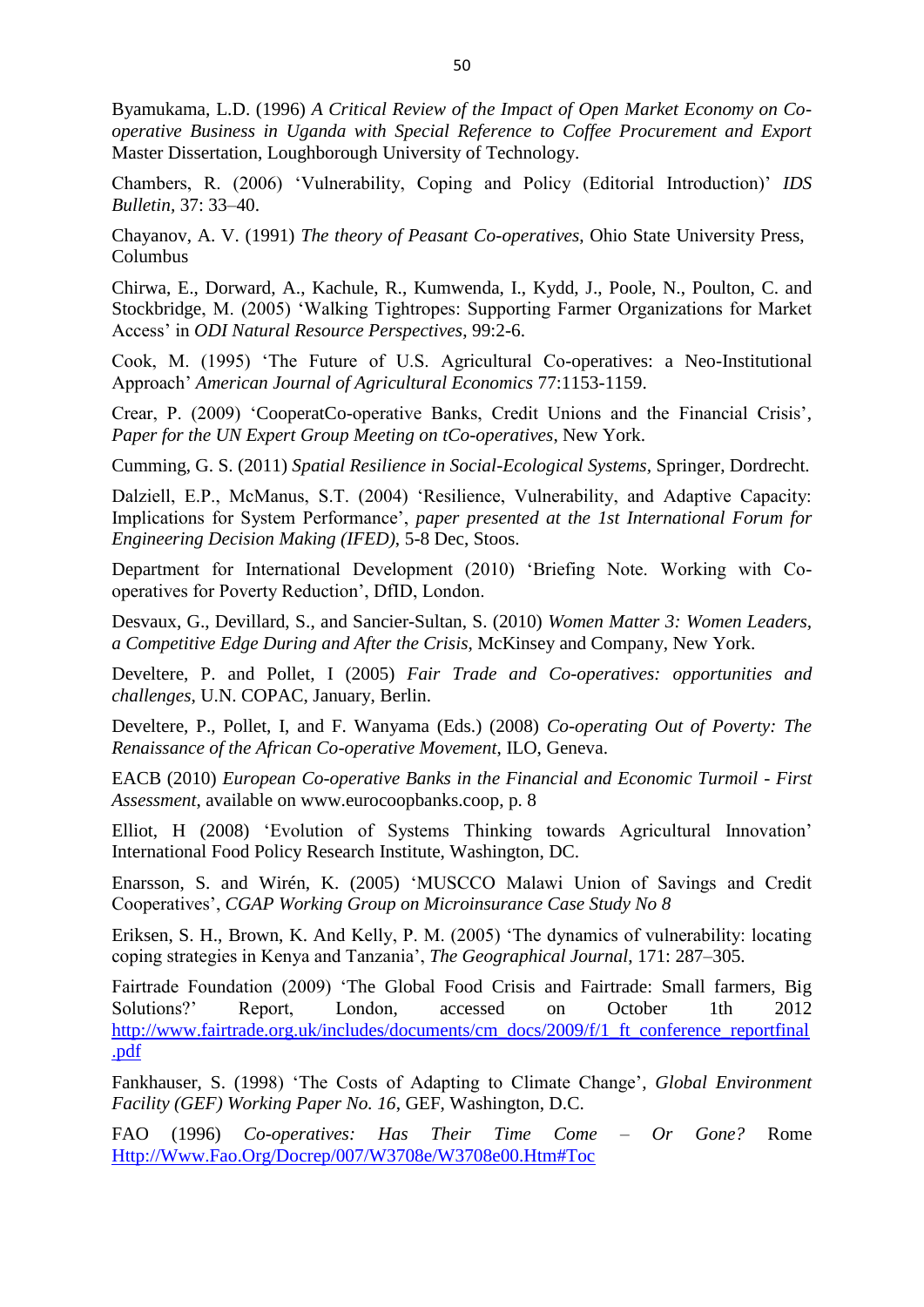FAO, IFAD, WFP (2011) 'Agricultural Co-operatives: Paving The Way for Food Security and Rural Development' *Factsheet*, Rome, <http://www.fao.org/docrep/016/ap088e/ap088e00.pdf>

Farooki, M., Kaplinsky, R., and World Bank (2010) *What Are The Implications For Global Value Chains When The Market Shifts From The North To The South?,* Washington, D.C: The World Bank.

Fazey, I., J. A. Fazey, and D. M. A. Fazey. (2005) 'Learning More Effectively from Experience' *Ecology and Society* 10(2):4.

Ferguson, H. and Kepe, T. (2011) 'Agricultural co-operatives and social empowerment of women: a Ugandan case study', *Development in Practice,* 21(3): 421-429

Fischhoff, B., Watson, S., and Hope, C. (1984) 'Defining Risk', *Policy Sciences,* 17:123-139.

Flygare, S. (2006) *The Co-operative Challenge. Farmer Co-operation and the Politics of Agricultural Modernisation in 21st Century Uganda,* Uppsala University Department of Economic History, Uppsala.

Folke, C., Hahn,T., Olsson, P. and Norbe, J. (2005) 'Adaptive Governance of Social-Ecological Systems' *Annual Review of Environment and Resources,* 30:441-473.

Foresight (2011) 'The Future of Food and Farming: Challenges and Choices for Global Sustainability', *Final Project Report*, The Government Office for Science, London.

Francesconi, G.N. and Heerink, N. (2010) 'Ethiopian Agricultural Co-operatives in an Era of Global Commodity Exchange: Does Organizational Form Matter?' *Journal of African Economies*, 20(1):1–25.

Francesconi, G.N. and Ruben, R. (2008) 'The Life Cycle of Agricultural Co-operatives: Implications for Management and Governance in Ethiopia', *Journal of Rural Co-operation*, 36(2): 115-130.

Francesconi, G.N. and Wouterse, F. (2011) 'The Renewed Case for Farmers' Co-operatives. Diagnostics and Implications from Ghana', *IFPRI Discussion Paper 01129*, IFPRI, Washington.

Goldstein, B. E. (2012) *Collaborative Resilience: Moving through Crisis to Opportunity,* Cambridge, Mass: MIT Press.

Gouët, C. and Van Paassen, A. (2012) 'Smallholder Marketing Co-operatives and Smallholders' Market Access: Lessons Learned from the Actors Involved' *The Journal of Agricultural Education and Extension*, 18(4): 369-385.

Haggblade, S., Reardon, T. and Hyman, E. (2007) 'Technology as a Motor of Change in the Rural Nonfarm Economy.' In *Transforming the Rural Nonfarm Economy: Opportunities and Threats in the Developing World,* ed. Steven Haggblade, Peter Hazell, and Thomas Reardon. Baltimore: Johns Hopkins University Press.

Hannan, R. (2012) 'The co-operative institutional form and good governance: the elephant in the room with rural poverty reduction', *paper presented at the DSA Conference, 1st of November, London.* 

Hansmann, H. (1996) *The Ownership of Enterprise*, The Belknap Press of Harvard University Press, Cambridge, MA

Hartley, S. (2012) *Learning for Development through Co-operation: The Engagement of Youth with Co-operatives in Lesotho and Uganda,* PhD Thesis, The Open University, Milton Keynes.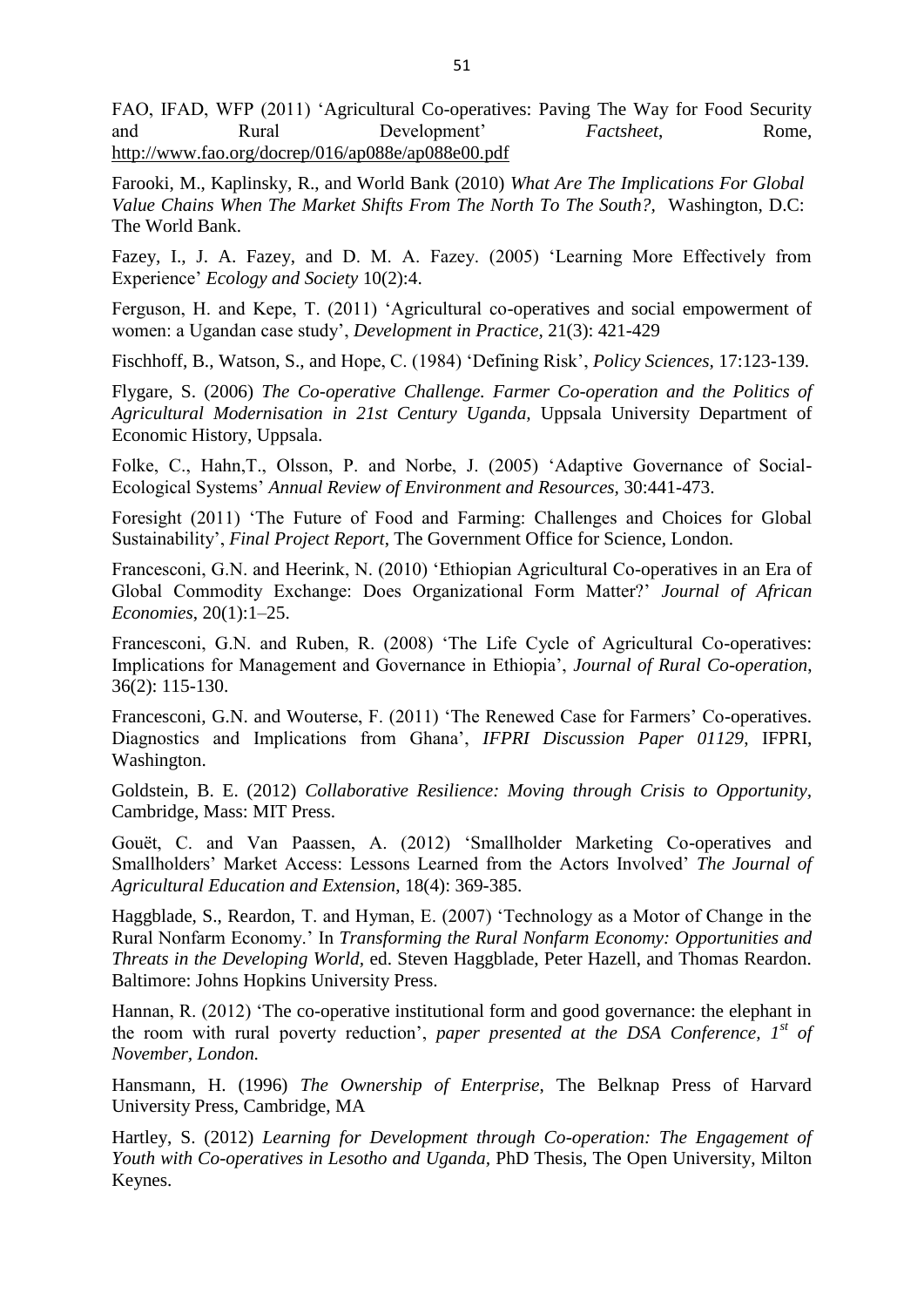Hatti N. & Rundquist F-M. (1994) "'Co-operatives as Instruments of Rural Development – The Case of India"' in Holmén & Jirström Eds. *Ground Level Development: NGOs, Cooperatives and Local Organisations in the Third World*, Lund University Press, Lund.

Hodgson, G. (1996) "'Organizational Form and Economic Evolution. A Critique to the Williamsonian Hypothesis"' in *Democracy and Efficiency in the Economic Enterprise*, Eds. Pagano, U. and Rowthorn, R. Routledge Ed.

Holmén H. (1994) "'Co-operatives and the Environmental Challenge – What Can Local Organisations Do?"' in Holmén & Jirström Eds. *Ground Level Development: NGOs, Cooperatives and Local Organisations in the Third World*, Lund University Press, Lund.

Holmes, R. and Jones, N. (2011) 'Gender Inequality, Risk and Vulnerability in the Rural Economy. Refocusing the Public Works Agenda to Take Account of Economic and Social Risks', *ESA Working Paper No. 11-13*, FAO.

Ibrahim, S. (2006) 'From Individual to Collective Capabilities: The Capability Approach as a Conceptual Framework for Self-help', *Journal of Human Development*, 7(3):397- 416.

ILO (2010) 'The Resilience of Social and Solidarity Enterprises: the Example of Cooperatives', *Global Jobs Pac, Policy Briefs No 10*, ILO, Geneva.

ILO, (2011). 'The role of Co-operatives and Business Associations in Value Chain Development: Value Chain Development. ILO Value Chain Development Briefing paper 2.

Innes, J.E. and Booher, D.E. (2010) *Planning with Complexity: An Introduction to Collaborative Rationality for Public Policy*, Routledge, New York.

Jones, E., Smith, S. and Wills, C. (2012) 'Women Producers and the Benefits of Collective Forms of Enterprise', *Gender & Development*, 20(1):13-32.

Juma, C. (2011) *The New Harvest: Agricultural Innovation in Africa*, Oxford University Press, New York.

Kaplinsky, R., and Morris, M. ( 2008) 'Do the Asian Drivers Undermine Export-oriented Industrialization in SSA?', *World Development,* 36(2): 254-273.

Kaufman, A. (2006) *Capabilities equality: Basic Issues and Problems,* Routledge, New York.

Keeling J. (2004) 'Lessons from a Failed Co-operative – the Rice Growers Association Experience' in *Agricultural and Resource Economics*, 7(3):1-4.

Keynes, J.M. (1973) 'A Treatise on Probability' in *The Collected Writings of John Maynard Keynes,* Ed. Moggridge, D., V 8, MacMillan Press, London.

Kirton, M. J. (2003) *Adaption-Innovation: in the Context of Diversity and Change*: Routledge, London.

Knight, F.H. (1921), *Risk, Uncertainty and Profit*, Houghton Mifflin, Boston.

Knight. J. (1992) *Institutions and Social Conflict*, Cambridge University Press, Cambridge.

Krishna, A. (2001) 'Moving from the Stock of Social Capital to the Flow of Benefits: The Role of Agency', *World Development,* 29(6):925-943.

Kwapong, N.A. (2012) *Making Rural Services Work for the Poor: the Role of Uganda´s Service Reforms in Marketing and Agricultural Extension,* PhD Thesis, Humboldt Universität, Berlin.

Kwapong, N.A. and Korugyendo, P.L. (2010a) 'Revival of Agricultural Co-operatives in Uganda', *USSP Policy Note No. 10*, IFPRI, Kampala and Washington.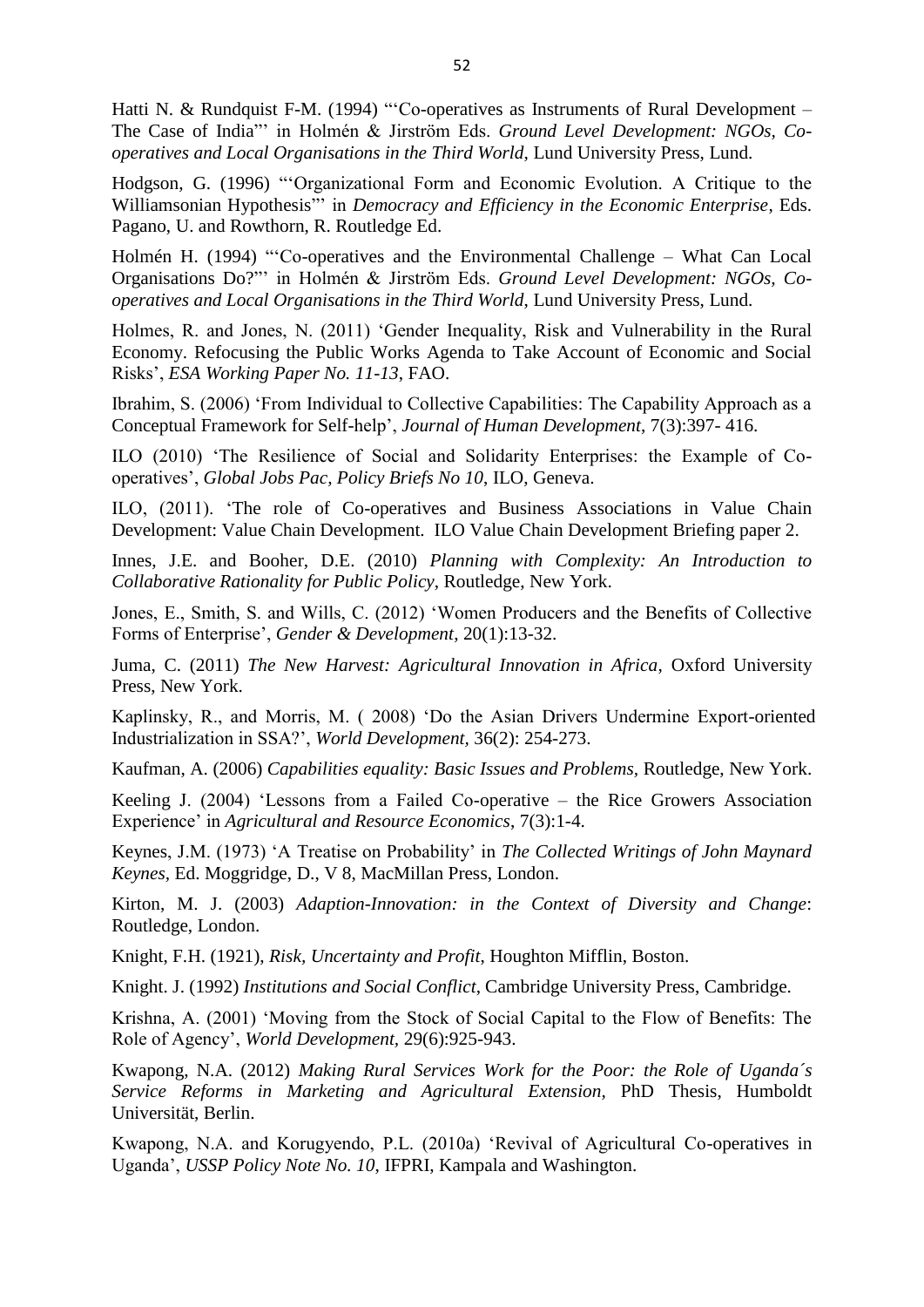Kwapong, N.A. and Korugyendo, P.L. (2010b) 'Why a Few Agricultural Co-operatives Survived the Crisis in the Co-operative Movement in Uganda while Many Others Collapsed', *USSP Policy Note No. 11*, IFPRI, Kampala and Washington.

Kyazze, L.M. (2010) 'Co-operatives: The sleeping economic and social giants in Uganda', *CoopAFRICA Working Paper No.15*, ILO, Geneva.

Lacey, S. (2009) 'Beyond a Fair Price. The Co-operative Movement and Fair Trade', Cooperative College Paper No 14, Manchester

Lallau, B. (2008) 'Les Agriculteurs Africains entre Vulnérabilité et Résilience. Pour Une Approche par les Capabilités de la Gestion des Risques', *Revue Française de Socio-Économie*, 1(1):177-198.

Larsen, K., Kim, R., and Theus, F. (2009) *Agribusiness and Innovation Systems in Africa,* World Bank, Washington DC.

Lebel, L., Anderies, J.M., Campbell, B., Folke, C., Hatfield-Dodds, S., Hughes, T.P. and Wilsonet, J. (2006) 'Governance and the Capacity to Manage Resilience in Regional Socialecological Systems' *Ecology and Society*, 11:9.

Levine, S., Ludi, E. and Jones, L. (2011) 'Rethinking Support for Adaptive Capacity to Climate Change' *Overseas Development Institute*, London

Majurin, E. (2012) *How Women Fare in East African CooperatCo-operatives: the Case of Kenya, Tanzania and Uganda,* CoopAfrica, ILO.

Mamouni Limnios, E., and Mazzarol, T. (2011) 'Resilient Organizations: Offense versus Defense', *paper submitted for the Australia and New Zealand Academy of Management (ANZAM) Annual Conference*, Wellington 7-9 December.

Masten, A. S. (2001) 'Ordinary Magic. Resilience Processes in Development', *The American Psychologist,* 56(3):227-38.

Mayoux, L. (1992) 'From Idealism to Realism: Women, Feminism and Empowerment in Nicaraguan Tailoring Co-operatives', *Development and Change*, 2: 91-114.

Mazzarol, T., Simmons, R.A. and Mamouni Limnios, E.A. (2011) 'A Conceptual Framework for Research into Co-operative Enterprise' (*CEMI) Discussion Paper Series No. DP1102*, Perth, Australia.

McManus, S. (2008) *Organisational Resilience in New Zealand*, PhD Thesis, University of Canterbury.

Menzani, T. and Zamagni, V. (2010) 'Co-operative Networks in the Italian Economy' *Enterprise & Society*, 11(1):98-127.

Miller, F., H. Osbahr, E. Boyd, F. Thomalla, S. Bharwani, G. Ziervogel, B. Walker, J. Birkmann, S. Van der Leeuw, J. Rockström, J. Hinkel, T. Downing, C. Folke, and D. Nelson (2010) 'Resilience and Vulnerability: Complementary or Conflicting Concepts?', *Ecology and Society* 15(3):11.

Monica Di Gregorio, M., Hagedorn, K., Kirk, M., Korf, B., McCarthy, N., Meinzen-Dick, R. and Swallow, B. (2008) 'Property Rights, Collective Action, and Poverty: The Role of Institutions for Poverty Reduction' *CAPRi Working Paper 81*, IFPRI, Washington, DC.

Mrema, H.A. (2008) 'Uganda: Starting All Over Again' in *Co-operating Out of Poverty: The Renaissance of the African Co-operative Movement,* Eds. Develtere, P., Pollet, I, and F. Wanyama, ILO, Geneva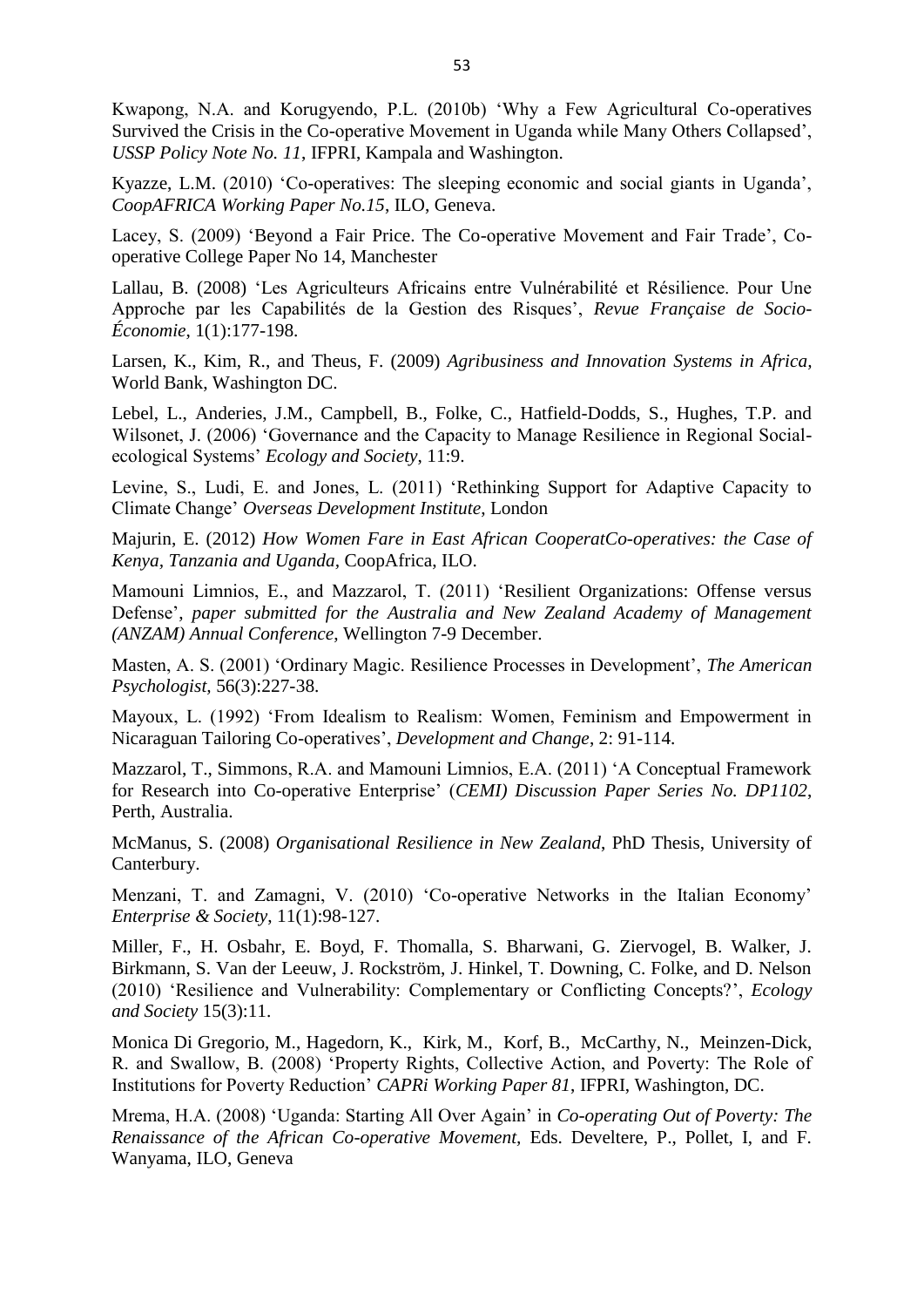Msemakweli, L. (2012a) 'Co-operatives in Uganda: from Old to New Models' unpublished paper from the Uganda Co-operative Alliance, Kampala.

Msemakweli, L. (2012b) 'New Approach to Co-operative Development in Uganda' unpublished paper from the Uganda Co-operative Alliance, Kampala.

Münkner, H-H. (2012) '*Co-operation as a Remedy in Times of Crisis. Agricultural Cooperatives in the World. Their Roles for Rural Development and Poverty Reduction*', Marburg Studies on Co-operation and Co-operatives Nr. 58.

Mugisha, J., B. Ajer, and G. Elepu. (2012) 'Contribution of Uganda Co-operative Alliance to Farmers' Adoption of Improved Agricultural Technologies', *Journal of Agriculture and Social Sciences,* 8(1):1-9.

Murekezi, A., Jin, S. and Loveridge, S. (2012) 'Do organisational forms of the coffee supply chain matter in poverty reduction?' *Development in Practice*, 22(7): 962-977.

Nelson, D.R., Adger W.N. and Brown K. (2007) 'Adaptation to Environmental Change: Contributions of a Resilience Framework', *Annual Review of Environment and Resources, 32:395-419.*

North, D.C. (1990) *Institutions, Institutional Change and Economic Performance*, Cambridge University Press

Onwuchekwa C. I. (1983) *Agricultural Co-operatives and Problems of Transition: a Study of Organisational Development Problems in Rural Development Projects in East Central States of Nigeria*, University of Stockholm Department of Business Administration, Stockholm.

Pelling, M. (2003) *The Vulnerability of Cities: Natural Disasters and Social Resilience,* Earthscan Publications, London.

Pelling, M. (2011) *Adaptation to Climate Change: from Resilience to Transformation,* Routledge, London.

Pelling, M. and High, C. (2005) 'Understanding Adaptation: What Can Social Capital Offer Assessments of Adaptive Capacity?' *Global Environmental Change*, 15(4):308–319.

Pelling, M., High, C., Dearing, J. and Smith, D. (2008) 'Shadow Spaces for Social Learning: a Relational Understanding of Adaptive Capacity to Climate Change within Organisations', *Environment and Planning A*, 40(4):867–884.

Penrose-Buckley, C. (2007) *Producer Organisations: a Guide to Developing Collective Rural Enterprises*, Oxfam, Oxford.

Persson, S. (2010) 'Organisational Constraints in Rural Development: Causes of Different Performance among Ugandan Co-operatives', Master Dissertation, Lund University.

Pollet I. (2009) 'Co-operatives in Africa: the Age of Reconstruction – Synthesis of a Survey in Nine African Countries', *CoopAFRICA Working Paper No.7*, ILO Office for Kenya, Somalia, Tanzania and Uganda, Dar es Salaam.

Raynolds, LT., Murray, D. and Leight Taylor, P. (2004) 'Fair trade coffee: building producer capacity via global networks', *Journal of International Development,* 16 (8): 1109–1121

Reed, M. S., A. C. Evely, G. Cundill, I. Fazey, J. Glass, A. Laing, J. Newig, B. Parrish, C. Prell, C. Raymond, and L. C. Stringer. (2010) 'What is Social Learning?' *Ecology and Society,*15(4).

Roelants, B., Dovgan, D., Eum, H. and Terrasi E. (2012) 'The Resilience of the Co-operative Model', Report, CECOP-CICOPA.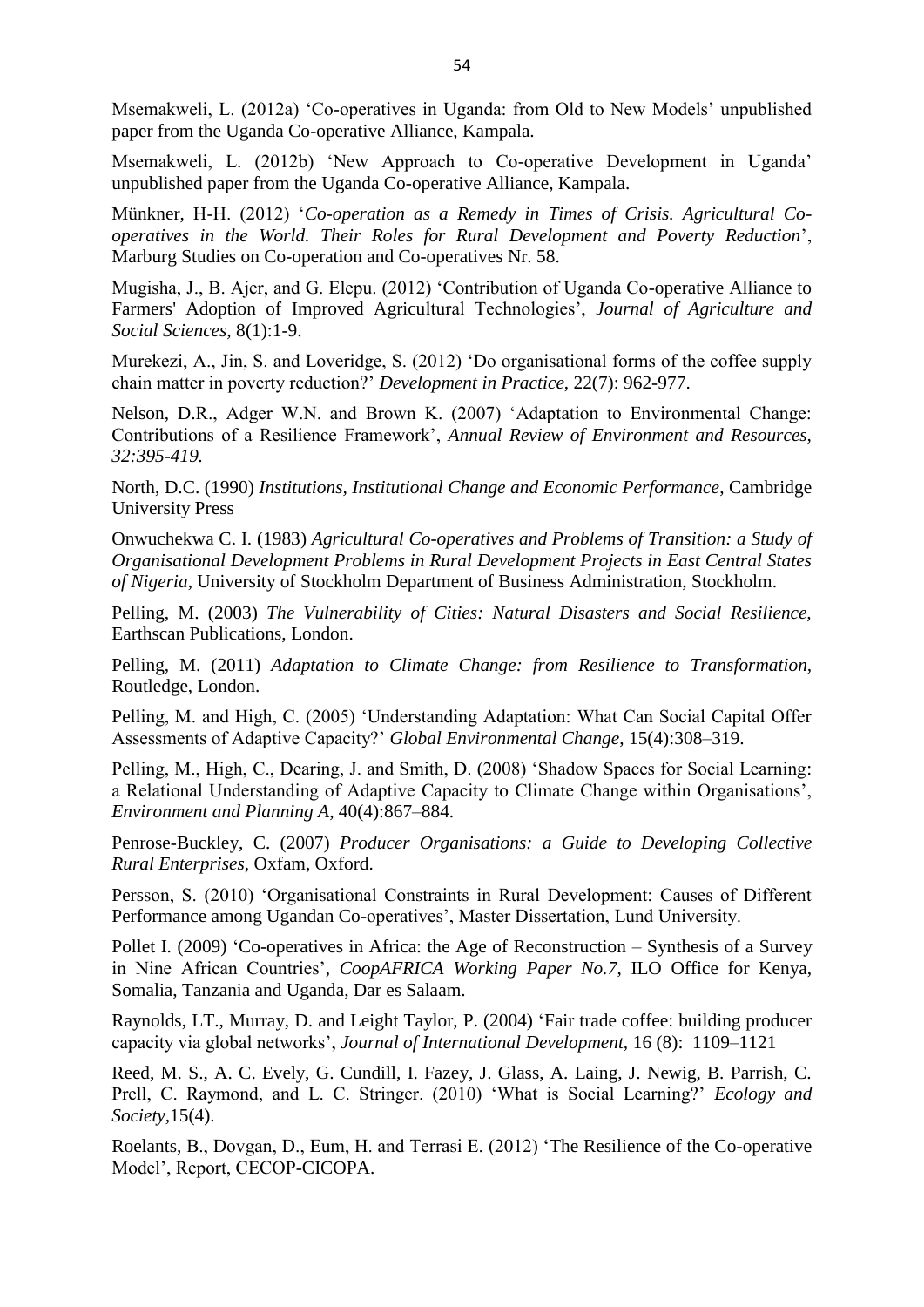Sabatini F., Modena F. and Tortia E. (2012), 'Do Co-operative Enterprises Create Social Trust?', *Euricse Working Paper, N.043,* Trento.

Salifu, A., Francesconi, G.N. and Kolavalli, S. (2010) 'A Review of Collective Action in Rural Ghana', *IFPRI Discussion Paper 00998*, IFPRI, Washington.

Sen, A. (1985) 'Well-being, Agency and Freedom: The Dewey Lectures 1984', *The Journal of Philosophy,* 82(4):169-221.

Sen, A. (1999) *Development as Freedom,* Oxford University Press, Oxford.

Sen, A. (2000) 'Democrazia Cooperativa e Globalizzazione', *Il Ponte,* LVI (11- 12), Firenze.

Seville, E. P., Brunsdon, D., Dantas, A., Le Masurier, J., Wilkinson, S. and Vargo, J. (2006) 'Building Organisational Resilience: A New Zealand Approach Resilience: What Does it Mean For An Organisation?' CAE Bulletin. *Resilient Organisations Research Programme*  http://ir.canterbury.ac.nz/bitstream/10092/649/1/12604297\_Main.pdf

Seville, E.P. (2009) 'Resilience: Great Concept but…What Does it Mean for Organisations' *Tephra*, 22:9-15.

Shaw, L. (2011) 'International perspectives on co-operative education', in Webster, A., Shaw, L., Stewart, D., Walton J.K. and Brown, A. (eds) (2011) *The hidden alternative – Cooperative values, past, present and future*, Manchester, Manchester University Press.

Simmon, R. and Birchall. J. (2008) 'The Role of Co-Operatives in Poverty Reduction: Network Perspectives', *Journal of Socio-Economics,* 37(6):2131-2140.

Simmons, R., Birchall, J., Doheny, S. and Powell, M. (2007) "Citizen Governance": Opportunities for Inclusivity in Policy and Policy Making?' *Policy and Politics*, 35(3):455- 475.

Smit, B., Burton, I., Klein, R. J. T. and Wandel, J. (2000) 'An Anatomy of Adaptation to Climate Change and Variability', *ClimaticChange*, 45:223–51.

Smith, J., Puga, R. and MacPherson, I. (eds) (2005) *Young people Reinventing Co-operatives – young perspectives on the international co-operative movement*, Winnipeg, British Columbia Institute for Co-operative Studies.

Stewart, F. (2005) 'Groups and Capabilities', *Journal of Human Development,* 6(2):185-204.

Stiglitz, J. (2004) 'The Role of Co-operatives in Globalization', *Working Paper n. 9*, Genova University.

Stiglitz, J. (2009) 'Moving Beyond Market Fundamentalism to a More Balanced Economy', *Annals of Public and Co-operative Economics,* 80(3):345-360.

Thompson, T. (2006) 'Bottling Hope in Africa: Land O'Lakes Providing Boost to Ugandan Dairy Industry' *Rural Co-operatives* 7(3):14-15.

Thorp, R., Stewart, F. and Heyer, A. (2005) 'When and How Far is Group Formation a Route Out of Chronic Poverty?' *World Development*, 33(6):907-920.

Tijaja, J. (2013) 'The Proliferation of Global Value Chains: Trade policy considerations for Indonesia'. Trade Knowledge Network (TKN). Published by the International Institute for Sustainable Development.

Trebbin, A. and Hassler, M. (2012) 'Farmers' Producer Companies in India: a New Concept for Collective Action?' *Environment and Planning A*, 44:411-427.

UCA (2012) *Annual Report for the Year 2010/2011,* Kampala.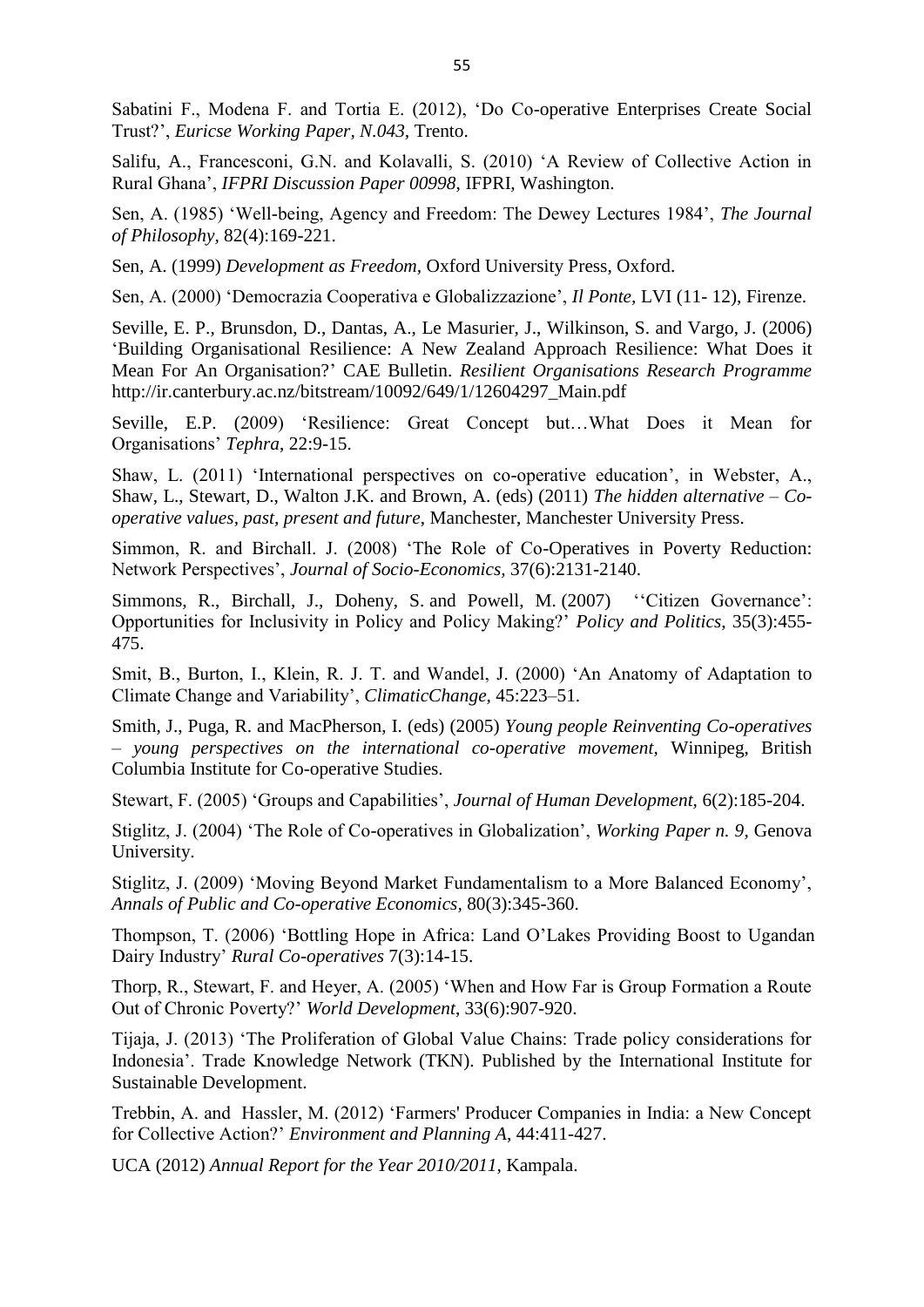Uganda Ministry of Finance, Planning and Economic Development (2012) *Uganda Poverty Status Report,* Kampala.

UNDP (2007a) *Uganda Human Development Report 2007: Rediscovering Agriculture for Human Development,* Kampala.

UNDP (2007b) *Human Development Report 2007/2008 Fighting Climate Change: Human Solidarity in a Divided World,* New York.

UNDP (2011a) *Human Development Report 2011: Sustainability and Equity: A Better Future for All*, New York.

UNDP (2011b) *Towards Human Resilience: Sustaining MDG Progress in an Age of Economic Uncertainty,* New York.

Ungar, M. (2012) *The Social Ecology of Resilience: A Handbook of Theory and Practice*: Springer Science+Business Media, LLC, New York.

United Kingdom Co-operative College (2011) "'Uganda"', International Case Studies on Cooperative Development prepared for the Agricultural Transformation Agency, Ethiopia, October.

United Nations (2009) 'Co-operatives in Social Development', Report of the Secretary-General, The United Nations, New York, 13th July.

United Nations (2011) 'Co-operatives in Social Development and Implementation of the International Year of Co-operatives', Report of the Secretary-General, The United Nations, New York, 13th July.

Valkila, J. and Nygren, A. (2010) 'Impacts of Fair Trade certification on coffee farmers, cooperatives and laborers in Nicaragua', *Agriculture and Human Values,* 27(3): 321-333.

Vargas Hill, R., Bernard, T. and Dewino, R. (2008) 'Co-operative Behaviour in Rural Uganda. Evidence from the National Household Survey 2005', *USSP Background Paper no. USSP 02*, IFPRI, Kampala and Washington.

Vicari, S. and De Muro, P. (2012) 'The Co-operative as Institution for Human Development', *Working Paper n. 156,* Roma Tre University.

Walker, B., Gunderson, L. H., Kinzig, A., Folke, C., Carpenter, S. and Schultz, L. (2006) 'A Handful of Heuristics and Some Propositions for Understanding Resilience in Socialecological Systems', *Ecology and Society*, 11(13).

Wanyama F. O.; Develtere P. and Pollet I. (2009) 'Reinventing the Wheel? African Cooperatives in a Liberalized Economic Environment' in *Annals of Public and Co-operative Economics*, 80(3):361–392.

Wenger, E., McDermott, R., and Snyder, W., (2002) *Cultivating Communities of Practice*. Harvard Business School Press, Cambridge.

Wildemeersch, D. (2007) 'Social Learning Revisited: Lessons Learned from North and South' in *Social Learning Towards a Sustainable World* Ed. Wals, A. E.J, Wageningen Academic Publisher, The Netherlands.

Willett, A. H. (1901) *The Economic Theory of Risk and Insurance,* Columbia University Press, New York.